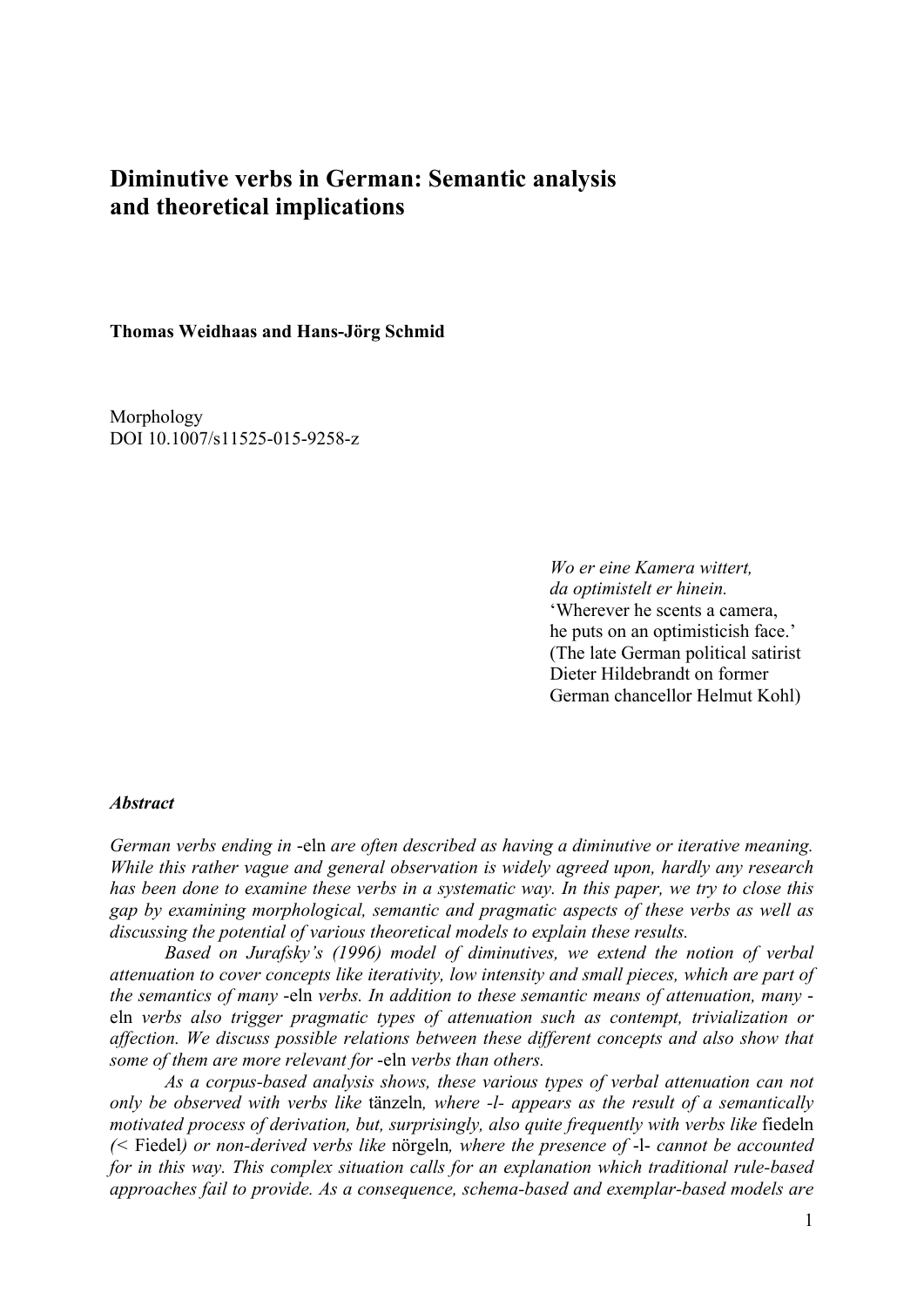*discussed. We argue that output-oriented exemplar-based accounts promise to provide the best model of* -eln *verbs, since they allow for recognition of the importance of as well as the interaction between phonological, morphological, semantic and pragmatic similarities between* -eln *verbs, even when these verbs result from entirely different types of derivation or are not derived at all.* 

Keywords: German verbal word-formation, diminutive, schema-based morphology, exemplar-based morphology

#### **1. Introduction**

The German lexicon contains a sizable number of verbs ending in -*eln*, including the three examples *tänzeln*, *fiedeln* and *nörgeln* mentioned in the abstract of this paper. The formal identity of the endings of these verbs hides the fact that the presence of -*l*- is actually due to a variety of reasons. Firstly, -*eln* verbs can be the result of a derivation from nominal, adjectival and verbal bases that do not contain the letter <l>. This type (henceforth *Type I*) is illustrated by the verb *tänzeln* ('to mince, to step delicately'), derived from *tanzen* ('to dance'). Secondly (*Type II*), *-eln* verbs can be derived from nominal bases that already include the letter  $\leq$  >, as is the case in *fiedeln* ('to fiddle, to scrape on the fiddle'), which is derived from the noun *Fiedel* ('fiddle'). Thirdly (*Type III*), there is a set of verbs ending in *-eln*, among them *nörgeln* ('to moan, to carp'), which are not derived, but monomorphemic.<sup>1</sup>

An obvious explanation for this tripartite division seems to be that we are essentially dealing with a complex case of homonymy here: Type I verbs (*tänzeln*) manifest a derivational word-formation process working with a suffix or suffix-like element, *-l*; Type II verbs (*fiedeln*) can also be considered to be the product of a derivation, but here *-l-* is not the result of an overt suffix derivation, but remains after the conversion from noun to verb; finally, the stems of simplex Type III verbs (*nörgeln*) just happen to end in -*eln* more or less by chance, and thus resemble the others only superficially.

As we will show in this paper, this homonymy approach falls short of doing justice to a number of empirical facts. The most striking one is the observation that a sizable proportion of *-eln* verbs of Type II and Type III, i.e. those in which *-l-* is present in the base and the nonderived ones, respectively, share key semantic properties with Type I verbs, in fact, precisely those properties that appear to motivate *l-*derivations like *tanzen* > *tänzeln*. *Tänzeln* can be considered to denote a less intense form of what is denoted by *tanzen*, and the same relation can be observed for many other pairs involving verbs belonging to this group, for instance *hüsteln* ('to cough slightly and repetitively') and *husten* ('to cough') or *spötteln* ('to mock in a playful manner, to poke gentle fun') and *spotten* ('to mock'). In addition, an iterative element can often be identified in the *-eln* verbs when they are compared to their bases. As has been noted by previous researchers (see Section 2.1 for a survey), it seems plausible in all these cases to assume that it is the *l*-element that brings about the diminutive and iterative meanings. The problem is that *mäkeln* and *nörgeln*, which are representatives of Types II and III respectively, also exhibit these semantic aspects of 'low intensity' and/or 'iterativity', even though the letter <l> has not been added by means of a derivational process, and the same is true for many more of these types of verbs. How can this be explained?

In this paper we aim to provide a detailed, data-based discussion of the meanings of  *eln* verbs and show that output-oriented exemplar-based theories of morphology, which go

 <sup>1</sup> An obvious parallel can be drawn with pairs of English verbs like *to suck* - *to suckle*, *to tick - to tickle*, or *to crack - to crackle*. However, English verbs ending in *-le* are much rarer than German verbs ending in *-eln*.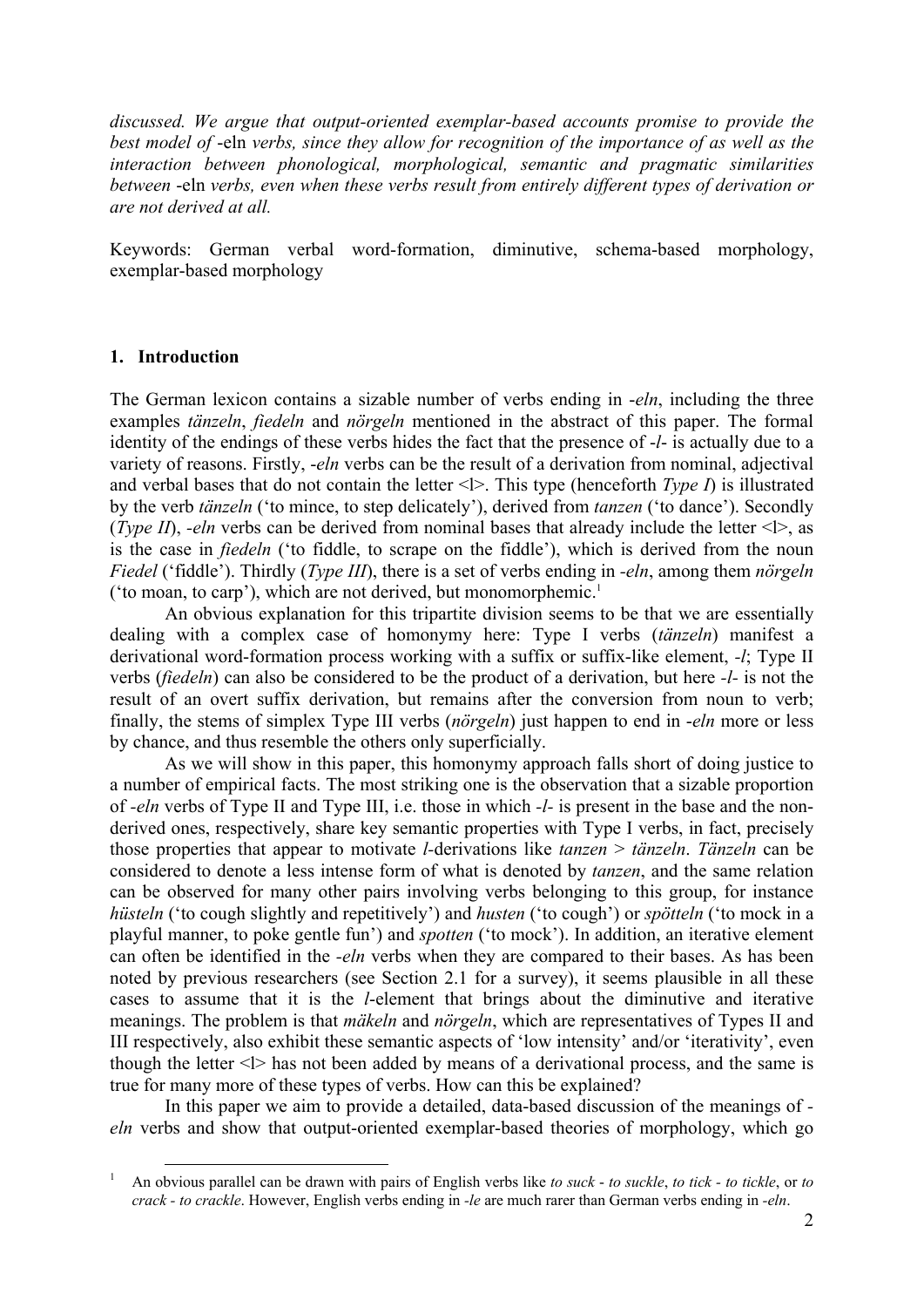beyond formally identifiable meaning-bearing elements, promise to provide the most adequate model of the empirical data available on German *-eln* verbs. In order to do this, we will first briefly review previous research on these verbs and on the notions of the ITERATIVE, the INTENSIVE and the DIMINUTIVE, which are central to their semantic description, and give an overview of the differences between three types of theories of derivational morphology (Section 2). Next, in Section 3, we will define the research questions arising from the mixed nature of -*eln* verbs: What is the morphological status of *-l-*? What is the meaning of *l*derivation, and can one unified meaning of *-l-* be identified? How can the role of *-l-* in all three groups of *-eln* verbs be modelled most adequately considering the meanings of all types of -*eln* verbs? In Section 4, we will introduce our database of 273 -*eln* verbs and explain the parameters with regard to which we have analysed this material in order to reveal the distribution of their formal and semantic properties. All 273 verbs are listed in the Appendix with information on their bases, the word class of the bases and English translation equivalents. Section 5 will present the results of an in-depth semantic analysis of the verbs in our data. These will be summarized in Section 5. In Section 6, we will discuss the implications of these results for our research questions. These findings will then be taken up for a more detailed theoretical discussion in Section 7, in which we argue that exemplar-based theories seem best equipped to provide an adequate model of the data.

#### **2. Previous research**

#### 2.1 Previous research on *-eln*

It is no exaggeration to say that *-eln* verbs are the Cinderella of German word-formation studies. Recent textbooks covering this field (e.g. Altmann 2011, Donalies 2005, Eichinger 2000, Erben 2006, Fleischer and Barz 2012 and Motsch 2004) devote no more than one page on average to *-eln* verbs, and this despite the fact that *-eln* is one of a very small number of verb-forming suffixes in German.

While most authors agree that the element under consideration here functions as a verbal suffix, they differ with regard to how they describe its form. Fleischer and Barz (2012: 429) resort to the maximally variable description "*-el(n)/-l(n)*", which is similar to the form "*- (e)l-(n)*" given by Altmann (2011: 133) and Erben (2006: 81). Dressler and Merlini Barbaresi (1994: 107-108) talk about the suffix "-*(e)l*" and mention Viennese "*-erl*" as a "regional colloquial" alternative (e.g. "*tratscherln*", 'to chatter'). Donalies (2005: 122), Eichinger (2000: 155) and Motsch (2004: 154) simply talk about the suffix "*-el*". Remarkably, Kühnhold and Wellmann (1973: 115–116) regard "-*l*-" as an "Infix". The decision as to whether one postulates a suffix "*-el*" or an infix "-l-" hinges upon the more fundamental decision whether verbal *-en* is regarded as an inflectional or a derivational morpheme (cf. Eichinger 2000: 154–155, Altmann 2011: 132). The divergence between the descriptions proposed by different authors, on the one hand, and the reluctance to name the nature of the beast in unequivocal terms, on the other, are both tell-tale signs of the somewhat elusive nature of -*eln* verbs, which may at least partly be responsible for their Cinderella existence. In the present paper, we will use the term "*-eln* verbs" in contexts where the precise status of -*l*can remain open, and the shorthand descriptor "-*el*" for the suffix itself.

Accounts of the etymology of -*el* point to Old High German *-ilōn* and *-alōn* as the most likely source (e.g. Henzen 1957: 223; Erben 2006: 82). Henzen (1957: 223) attributes an iterative meaning to both elements; in addition, according to him, *-ilōn* verbs tend to have diminutive meanings, while *-alōn* verbs express tendencies. The presence of -*i*- in *-ilōn* triggers the *i*-umlaut effect illustrated, for example by *tanzen* > *tänzeln* or *husten* > *hüsteln* (Erben 2006: 82). The online edition of the *Oxford English Dictionary* (OED3, s.v. -*le*,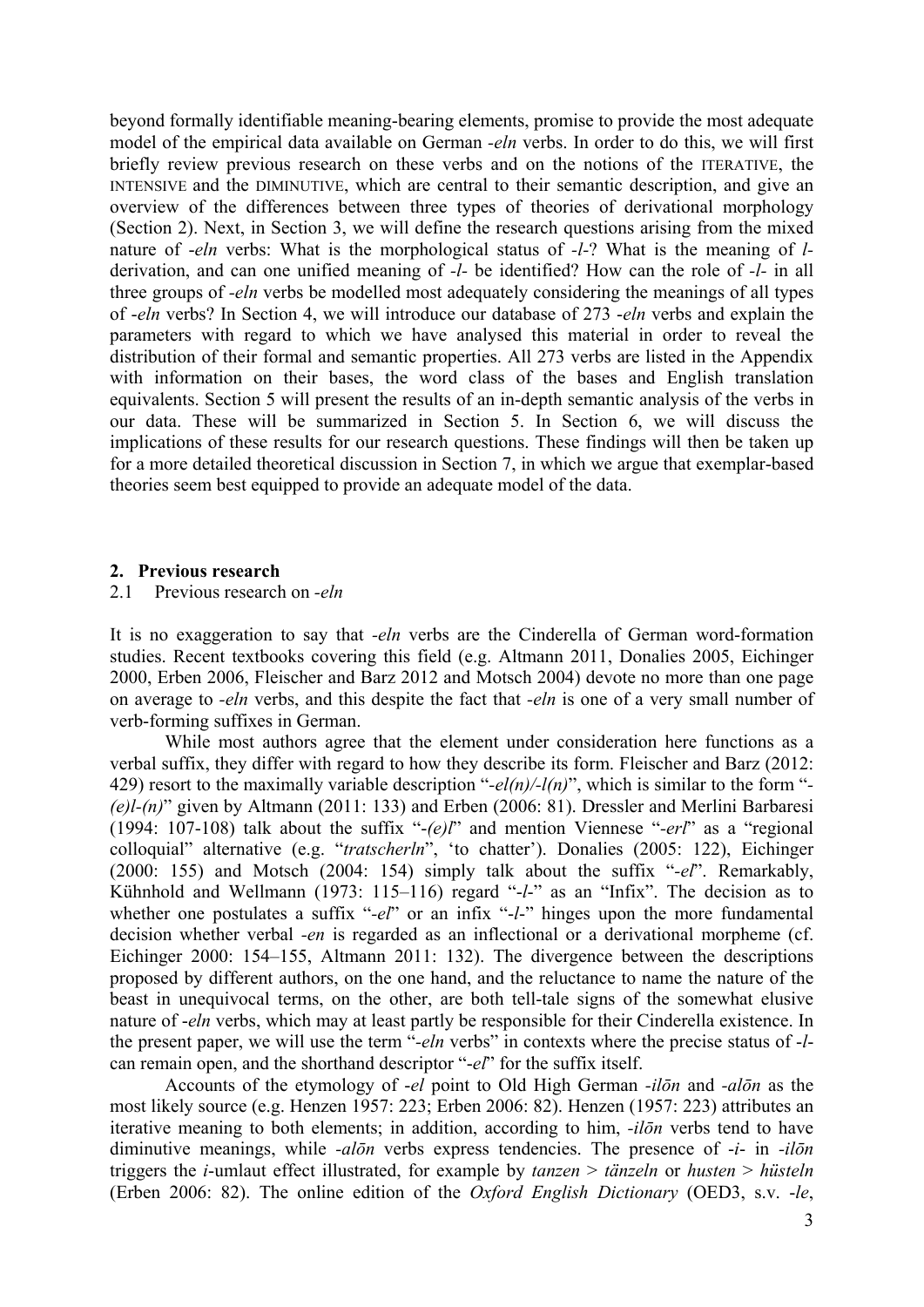suffix)<sup>2</sup> traces related English verbs such as *nestle, twinkle* and *wrestle* to the "Old Germanic type *-ilôjan*, with a frequentative or sometimes a diminutive sense". While the online version of Grimms' *Deutsches Wörterbuch* (1854–1961)<sup>3</sup> does not have a separate entry for the verbal suffix -*el*, the dictionary contains a large number of verbs ending in -*eln* which are explained as deverbal derivations. Dressler and Merlini Barbaresi (1994: 108) claim that "at the origin of many diminutive verbs, there seem to be diminutive nominal bases", but do not give systematic evidence to support their claim. The semantic labels given to different types of verbs range from the simple "iterativ" ('iterative') and "diminutiv" ('diminutive') to "iterativund intensivbildung" (sic!; 'iterative and intensive formation'), "verkleinernde (iterativ)bildung" ('down-scaling/ minimizing (iterative-)formation') and "diminutiv oder frequentativ" ('diminutive or frequentative'). Failing to clarify whether he is arguing from a diachronic or synchronic perspective, Altmann (2011: 133) states that the starting-point of  *eln* verbs are nominal bases ending in *-el* such as *Kugel* ('ball')*, Zügel* ('rein') and *Hagel* ('hail') and claims that the productive denominal verb-forming suffix emerged from a morphological missegmentation of the corresponding verbs *kugeln* ('to roll')*, zügeln* ('to rein in') and *hageln* ('to hail').<sup>4</sup> Due to the existence of occasional derivations ("okkasionelle Derivate") like *warten* > *warteln*, Donalies considers "-el" to be productive (Donalies 2005: 122). Dressler and Merlini Barbaresi (1994: 108) also claim that "[p]roductivity is ascertained by neologisms" and illustrate this by means of the verb *dahinköcheln* (< *kochen*, 'to cook'), which apparently came up with reference to problems that are left to "gently boil[...] along" at their time of writing.<sup>5</sup>

Of course the key semantic features mentioned in the etymological treatments of *-eln* – ITERATIVE (or FREQUENTATIVE) and DIMINUTIVE – also play a role in synchronic descriptions. We devote a more detailed discussion to these features in Section 2.2.2. Opinions as to further semantic components shared by *-el* derivations are divided. Fleischer and Barz (2012: 429) provide different semantic descriptions depending on the base of the derivation. Firstly, the derivation from verbal bases is said to encode the "Wortbildungsbedeutung 'diminutiviterativ'" ('the word-formation meaning 'diminutive-iterative''), cf. *lachen* ('to laugh') *> lächeln* ('to smile') or *spotten* ('to mock') > *spötteln* ('to mock, in a playful, light-hearted way'). Secondly, for the derivation from nominal bases, they postulate the same meaning and, in addition, the sense "etw. in eine bestimmte Form bringen" ('to give sth. a certain shape') (Fleischer and Barz 2012: 430). The former is illustrated by *frösteln* ('to shiver') < *Frost* ('frost') as well as *sächseln* < *Sachse* (glossed as "ein wenig in der Art eines [Sachsen] sprechen", 'to speak a little bit like a Saxon'), the latter by *fälteln* ('to fold, to pleat') < *Falte* ('fold'). And thirdly, de-adjectival formations are illustrated by *frömmeln* ('to act piously, to affect piety') < *fromm* ('pious') and *blödeln* ('to fool about') < *blöd* ('silly'). Concerning the meanings of the adjectival formations, Fleischer and Barz (2012: 430) state: "Sie haben die Bedeutungen 'fromm, blöd sein' oder 'sich so benehmen, als sei man fromm, blöd' usw. und werden – außer *kränkeln* – meist ironisierend gebraucht". ('They have the meanings 'be pious, silly' or 'behave as if one were pious, silly', etc. and – with the exception of *kränkeln* – are mostly used with some degree of irony'.) Motsch (2004: 154) tries to be more

 <sup>2</sup> Available at http://www.oed.com/.

<sup>3</sup> Available at http://dwb.uni-trier.de/de/.

<sup>4</sup> Altmann (2011: 133) also mentions Bavarian diminutive-forms ending in *-el/-erl* (e.g. *Bändel, Fischerl*) as an alternative source.

This claim is in accord with our native speaker intuition. While the productivity of *-eln* was not systematically tested within the scope of this paper, *-eln* nonce-formations appear to be an everyday phenomenon of both spoken and written German. One such example is the non-lexicalized verb *optimisteln* in the initial quotation by Dieter Hildebrandt. Further examples are the verbs *frickeln, daddeln* and *merkeln*, which are used in an article in the online edition of the German newspaper *Die Welt* on June 04, 2005. (http://www.welt.de/print-welt/article674365/Frickeln-daddeln-oder-merkeln.html, accessed 19 August 2014)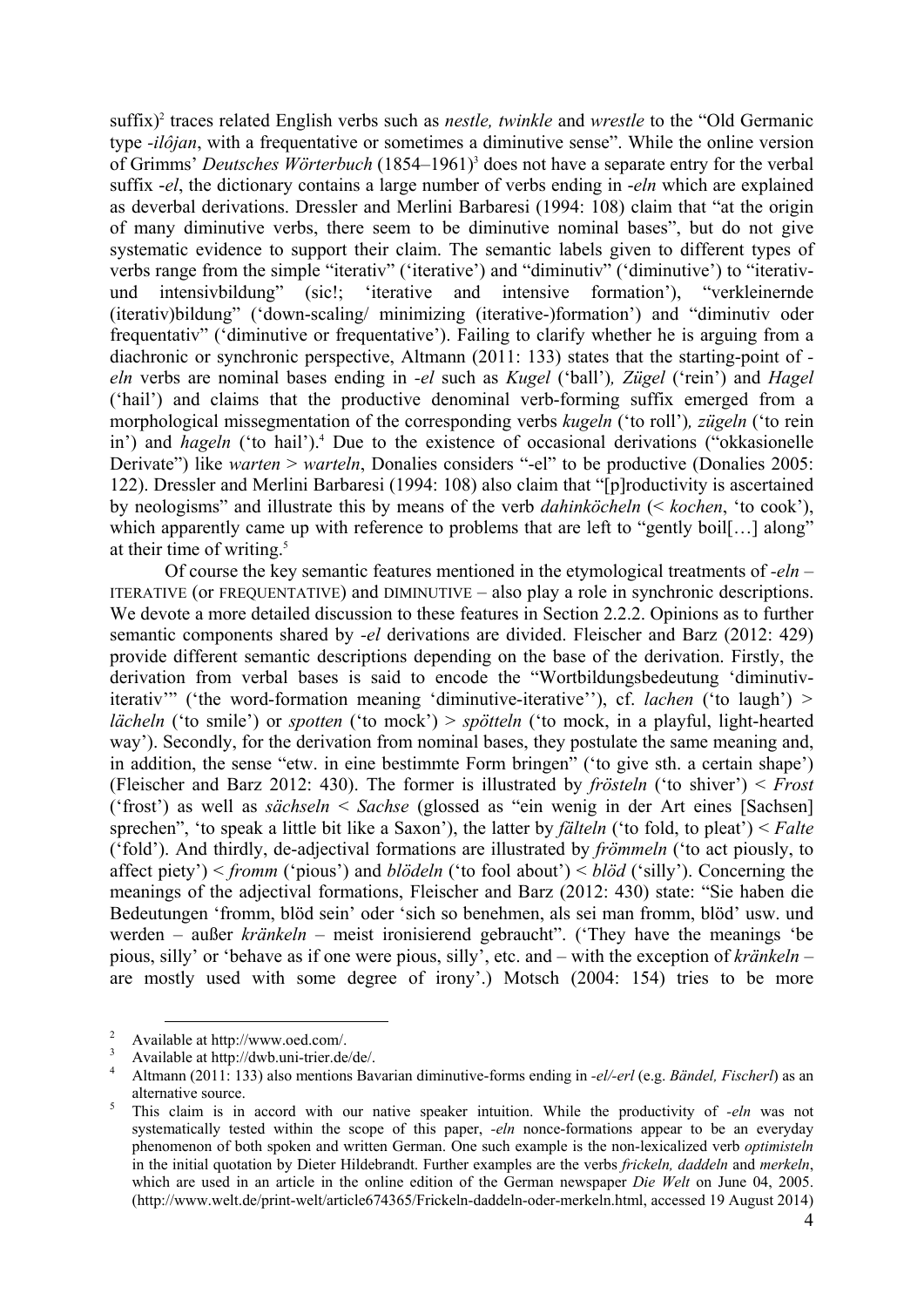parsimonious and lists only two meanings, or functions, of *-el*: "wie ein N tätig sein" ('to act in the way of an N'), illustrated by *sächseln* ('to talk with a Saxonian accent') and *schwäbeln*  ('to talk with a Swabian accent'), and "in geringem Maße" ('to a low degree'), exemplified by *hüsteln* ('to cough slightly and repetitively') and *lächeln* ('to smile'). Kühnhold and Wellmann (1973: 115–116; cf. Erben 2006: 81) attribute an iterative meaning to *hüsteln* and *werkeln* ('to potter about') and claim that the term "iterative" is frequently used as a cover term for the features "ein wenig" ('a little'), "etwas" ('somewhat') and "den Ausdruck der mehrfachen oder wiederholten Tätigkeit" ('the expression of multiple or repeated actions'). Dressler and Merlini Barbaresi (1994: 107) observe that *-el* "reappears in verbs with iterative, attenuative, and pejorative" or "iterative-delimitative" meanings, which they illustrate by verbs like *hüsteln* (< *husten*, 'to cough', glossed as "to cough slightly, clear one's throat" by the authors) and *eifersüchteln* (< *Eifersucht*, 'jealousy', glossed as "to be petty jealous"). Donalies (2005: 122) does not choose to comment on the semantics of *-el* in general,<sup>6</sup> but only glosses the meaning of *spötteln* as "spotten, und zwar scherzhaft, leichthin" ('to mock, in a playful, light-hearted way'). Altmann (2011: 133) does not offer a semantic description either. Weinrich (1993: 1071) describes *-el-* as a verbal diminutive suffix ("ein verbales Diminutiv-Suffix") and makes the following brief but highly observant remark:

[-*el*] weist den Hörer an, die Erwartung hinsichtlich der Grundform-Bedeutung nach unten oder auch zum Kleineren, Unverbindlicheren hin zu korrigieren. Je nach Grundform und dem Kontext läßt sich damit auch die ziellose und unplanmäßige Ausführung einer Handlung bezeichnen, was auch eine leicht negative Konnotation auslösen kann […]

([-*el*] tells the hearer to lower their expectation regarding the basic meaning or to expect a less binding meaning. Depending on the basic form and the context, these verbs can also denote actions that are carried out without a real aim or not according to a plan, which can also trigger negative connotations […])

In the only publication exclusively devoted to *-eln* verbs that we are aware of, Böttger (1982) gives a two-page treatment of the phenomenon. He distinguishes three semantic types: verbs like *handwerkeln* ('to potter about')*, künsteln* ('to behave in an affected manner', also 'to feign') or *witzeln* ('to joke, to crack silly jokes') are grouped together as sharing a derogatory or reproving meaning ("mit abwertendem oder tadelndem Sinn"; Böttger 1982: 9). The members of the second group, which includes the verbs *drängeln* ('to jostle')*, gruseln* ('to give s.o. the creeps)' and *kritzeln* ('to scribble, to scrawl'), are credited with an iterative and intensifying sense ("Iterativ- und Intensivbildungen"). In the last group, described as conveying a feeling of confidentiality and familiarity ("vertraulich-familiären Charakter"; Böttger 1982: 9), the -*l-* is claimed to have an onomatopoetic function. This aspect is also mentioned in other sources, e.g. Altmann (2011: 133) and Fleischer and Barz (2012: 430). Examples of verbs claimed to belong to this group are *bimmeln* ('to ring, typically with a light and soft tone')*, brutzeln* ('to sizzle') and *mauscheln* ('to spread rumours, to fiddle', also 'to cheat'). Our impression for these cases is that the onomatopoetic quality resides in the parts preceding *-eln*, i.e. *bimm-, brutz-* and *mausch-* rather than *-eln* itself.

Summarizing this survey of semantic descriptions found in the literature, we can conclude that, on the one hand, there is considerable agreement that many -*eln* verbs can be associated with the features DIMINUTIVE and ITERATIVE. The combination of these two features is also used by the authors of the *Dudenredaktion* (2005: 718), who state that most  *eln* verbs have a diminutive-iterative meaning. On the other hand, further aspects mentioned in various sources include 'acting as if' and 'feigning', 'playful', 'intensifying', 'derogatory', 'ironical', and 'familiar', which makes for a rather motley collection of seemingly unrelated notions. Interestingly, a number of authors remain silent on the meaning(s) of *-el*. It is also

<sup>&</sup>lt;sup>6</sup> In fact, Donalies (2005: 122) claims that the suffixes "-el" and "-er" are semantically equivalent ("[s]emantisch gleich bedeutend").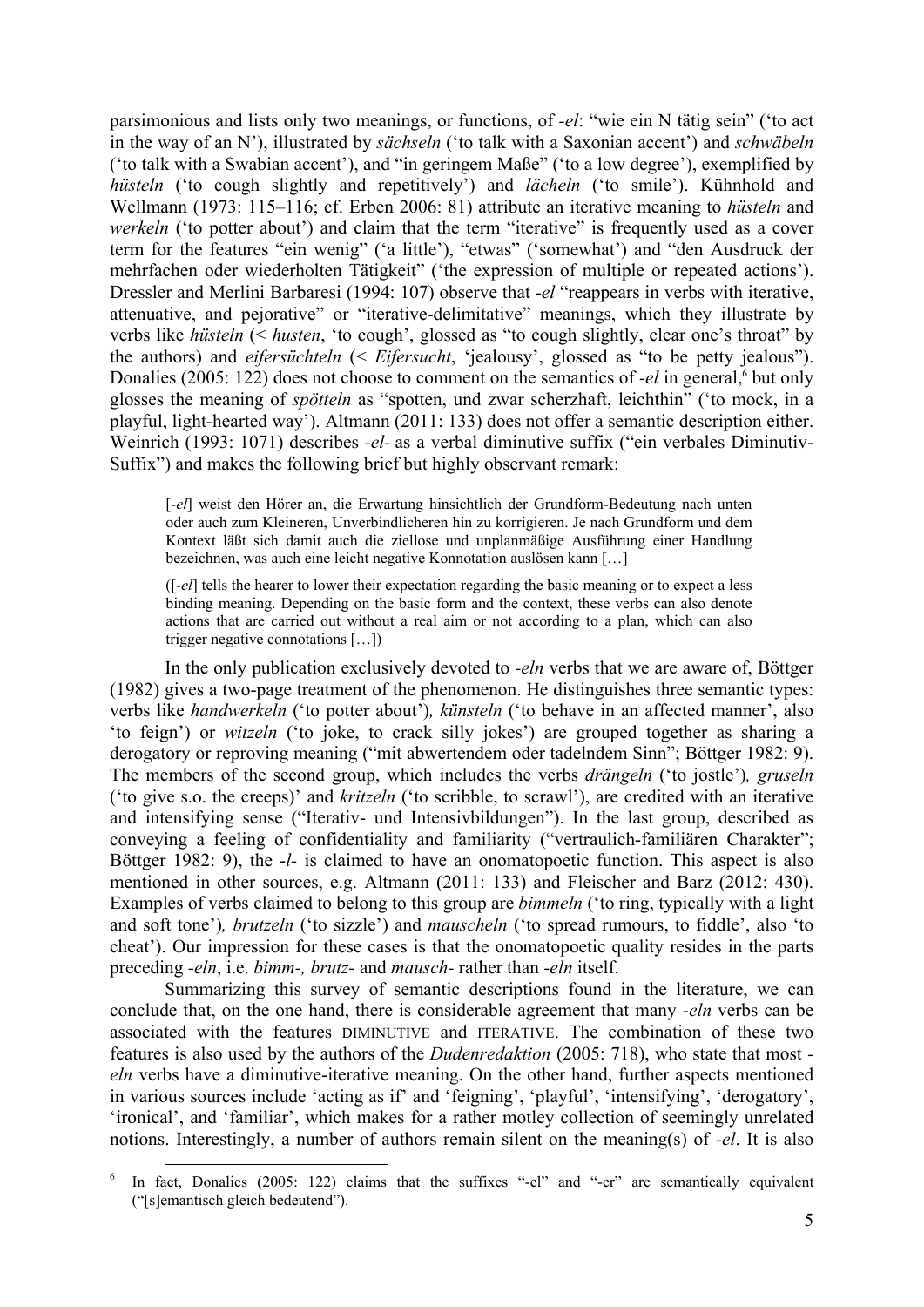remarkable that none of the authors cited here express any concern about the apparent incoherence of the meanings of the verbal ending -*eln*, presumably precisely because they regard -*eln* verbs as a mixed set of items which converge only in their forms, but differ semantically as a consequence of the fact that *-l-* owes its existence to different sources and motivations. As we will show, however, this view is not correct.

2.2 Terminology

### 2.2.1 *-eln* as an expressive/evaluative affix?

In view of the semantic properties of *-eln* summarized in the previous section, it seems attractive to consider this element as belonging to the field known as "expressive" or "evaluative morphology" (e.g. Scalise 1984, Stump 1993, Fortin 2011, Grandi and Kortvelyessy forthc.). And indeed, *-eln* meets a number of the key criteria of expressive affixes (Scalise 1984: 32–33), among them the types of semantic changes resulting from their addition, their position vis-à-vis prototypical derivational and inflectional affixes and their potential to be combined with further affixes of the same type. However, *-eln* also clearly violates two key requirements laid down by Scalise and not questioned in later work by Stump (1993) and Fortin (2011), namely that the syntactic category and the morphosyntactic features of the subcategorization frame of the base remain intact. Verbs ending in *-eln* can be derived from nouns and adjectives as well as verbs, and in verbal affixation the addition of  *eln* often changes the valency structure of the base verb, compare e.g. *drängen* ('to urge', monotransitive) > *drängeln* ('to jostle', intransitive). The element *-eln* thus defies attempts to place it squarely within the field of expressive morphology and should, to our mind, be regarded as straddling the boundary between typical evaluative and typical derivational affixes.

### 2.2.2 'Iterative', 'intensive' and 'diminutive'

As the reference to Kühnhold and Wellmann's (1973: 115–116) explanation of the term *iterative* in Section 2.1 has shown, the significance of this notion is far from clear. The same is true of the second term frequently found in semantic descriptions of *-eln* verbs, the feature DIMINUTIVE. In fact, the first two components that are claimed to be associated with the feature ITERATIVE by Kühnhold and Wellmann, 'a little' and 'somewhat', are certainly at least as valid for the DIMINUTIVE as they are for the ITERATIVE. What confounds the situation still further is that iterativity is often linked to an intensifying component, for example in the Grimms' term "iterativ- und intensivbildung". Bußmann (2008: 359; s.v. *Iterativ vs. Semelfaktiv*) thus rightly remarks: "Die Abgrenzung der I. [Iterativa] gegenüber den [...] Intensiva […] und [...] Diminutiva […] ist schwierig." ('The demarcation of iteratives from intensives and diminutives is difficult'). A consequence of this difficulty is that the significance of the terms *iterative, diminutive* and *intensive* is usually taken for granted rather than explained. As these three concepts are of key importance to this paper, we will have a brief look at them.

Firstly, the feature ITERATIVE forms part of the system of *aktionsarten* and aspect distinctions. As is indicated by its Latin root *iterare* ('to do a thing a second time, to repeat'; Lewis 1991, s.v. *iterare*), the notion of iterativity signifies the idea that an action is carried out again, i.e. a second time, or repeated several times.

Secondly, like the iterative, the feature INTENSIVE belongs to the framework of *aktionsarten* and types of aspects, but of course it also plays a prominent role in syntax (cf. intensifying adverbs) and word-formation (cf. intensifying affixes). The meaning of this feature is typically glossed in a somewhat circular fashion as "durch einen besonderen Grad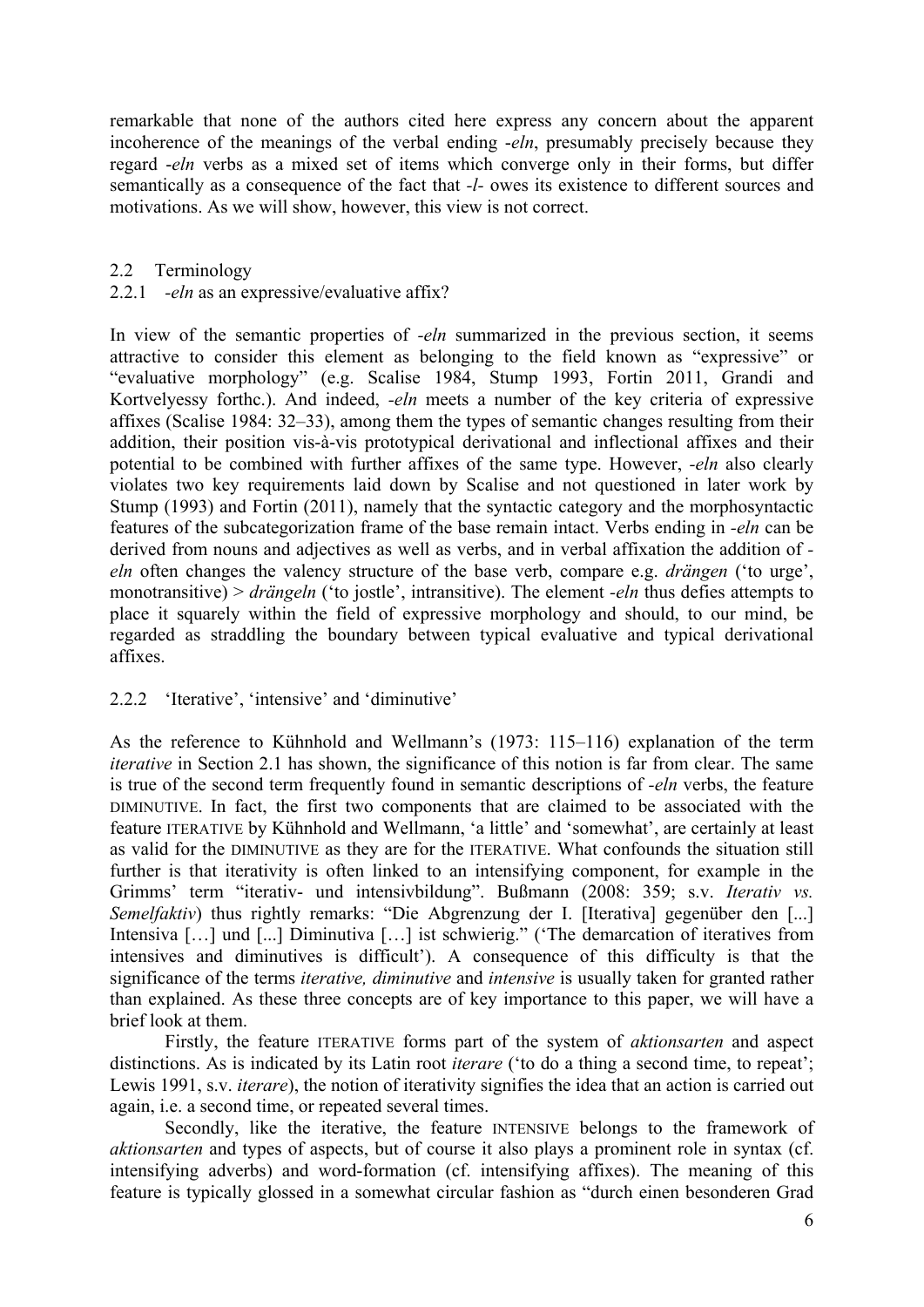von Intensität gekennzeichnet" ('characterized by a high degree of intensity') (Bußmann 2008: 300, s.v. *Intensiv*). Intensification can denote a higher degree of force exerted by the agent when carrying out an action, which we do not find in our database of *-eln* verbs, or it can refer to repeated performances of an action – and here we come full circle to the ITERATIVE, of course.<sup>7</sup>

Thirdly, the feature DIMINUTIVE has a firm place in derivational morphology. Thanks to the wide-ranging paper on "[U]niversal tendencies in the semantics of the diminutive" by Jurafsky (1996), we find ourselves in a more fortunate position when describing the meaning of this feature.<sup>8</sup> Jurafsky's explicit aim is to provide a diachronically and cognitively coherent account of the seemingly unrelated meanings attributed to the diminutive. Framing his analysis of the diminutive in over 60 languages in the form of a radial category of related meanings à la Lakoff (1987), Jurafsky proposes a "universal structure for the semantics of the diminutive" (1996: 542), a simplified version of which is rendered in Figure 1.<sup>9</sup>



**Figure 1**: Simplified representation of Jurafsky's (1996: 542) "universal structure for the semantics of the diminutive" (irrelevant nodes are not rendered)

As can be seen, the core of Jurafsky's network, which is divided into semantic and pragmatic meanings, is formed by the closely connected concepts 'child' and 'small'. Meaning relations to other senses associated with the diminutive are explained in terms of four types of diachronic and cognitive linking mechanisms: metaphor (M), generalization (G), inference (I),

 <sup>7</sup> Interestingly, Bußmann (2008: 301, s.v. *Intensivbildung*) links the intensive not only to the iterative but also, without further comments, to the concept of weariness or annoyance: "Solche [...] Affixe verleihen oft den verbalen aber auch substantivischen Ableitungen die zusätzliche Bedeutungskomponente der Wiederholung (→ Iterativ) bzw. des Überdrusses, vgl. -*el* in *spotten* vs. *spötteln* […]". ('Such […] affixes often supply the verbal and also nominal derivations with the additional meaning component of repetition ( $\rightarrow$  Iterativ) or weariness, cf. *-el* in *spotten* vs. *spötteln.*')

We are aware of Fortin's (2011) arguments against polysemy accounts of expressive affixes, notably also Jurafsky's (1996). However, we think that his way of explaining the descriptive and connotative meanings of expressive affixes as emerging compositionally from the interaction of the meanings of the affix and the base cannot be transferred to German *-eln* verbs because of the uncertain morphological status of what remains when -*eln* is split apart in the three types of verbs and because of the borderline position of *-eln* between derivational and expressive morphology (cf. Section 2.2.1).<br>9 Sec Mutz (forthogonize) for a recent disquasion of why "this

See Mutz (forthcoming) for a recent discussion of why "this picture […] might not be valid in all respects for all languages".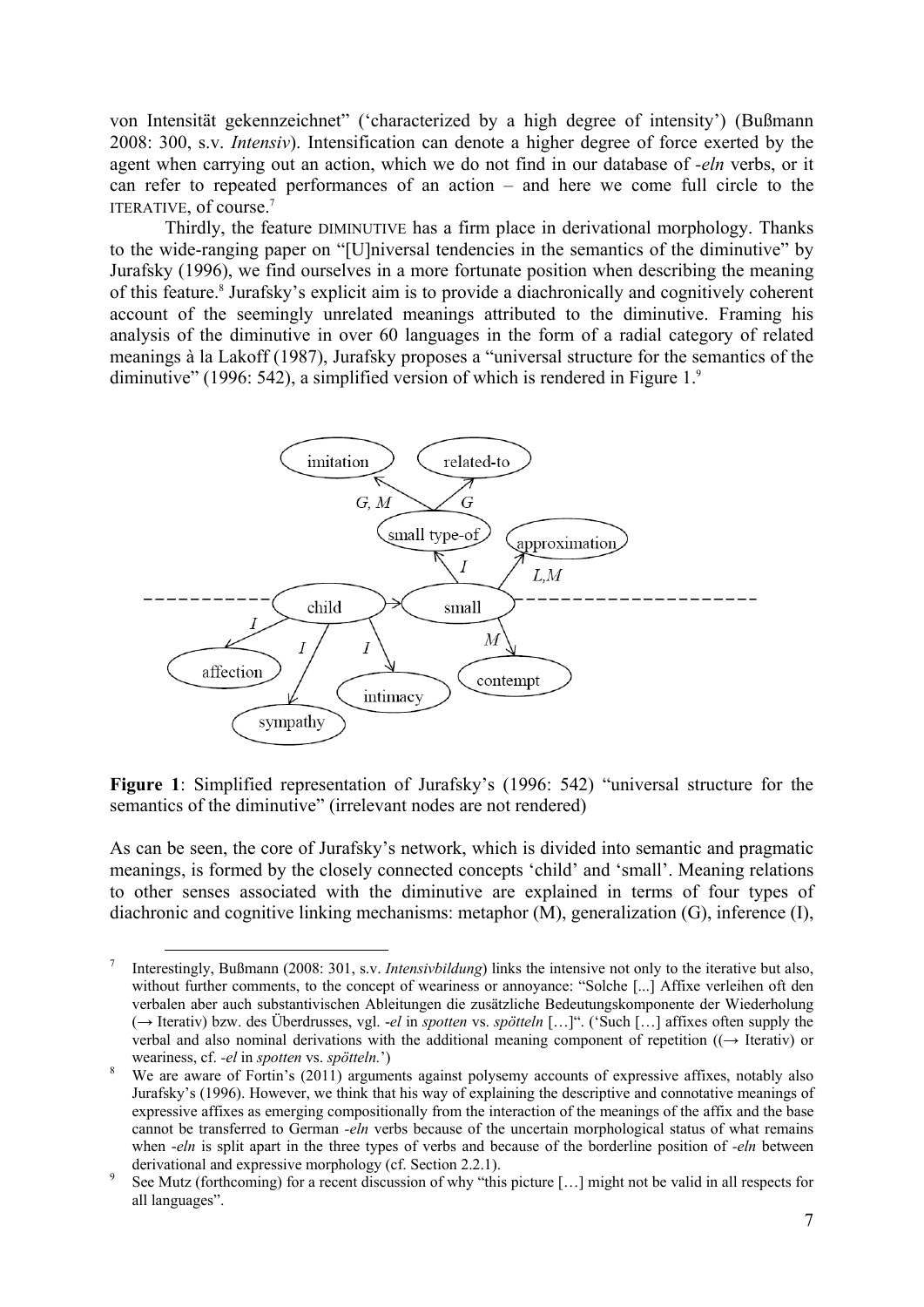and lambda-abstraction (L), a concept which derives second-order predicates whose domains include a variable which itself ranges over predicates.10 "For the diminutive, this process takes the original concept 'small $(x)$ ', which has the meaning 'smaller than the prototypical exemplar x on the scale of size', and lambda-abstracting it to 'lambda(y)(smaller than the prototypical exemplar *x* on the scale *y*)" (Jurafsky 1996: 555). We will discuss the concept of lambda-abstraction in greater detail below (5.1.1.1).

In the semantic part of the network, lambda-abstraction and metaphor link the concept 'small' to the notion of 'approximation'. In addition, the concept 'small' is connected to the notion 'small type-of' by the linking type of inference, further reaching out via metaphorical links and generalization towards 'imitation' and 'related-to'. In the pragmatic part of the network, the dominant relations are metaphors and inferences. These link the concept of 'child' to 'affection', 'sympathy' and 'intimacy' (all three by means of inference) and to 'contempt' (by means of metaphor).

Jurafsky's paper is heavily criticized by Dressler and Merlini Barbaresi (2001: 43), who try to "defend pragmatic priority against […] proposals for a semantic basis of the meaning of diminutives and augmentatives" like Jurafsky's concept of 'child'. The main reason for this criticism has to do with their general "claim that pragmatics is a superordinate of semantics" (Dressler and Merlini Barbaresi 2001: 43).<sup>11</sup> In line with this argument, Dressler and Merlini Barbaresi (2001: 43-44) suppose that "[i]n addition to the semantic features [small] of diminutives and [big] of augmentatives" there must be "a still more basic pragmatic feature [fictive] for both (specified as [non-serious] for diminutives)".12 According to this view, pragmatic uses of diminutives are not derived from a basic semantic feature like 'child' or 'small', but directly from the presumed feature 'fictive'. However, in Dressler and Merlini Barbaresi's (1994: 147) earlier monumental chapter on diminutives, this claim is weakened as it is conceded that pragmatic meanings can be derived from semantic concepts. With respect to the "*diminutivum puerile* […], that is, when a child is the speaker or the addressee or a participant […] of the speech situation or is the referent of the speech among adults", which they consider to be a "pragmatic application of diminutive formation", it is stated: "This type of occurrence can be understood as either a pragmatic application of the denotative feature [small] or as a realization of the pragmatic feature [non-serious]. In the first case the denotative feature is transformed into a pragmatic feature of the speech situation." It is certainly telling that it is with respect to child-related speech situations that this concession is made. As far as our own analysis of *-eln* verbs is concerned, Jurafsky's basic concept 'child' offers the most convincing explanation for the verb-specific concepts required to explain the specific patterns of attenuation found in our data. This concerns both the semantic domain (e.g. 'playful-pretentive') and the pragmatic domain (e.g. 'proximity') (cf. Section 5.1). It seems particularly difficult to conceive of a convincing way to relate this latter concept of 'proximity' to the pragmatic concept 'fictive' proposed by Dressler and Merlini Barbaresi.13 Our analysis of -*eln* verbs also revealed that the seemingly clear theoretical dichotomy

<sup>&</sup>lt;sup>10</sup> See Schwarz and Chur (1993: 152–157) for an earlier discussion of this concept.<br><sup>11</sup> Dressler and Merlini Barbaresi (2001: 45-49) find further "flaws" in Jurafsky's model, which concern, among other things, the relation between synchrony and diachrony, first language acquisition and the question of feature-linking and which they criticize in order to defend their own "model of morphopragmatics". The discussion above focusses on those aspects which are most crucial for the analysis

of *-eln* verbs.<br><sup>12</sup> The square brackets with "[fictive]" and "[non-serious]" in this quote are used in the original to mark

features.<br>13 Mutz (forthcoming) is less categorical in her criticism of Jurafsky's. She discusses additional paths that lead to the development of diminutives in various languages (e.g. adjectives with the meaning 'small' or "suffixes deriving denominal adjectives or nouns with the meaning 'related-to' or 'similar-to' or 'origin-of'") and proposes a "simplified and revisited model *à la* Jurafsky", in which, importantly, "synchronic links between the senses only partially correspond to unidirectional diachronic paths".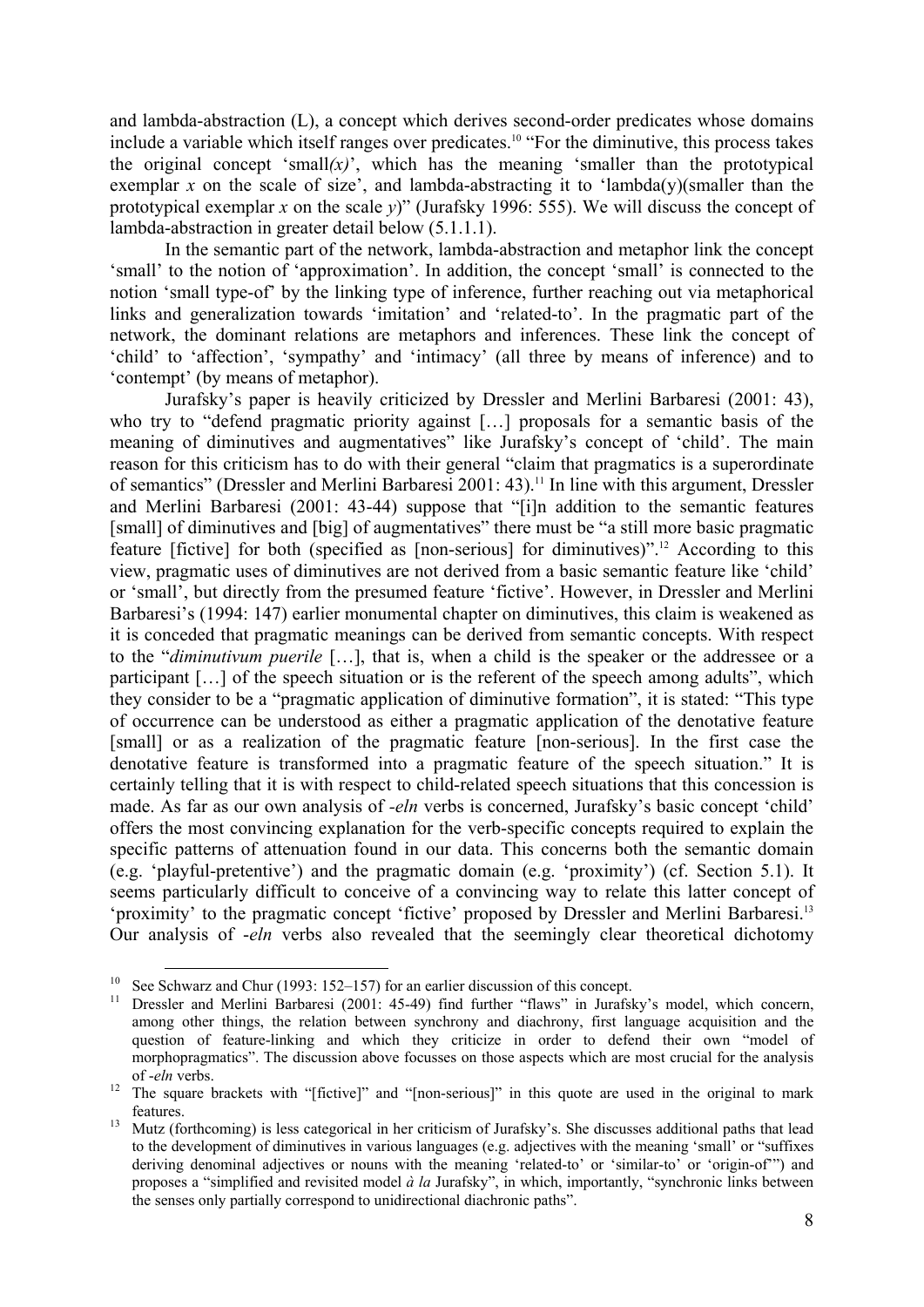between semantic and pragmatic meanings turns into a continuum with referential, denotative features on one end, pragmatic features on the other, and connotative and associative features somewhere in between. This observation casts doubt on another key argument mounted by Dressler and Merlini Barbaresi (2001: 44), namely that "a purely semantic representation of the evaluative character of diminutives […] leads to unacceptable reductionism". Weighing Dressler and Merlini Barbaresi's criticism against the potential promised by Jurafsky's model, we come to the conclusion that the problems should not prevent us from using Jurafsky as a starting-point for our analyis of *-eln* verbs.

#### 2.2.3 The concept of attenuation

As the discussions in 2.1 and 2.2.2 have shown, terminological confusion is rampant in the field of *-eln* verbs. In order to avoid constant terminological quibbles forced upon us by the need to differentiate the traditional terms *iterative, intensive* and *diminutive*, we suggest using the term *attenuation* to cover the whole network of meanings potentially denoted by these notions.14 Following Jurafsky's lead, the notion of *attenuation* will be defined as encompassing both semantic and pragmatic aspects. On the semantic side, the notion of attenuation is defined as capturing various means of depicting conceptual content as being less intense than a norm. This norm can be identified by reference to a morphological base or – if no such base exists – to a formally distinct verb which is semantically more or less identical but does not show the component of attenuation. For example, in the same way that *spötteln* can be regarded as encoding an attenuated variant of the meaning of *spotten*, *nörgeln* ('to moan, to carp') can be considered to denote an attenuated quasi-synonym of *sich beschweren* ('to complain'). This semantic component is, as Fortin (2011: 107 *et passim*) argues, comparable to the degree relation expressed by gradable adjectives. On the pragmatic side, attenuation encompasses different interpersonal or emotive aspects brought in by the speaker's choice of verb. Taking the example *nörgeln* once more, this verb not only encodes a weaker form of complaining and criticizing, but is typically used to express the speaker's annoyance or contempt for the event and actions reported on. While semantic aspects of attenuation are considered to be part of the systematic, context-independent meanings of *-eln* verbs, pragmatic aspects are related to the typical ways in which these verbs are used, not only with regard to levels of style (colloquial, dialectal) and different types of register (e.g. the language of proximity), but also with regard to speakers' evaluations. In practice this distinction between semantic and pragmatic meaning components is not always quite as clear as it is presented here. As will be shown in Section 7, some morphological theories are better equipped to explain this phenomenon than others.

The purpose of adding yet another term to the already confused field is not to lump together meanings in an undifferentiated manner, but to do justice to the obvious demarcation problems that researchers are confronted with in this field. It is our explicit aim to identify and discriminate the various ways in which the general concept of attenuation is manifested in *eln* verbs and to show, very much in Jurafsky's spirit, that *-eln* verbs of all three types share meanings that are linked by various types of attenuation in a coherent way.

 <sup>14</sup> Note that Fortin (2011: 139) also uses the term *attenuation* but limits its scope to the more specific feature 'a little' or 'a bit'. The term *attenuative* is used by Dressler and Merlini Barbaresi (1994: 107) in their discussion of *-eln* verbs but not specified any further.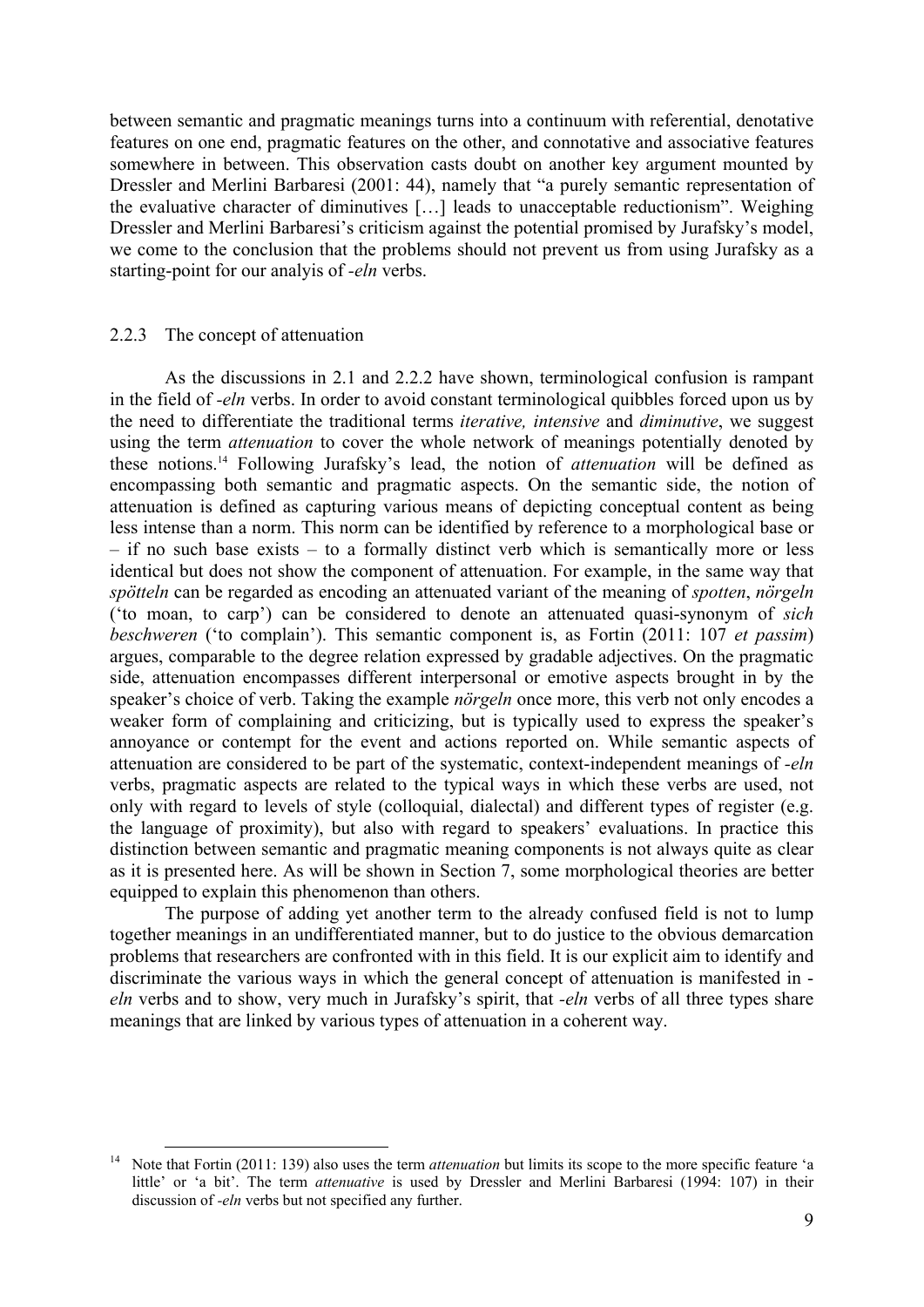#### 2.2.4 Survey of morphological theories

For the purpose of this paper, the morphological theories we discuss to explain -*eln* verbs will be divided into three groups: rule-based models, schema-based models and exemplar-based models. The characteristics of these types of models and the similarities and differences between them will be explained in this section and taken up again in the application of these theories to *-eln* verbs in Section 7 (see Schmid forthc. for a more detailed survey).

Rule-based models focus on the morphological form of complex lexemes and aim to explain their internal structures and, more importantly, the principles underlying their formation by formulating rules and restrictions concerning their input and, much less prominently, output. Ideally, rules are designed in such a way that they do not leave room for exceptions whilst being maximally general and thus parsimonious. Notably, frequency information, e.g. on the number of types formed on the basis of a given rule, is considered irrelevant. Well-known representatives of rule-based models are the different variants of generative theories of wordformation, both word-based ones (e.g. Aronoff 1976, Scalise 1984) and morpheme-based ones (Lieber 1980, Williams 1981, Selkirk 1982). While descriptions of word-formation rules include both formal and semantic information, it is emphasized that the two levels of description correspond to two separate modules.

The modularity postulate is one of the key differences to the schema-based approach. Models of this type share the idea that speakers' knowledge about word-formation patterns and restrictions on their productivity is stored in the form of symbolic constructional schemas or templates. These are essentially form-meaning pairings which unite formal and semantic information very much in the way that traditional models of the linguistic sign do. Schemabased models connect related construction-schemas by inheritance links, thus regarding them as being embedded in large networks, and aim to assess the relative salience of schemas vis-àvis each other in the network. In doing so, they take information about the number of existing types and their frequency of use in terms of tokens into consideration. One group of researchers who represent this type of approach come from the field of Cognitive Grammar (e.g. Ryder 1994, Kemmer 2003, Tuggy 2005); another group (e.g. Booij 2010) base their theories on the key ideas of Construction Grammar.15

Exemplar-based models (e.g. Bybee 1985, 2010: 14-33, 165-193, Eddington 2004: 71- 98, Bybee and Beckner 2010, Arndt-Lappe 2011) share with schema-based ones the idea that morphological knowledge is represented in the form of complex networks. The main difference between the two approaches lies in the conception of the elements and relations making up the network. For schema-based models, the nodes in the network are constructional schemas, and the links between them are mainly of a hierarchical, i.e. largely taxonomic, nature. In contrast, exemplar-based models consist of (clusters) of individual word exemplars which are related to each other by similarity and analogy (Arndt-Lappe 2014, forthc.). While productive schemas or templates licensing new formations can emerge from analogies based on similarities between previously processed exemplars, representatives of exemplar-based models disagree on whether or not these schemas are actually represented as an additional level of knowledge. Connectionist exemplar-based models (e.g. Skousen 1992, Skousen et al. 2002, Bybee and McClelland 2005) deny the existence of symbolic representations, while models combining exemplar and schema representations (e.g. Bybee 2010) termed exemplar-cum-schema models in Schmid (forthc.), acknowledge it. In both types of models, previous exposure to exemplars – and thus frequency of processing – is a key factor influencing the structures and change of networks. Depending on exposure and output, the network is thus subject to constant reorganization. While exemplar-based approaches have

<sup>&</sup>lt;sup>15</sup> Adopting Bybee's (1985) approach to inflectional morphology, Köpcke (1993) proposes an early schemabased analysis of German nominal plural morphology.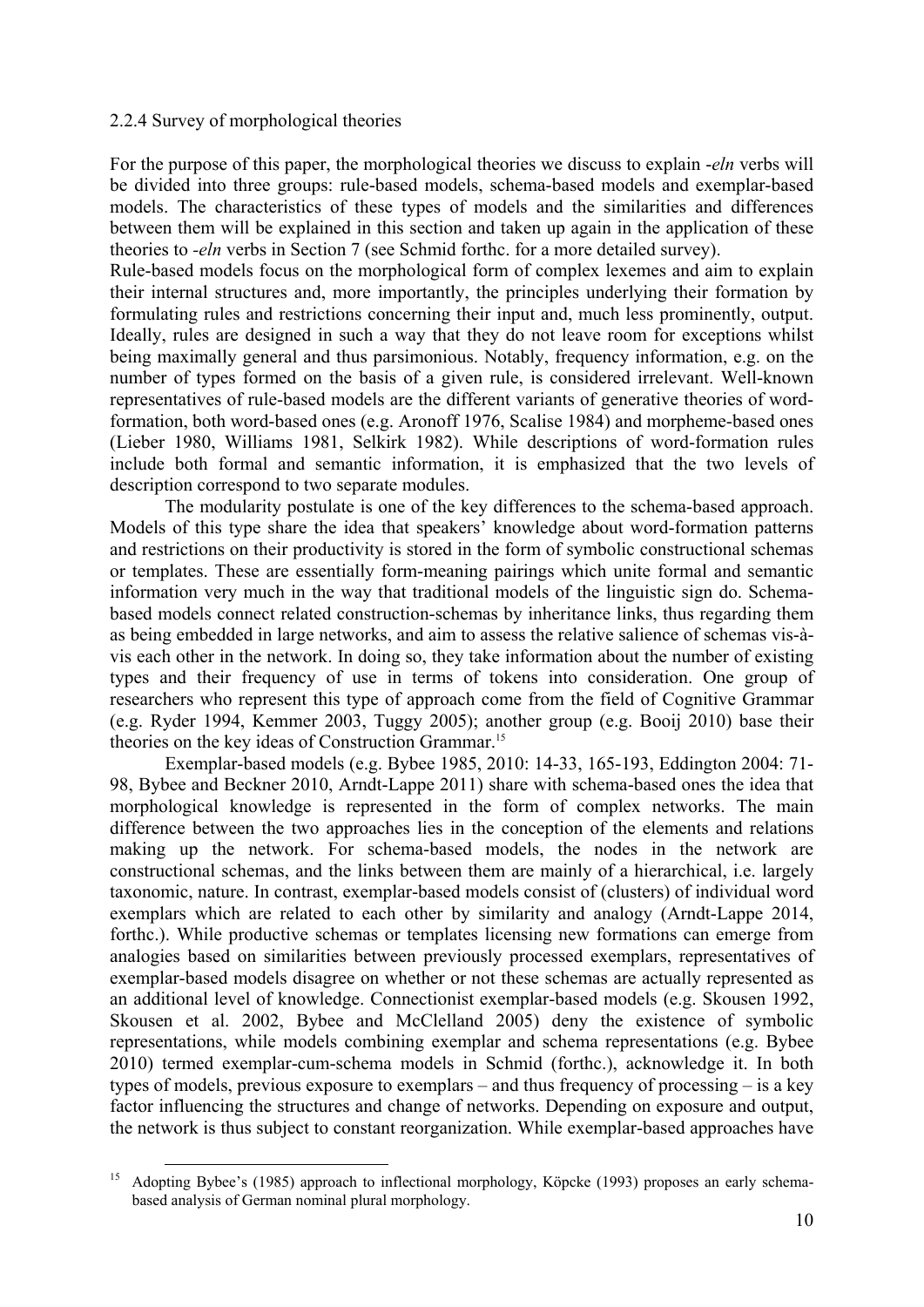so far mainly focussed on formal, mainly phonological similarities in the network which are much easier to operationalize, the links in the network are also based on semantic as well as pragmatic similarities between individual words.

# **3. Aims and research questions**

This paper combines the descriptive and analytical goal of providing a coherent and empirically founded account of the structures and meanings of -*eln* verbs with the theoretical aim of discussing the implications of the results of such an analysis for various morphological theories. The following questions will be investigated:

- 1. What is the status of the *-el* element in *-eln* verbs? What kind of morphological unit is it?
- 2. Can meanings related to the wider notion of attenuation be identified for *-eln* verbs across all three types, i.e. also those that do not have an overt suffix?
- 3. To what extent can Jurafsky's notion of diminutives and our concept of attenuation be applied to the analysis of meanings of *-eln* verbs?
- 4. Which theoretical framework promises the most adequate explanation for these findings?

# **4. Material and method**

# 4.1 Data acquisition

Existing treatments of *-eln* verbs have not been based on larger lists of lexical items, but instead have essentially relied on exemplary illustrations selected by means of opportunistic sampling. In order to place our argument on a firmer empirical basis which allows for quantitative analyses, we have collected material in a systematic fashion from the online platform of the *Rückläufiges Wörterbuch der Deutschen Gegenwartssprache* (Mater 2001). In a first step, all lexical items ending in *-eln* were retrieved from the dictionary database. Next, all verbs ending in *-eln* were selected, forms belonging to other word classes were rejected. The verbs were then divided into non-prefixed and prefixed groups. In order not to confound the analysis by additional factors, only the non-prefixed verbs were selected for the present study.16 Overall, the material amounts to 273 verbs ending in *-eln*. While this is clearly not an exhaustive list of all German *-eln* verbs, especially if dialectal forms are taken into consideration, the reliance on the dictionary database has the advantage that the material for our study is selected in an objective way and that the study is thus fully replicable.

In the next analytical step, the distribution of the 273 verbs across the three types explained in the introduction was determined. This was done on the basis of the information provided by the *Duden* (Dudenreaktion 2012), or, for cases where this information was missing, by recourse to our native speaker competence. Table 1 provides the results of this analysis, cross-tabulated with information on the grammatical categories of the derivational bases for derived *-eln* verbs.

 <sup>16</sup> Among those prefixes that work particularly well with the concept of attenuation are *herum*- (e.g. *herumwursteln* ('to muddle along')*, herumfummeln* ('to fumble around'); 37 verbs in total) and *durch*- (e.g. *durchmogeln* ('to cheat one's way through')*, durchwursteln* ('to bumble through'); 31 verbs in total).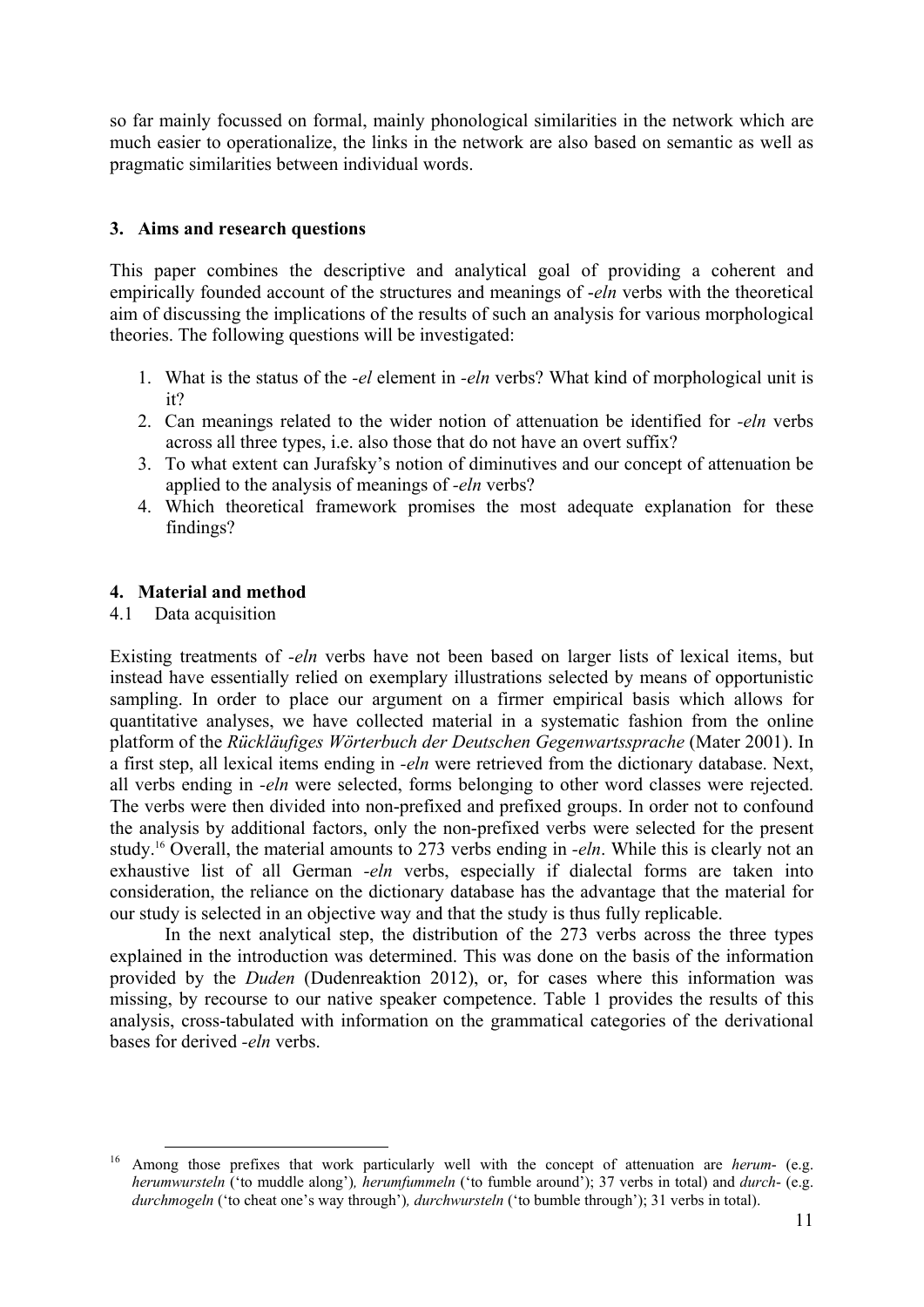|                     | Type I: verbs that do    | Type II: verbs that  | Type III: verbs that do |
|---------------------|--------------------------|----------------------|-------------------------|
|                     | not have -l- in the base | have -l- in the base | not have a derivational |
| derivational        | lexeme, e.g. tänzeln     | lexeme, e.g. mäkeln  | basis, e.g. nörgeln     |
| basis               | $n = 125$                | $n = 126$            | $n = 22$                |
| verb                | 74%                      | $5\%^{17}$           | n/a                     |
| noun                | 17%                      | 87%                  | n/a                     |
| adjective           | 6%                       | $2\%$                | n/a                     |
| other / $unclear18$ | 3%                       | 6%                   | n/a                     |

Table 1: Distribution of the three types of *-eln* verbs with regard to parts of speech of derivational basis

As the table shows, Type I and Type II verbs are approximately equally numerous, while Type III verbs are much rarer. In addition, the Type I and Type II verbs show substantially different distributions. While three out of four Type I verbs are the results of deverbal derivation, this type of word-formation only accounts for one out of twenty Type II verbs. Denominal derivations exhibit a more or less complementary distribution.

4.2 Methodological considerations guiding the semantic analysis

The semantic analysis of the verbs in our database also relies to a large extent on information provided by the *Duden* dictionary. The focus of this analysis lies on features that are not part of the base lexemes of derived *-eln* verbs but seem to be connected precisely to this derivational element. For example, the verb *kippeln* ('to tilt back and forth') is considered to add an ITERATIVE element to its base verb *kippen* ('to tilt'); the verb *kränkeln* ('to be ailing'), which is derived from the adjective *krank* ('ill'), is analysed as containing the feature LOW INTENSITY, since the verb denotes a mild form of being ill. As semantic intuitions are notoriously subjective, especially when it comes to identifying subtle semantic nuances, in order to increase interrater reliability we do not challenge the *Duden's* original descriptions of the meanings or usage labels of given verbs, but adopt them directly into our analysis even if they do not entirely match our own intuitions. As far as meaning proper and the features related to the semantic complex of attenuation are concerned, two types of information from the *Duden* were taken into account: in addition to explicit meta-semantic signposts such as "iterativ" ('iterative') or "iterativ-intensiv" ('iterative-intensifying'), we consider the use of adjectives like "schwach" ('weak'), "klein" ('small') or "leicht" ('light', 'lightweight') or of adverbs such as "ein bisschen" ('a little'), "hin und her" ('back and forth') or "auf und ab" ('up and down') in the definitions to be a safe indicator of attenuation-related features of our target verbs. Regarding usage restrictions, this means that whenever a verb is marked as "umgangssprachlich" ('colloquial'), "landschaftlich" ('dialectal') or "abwertend" ('derogatory'), we systematically adopt this description.

Our intuition as native speakers of German only comes into play when the dictionary definitions and labels do not provide sufficiently detailed information. This is the case with *schwächeln* ('become weaker, not perform properly, but not in a serious way'), for example,

 <sup>17</sup> Five -*eln* verbs are derived from existing *-eln* verbs according to the *Duden*: *kribbeln* < *krabbeln*, *krickeln*<sup>&</sup>lt;

 $kritzeln, pökeln \le pekeln, schnipseln \le schnippeln$  and  $schunkeln \le schuckeln$ .<br><sup>18</sup> The category "other/unclear" subsumes cases whose derivational source is not entirely clear according to the *Duden* (e.g. *sudeln*  $\leq$  *sieden*<sub>V</sub> or *Sudel*<sub>N</sub>) and *-eln* verbs borrowed from other languages, viz. *metzeln*  $\leq$  Lat. *macellare*, *torkeln* < Mlat. *torculare* and *treideln* < ME. *trailen*. With the verbs *recyceln, handeln* (/æ/) and *paddeln*, which are borrowed from English (< *recycle, handle, paddle*), the spelling of the ending -*eln* has come about by the inversion of E.  $\leq |e\rangle$  to G.  $\leq |e\rangle$  signalling the integration of these loanwords into the German vocabulary.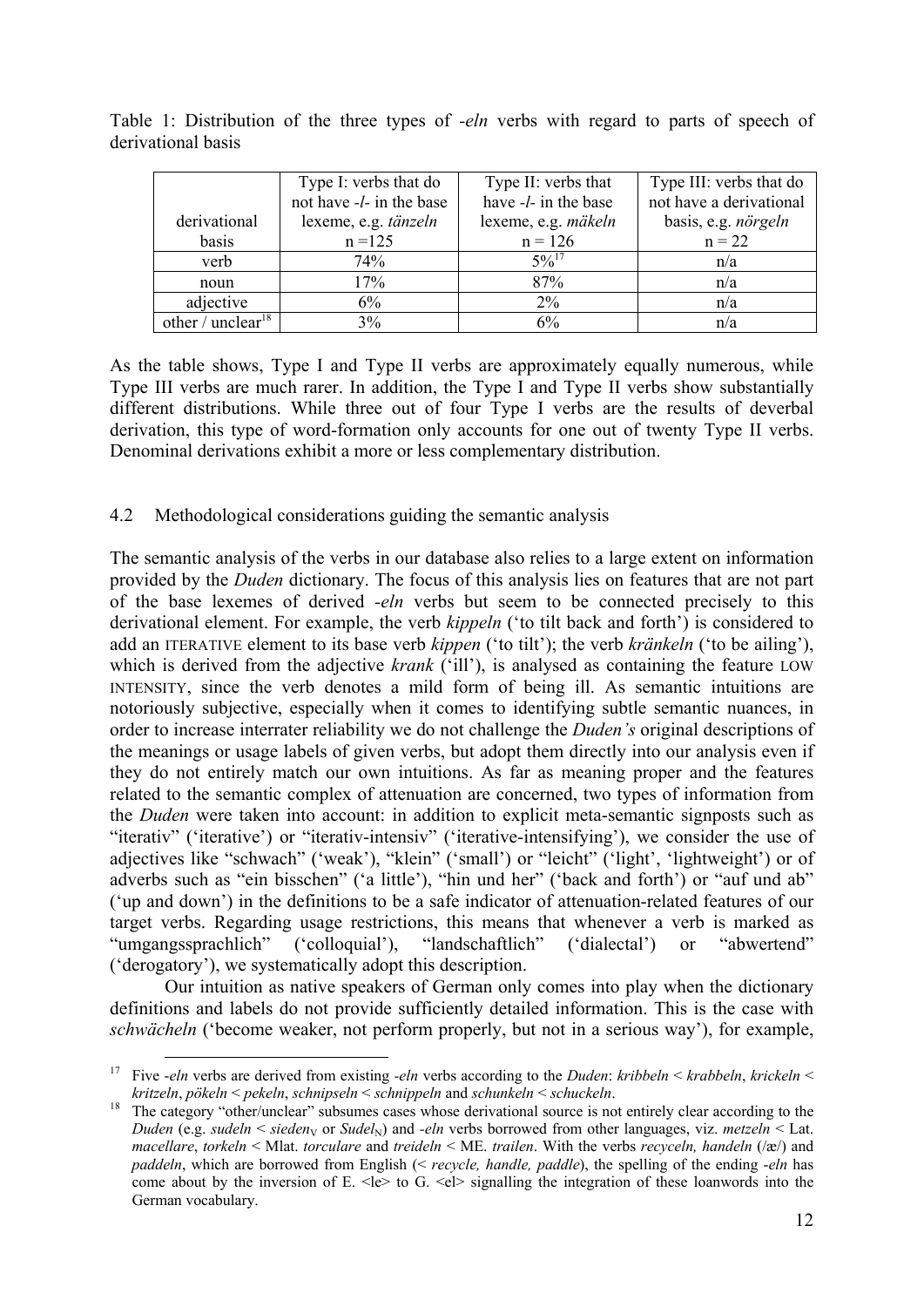which is derived from the adjective *schwach* ('weak'). As suggested by our paraphrase, it is our intuition that *schwächeln* is not simply used to describe someone's performance as weaker than desired or weakening, but to express that this deficit is not of a serious but of an attenuated nature. To put these intuitions about the semantic component of 'low intensity' on a more objective basis, a simple test was devised. For each of the questionable verbs, we tested whether it is possible to use them in a sentence like (1), in whose second part an expression using the derivational basis occurs. If no such derivational basis is attested in present-day German, we used the verb with the closest meaning resemblance for this comparison. This is illustrated in (2) and (3):

- (1) Zuerst *schwächelte* sie nur ein wenig, aber dann begann sie, richtig *schwach zu werden*. 'At first, she only showed a little bit of weakness, but then she began to become really weak.'
- (2) Zuerst *nörgelte* er nur ein wenig, aber dann begann er, sich richtig zu *beschweren*. 'At first he only moaned a little bit, but then he began to really complain.'
- (3) Zuerst *schmunzelten* sie nur ein wenig, aber dann begannen sie, richtig zu *lachen*. 'At first she only smirked a little bit, but then she began to really laugh.'
- (4) ? Zuerst *kugelten* sie nur ein wenig, aber dann begannen sie, sich richtig wie Kugeln zu bewegen.

<sup>2</sup> At first they only bowled a little bit, but then they began to really move like balls.'

 $(5)$   $\frac{1}{2}$  Zuerst löffelte er nur ein wenig, aber dann begann er, richtig den Löffel zu verwenden. <sup>2</sup>At first he only spooned it a little bit, but then he began to really use his spoon.'

If it turned out to be impossible to find a corresponding verb, or if the test sentence did not make sense, as in (4) or (5), the element of 'low intensity' was rejected.

### **5. Analysis**

We will now discuss the different types of verbal attenuation attested in our database, starting with Type I verbs  $(5.1)$ . As the vast majority of verbs of this type are derived from verbs rather than nouns or adjectives, it can be excluded that a change of word-class lies behind these *l-*derivations, which, in turn, strongly suggests that the derivational process is motivated by the semantic changes. Type I verbs are therefore the best candidates for our search for semantic aspects associated with the meaning of attenuation and must be investigated first. In the second and third steps, we will check whether the semantic features identified by our analysis of Type I verbs can also be found in Type II and Type III verbs. Following Jurafsky's suggestions, we will divide the analysis of the meanings of *-eln* verbs into (more) semantic and (more) pragmatic aspects.<sup>19</sup>

Anticipating the most surprising results of the analysis, Table 2 shows that features associated with both semantic and pragmatic attenuation are by no means restricted to Type I verbs, where they are expected to occur, but are also found in Type II verbs and, most strikingly, to an even higher extent than in Type I, also in Type III verbs. Furthermore, Type III verbs show the highest proportion of items that include both semantic and pragmatic aspects associated with attenuation and the lowest proportion of items which are neither semantically nor pragmatically associated with attenuation. These results are highly

<sup>&</sup>lt;sup>19</sup> It has rightly been pointed out by an anonymous reviewer of this paper that it is problematic to determine pragmatic meanings "in an armchair way", i.e. without looking at actual uses in actual contexts. However, as an extensive corpus study of more than 270 verbs clearly went beyond the scope of this first in-depth study of -*eln* verbs, we decided to rely on the information given in the *Duden* and our own native-speaker intuition.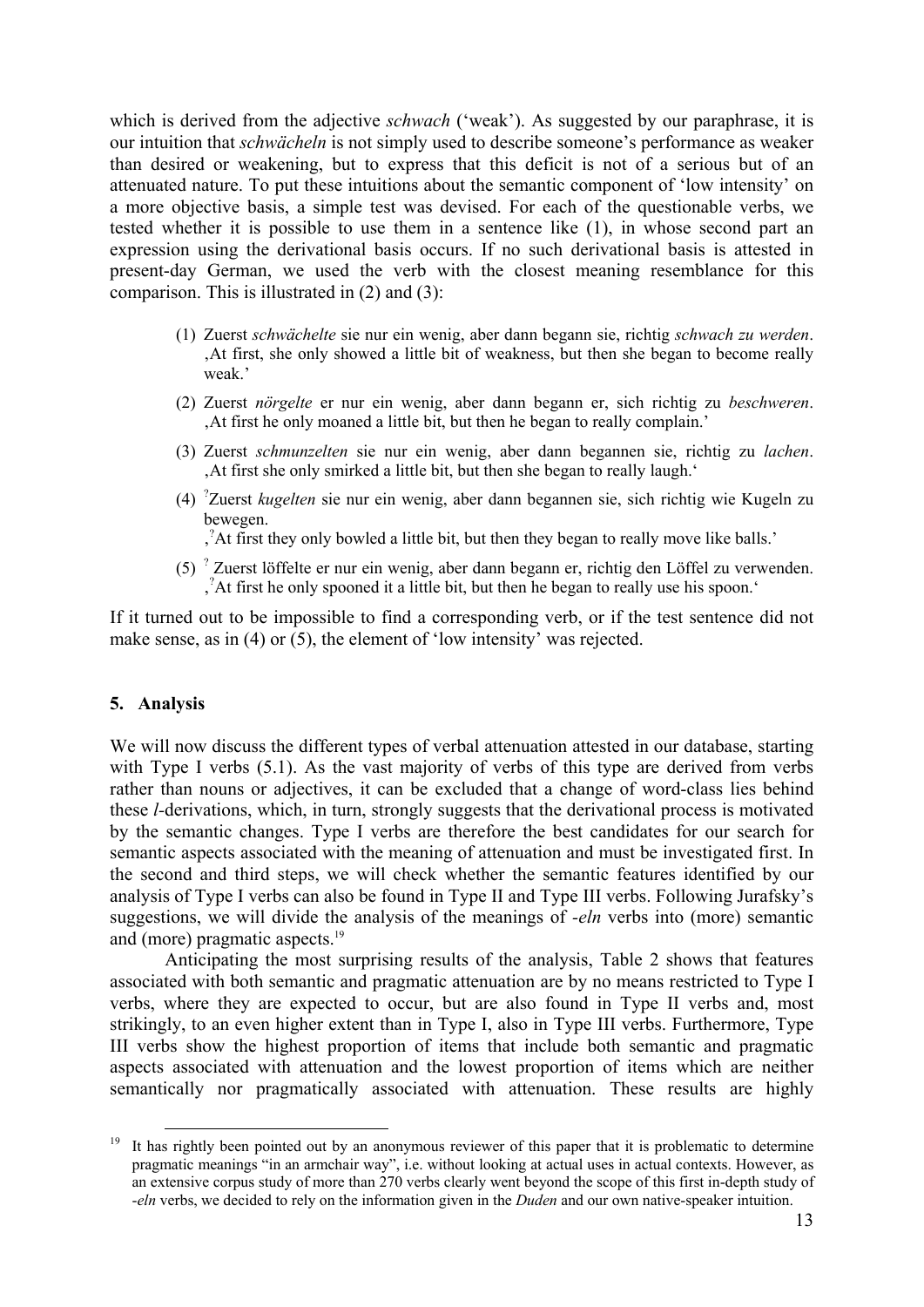unexpected because the monomorphemic, non-derived structure of the Type III verbs seems to exclude the possibility that there is a link between *-l-* and either the semantico-pragmatic complex of attenuation or, for that matter, any other meaning possibly shared by these verbs.

Table 2: Proportion of *-eln* verbs of all three types in terms of semantic and pragmatic attenuation

|                                      | Type I | Type II | Type III |
|--------------------------------------|--------|---------|----------|
| semantic attenuation                 | 82%    | 23%     | 91%      |
| pragmatic attenuation                | 46%    | 36%     | 77%      |
| both types of attenuation            | 36%    | 10%     | 68%      |
| with<br>associated<br>features<br>no | $7\%$  | 51%     | 0%       |
| attenuation                          |        |         |          |

- 5.1 Features associated with Type I verbs
- 5.1.1 Semantic aspects of attenuation
- 5.1.1.1 Jurafsky's core concept 'child' and associated features

As shown above, the concept of 'child' takes centre stage in Jurafsky's (1996) cross-linguistic account of meanings of diminutives. Even though at first sight it is hard to imagine how this concept could be elaborated or extended in such a way that it can be accommodated into the semantic structure of verbs, a search for possible manifestations of it in the data seems worthwhile. And indeed, some traces leading to the concept of 'child' can be found.

For one thing, it can be observed that nine Type I verbs in our database denote actions or kinds of behaviour that are almost exclusively attributed to children, among them *fremdeln* ('be scared of strangers'; < *fremd* 'strange'), *quengeln* ('whine'; < *twengen*, obs., 'squeeze, pressurize') or *strampeln* ('thrash about', 'kick your feet'; < *strampen*, obs., 'to stomp').

Secondly, the concept of 'child' can serve to explain the element of 'tentativeness', which can be linked back to the concept of 'child' by means of a concept of 'playfulness'. The verb *basteln* ('practise handicraft', 'create with one's hands') illustrates this semantic cluster. It denotes not only an action that is typically associated with children, but also expresses the idea that the action of repairing, building or creating something is carried out in a rather leisurely, non-serious or playful way, and that it is partly done for fun. As is typical of this type of verbs, *basteln* can also be used metaphorically to describe that someone keeps working on a certain project, e.g. a speech or a paper, trying to improve it in a somewhat ineffective way with hardly noticeable progress. As this example illustrates, the type of attenuation of the metaphorical use can sometimes switch to the feature LOW INTENSITY in these cases, which will be discussed in greater detail below. A similar description is possible for *werkeln* ('to potter about'), which denotes that some kind of work is done as a hobby. Note that *werkeln* is not associated with children anymore, so that PLAYFUL-TENTATIVE must be considered as being independent from LOW INTENSITY. The prototypical member of this group is certainly *tändeln* ('to play about', 'dally'), which is defined as 'doing something in a playful and light-hearted rather than in a serious way' ("etwas mehr in spielerisch-leichter als in ernsthafter Weise tun, ausführen"; Dudenredaktion 2012, s.v. *tändeln*).

Thirdly, the idea of a light-hearted kind of pretence, which shows up in some Type I verbs, could be related to the concept of 'child'. We refer to this feature as PLAYFUL-PRETENTIVE. *Frömmeln* ('affect or make a show of piety'), for example, does not describe the lifestyle and actions of someone who is actually *fromm* ('pious'), but of someone who tries to leave the impression of being *fromm*. The same is true for *künsteln* ('behave in an affected or unnatural way'), which denotes something that is supposed to look arty or sophisticated, but actually has very little to do with real art. While it must be emphasized that, as with the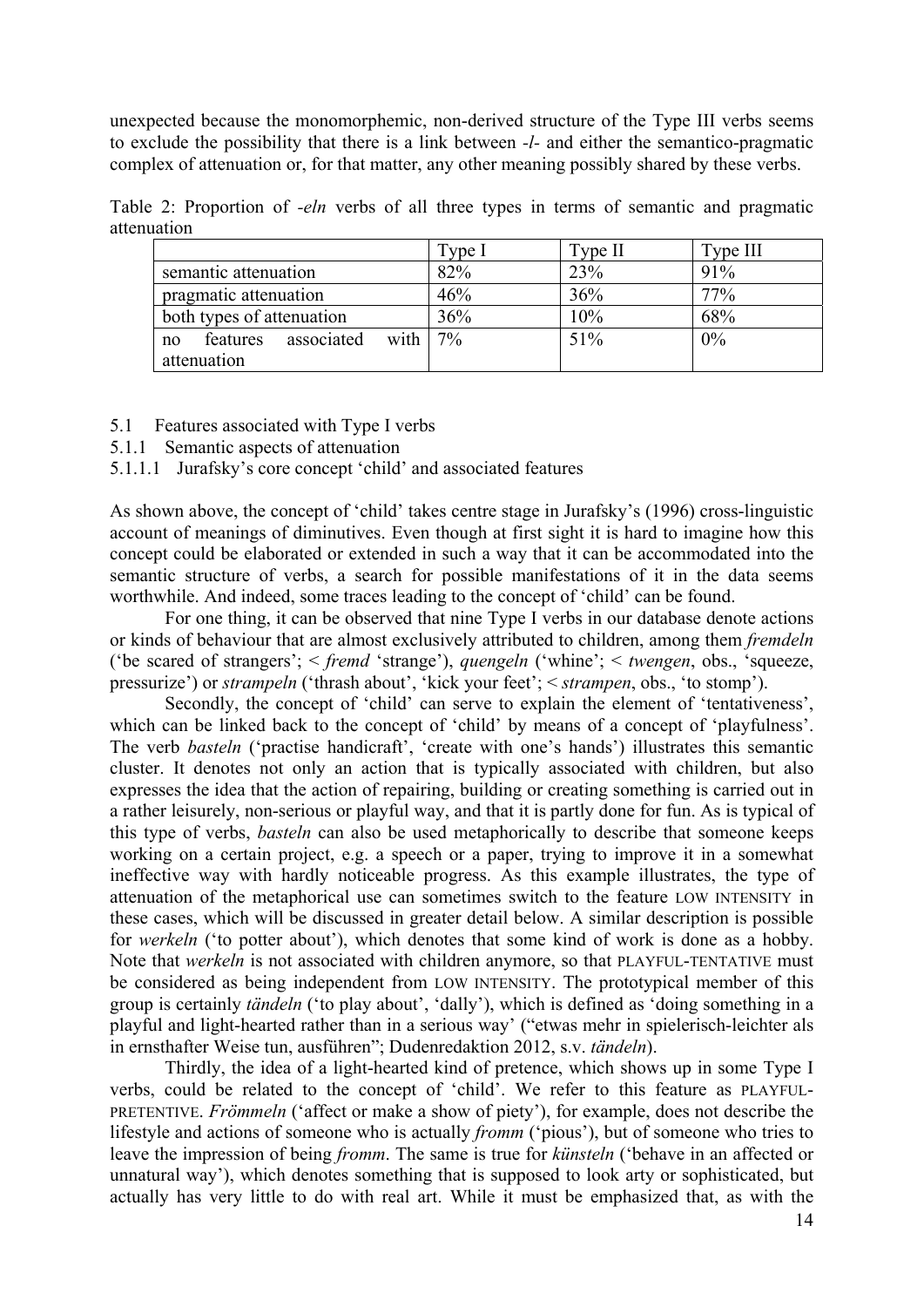feature PLAYFUL-TENTATIVE, these verbs are not directly linked to the concept of 'child', the associations with children are too strong to be left entirely unnoticed.<sup>20</sup>

Overall, then, the concept 'child' and some associations related to it do play a role in  *eln* verbs of Type I, but they seem to be less prominent than in Jurafsky's account of nominal diminutives.

### 5.1.1.2 SMALL PIECES

Five Type I verbs share a semantic feature related to the activity of 'splitting something into smaller parts or pieces'. Many of these verbs additionally have the features ITERATIVE and/or LOW INTENSITY, e.g. *schnetzeln* ('to slice') and *schnippeln* ('to snip'), but since not all of them do, it is necessary to postulate a separate feature SMALL PIECES. The clues typically found in the *Duden* definitions of these verbs are expressions such as "kleine Stücke" ('small pieces') or "in dünne Streifen" ('into thin strips'). Further examples in our database are *bröckeln* ('to crumble'; < *Brocken* 'lump, chunk, scrap') and *häckseln* ('to hack into smaller pieces'; < *hacken* 'to hack').

### 5.1.1.3 LOW INTENSITY

As many as 55 of the 125 verbs collected under Type I, i.e. 44 %, are marked by a feature we have termed LOW INTENSITY. This prominent feature encapsulates the meaning of 'not very intense, of lower intensity than a given norm'. Jurafsky (1996) introduces the mechanism of lambda-abstraction to explain how the concept 'small in size' can develop to denote 'small on a particular scale':

Lambda-abstraction takes one predicate in a form and replaces it with a variable. The resulting expression is now a second-order predicate, since its domain includes a variable which ranges over predicates. For the diminutive, this process takes the original concept 'small(*x*)', which has the meaning 'smaller than the prototypical exemplar *x* on the scale of size', and lambda-abstracting it to 'lambda $(y)$ (smaller than the prototypical exemplar *x* on the scale *y*)'. (Jurafsky 1996: 555)

As Jurafsky himself notes, this process is particularly important for verbs and adjectives (1996: 554), and indeed it seems to be of crucial importance for this kind of attenuation. As the term *low intensity* already suggests, there is always a reference to an implicit scale that is not necessarily that of size. We would like to argue that this feature is a verbal counterpart to Jurafsky's second central concept of 'small', which lies at the heart of his network, next to 'child'. While the dimension of SIZE is part and parcel of thing-like concepts denoted by nouns, be they concrete or abstract, this dimension is practically inapplicable to the actions and events typically denoted by verbs: there is no such thing as a 'small playing', 'small going' or 'small reading'. The idea that an action is being carried out or that an event takes place with less-than-normal intensity is captured very clearly in verbs like *frösteln* ('to shiver'), *kränkeln* ('to be ailing'), *muffeln* ('to smell musty') or *schwächeln* ('become weaker, not perform properly, but not in a serious way'). As pointed out in Section 4, it is striking that in almost all cases in which the feature LOW INTENSITY is present, it is possible to find a verb that denotes exactly the same type of action but lacks the element of low intensity: while *frösteln* is used if someone is feeling a little cold, the verb *frieren* has the plain meaning of

<sup>&</sup>lt;sup>20</sup> There is an obvious resemblance between the feature [PLAYFUL-PRETENTIVE] and the feature [IMITATION] which is mentioned by Jurafsky. However, Jurafsky does not link imitation directly to 'child' but regards 'small type-of' and 'small first' as mediating nodes in his network.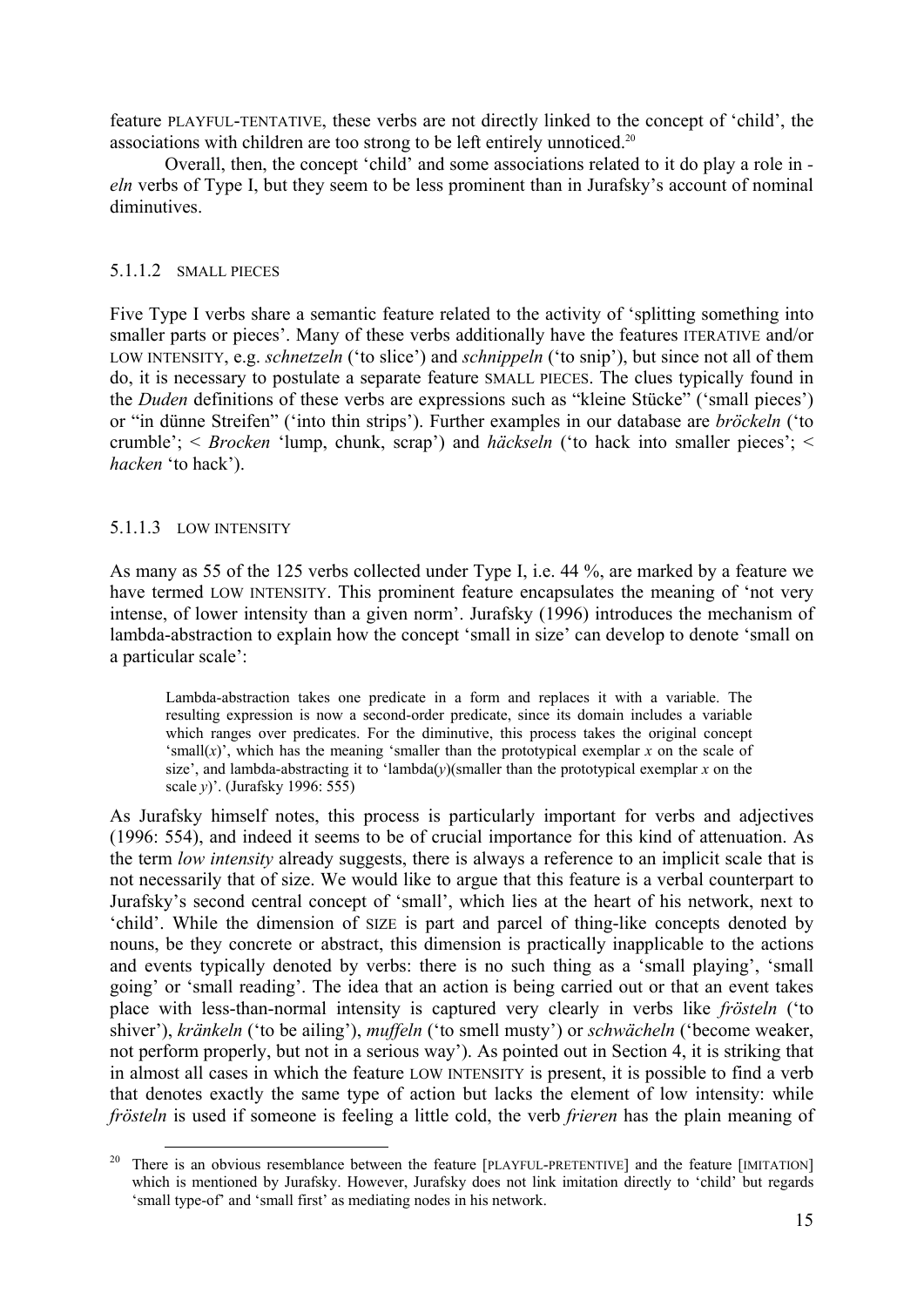'being cold'. The same goes for *muffeln* and (*schlecht*) *riechen* ('to smell bad') or even *stinken* ('to stink').<sup>21</sup> As for *schwächeln* and *kränkeln*, there is no directly corresponding simple verb. However, as also mentioned above, corresponding stronger verbal expressions containing their derivational basis, i.e. *schwach sein* ('be/feel weak') or *krank sein* ('be ill'), respectively, do exist. Our analysis suggests that the meanings of verbs such as *frieren* and *riechen* can be projected onto a scale on which *frösteln* and *muffeln* signal a somewhat lower intensity. Just as the concept of 'small' seems to form the core of the network of nominal diminutive meanings, this concept of low intensity can be regarded as the conceptual basis of many other forms of attenuation for verbs.

The verbs *lispeln* ('to lisp'), *nuscheln* ('mumble', 'mutter') and *näseln* ('speak with a nasal twang'), on the one hand, and *sächseln* and *schwäbeln*, on the other, stand out from this group as specific manifestations of the feature LOW INTENSITY applied to the domain of language. These verbs can be characterized as denoting mild deviations from a tacit norm of how to speak. For the first group, i.e. *lispeln, nuscheln* and *näseln*, this norm is ordinary, i.e. properly articulated, speech, while for *sächseln* and *schwäbeln*, the reference point is Standard German. Thus, *sächseln* can be glossed as 'to speak German with some Saxonian influence'. The fact that it is perfectly possible to say "Dein Co-Moderator sächselt *total* - das ist lustig. [O]der auch gruselig." (http://www.lastfm.de/user/Kirstee/shoutbox; 'your co-host speaks with a strong Saxonian accent - that's funny. Or also creepy.'; our emphasis) shows that *sächseln* does not denote a weaker form of Saxonian, but more generally a Saxonian influence on Standard German.

### 5.1.1.4 ITERATIVE

As outlined in 0, the concept LOW INTENSITY is closely linked to an ITERATIVE meaning component, which forms part of the meaning of a large number of *-eln* verbs, among them 47 belonging to Type I (i.e. 38%). While it could be assumed that repeated actions result in more rather than less intense actions, there is, as already mentioned, a close conceptual connection between the two notions. A good example to illustrate this is *prickeln*, whose two meanings are defined by the *Duden* (Dudenredaktion 2012, s.v. *prickeln*) as "kleine, aufsteigende Bläschen bilden; perlen" ('to make small rising bubbles; to sparkle') and "wie von vielen, feinen, leichten Stichen verursacht kitzeln, jucken" ('to tickle, to make itch as if with many fine and light pricks'). Both of these meanings illustrate the link between reduced intensity and iterativity: rather than encoding a global and conclusive type of action, an ongoing, durative activity is conceptualized as consisting of smaller events that occur successively but have less force and intensity than the action proper. This becomes particularly clear in the sense denoting a punctual event of pricking, which corresponds to German *stechen* ('to stab, to prick'), but it also becomes visible when we compare the image of "small rising bubbles" to one big explosion-like event. The same is true of *funkeln* ('to sparkle'), which describes a flickering succession of flashes, each of which, however, is not very bright. In the cases of verbs such as *kippeln* ('to tilt/rock back and forth'; < *kippen*, 'to tilt') and *schütteln* ('to shake'; < *schütten*, 'to pour'), the idea of repetitive movements takes the form of a back-andforth movement derived from conclusive and telic actions. It is important to note that *kippeln*, when used in the sense of 'rocking back and forth repeatedly on a chair', necessarily implies that the chair never falls over completely, although it very nearly does over and over again. A final illuminating example is the verb *rascheln* ('to rustle' from the obsolete *raschen*, 'to

 <sup>21</sup> Further examples include *lachen* ('to laugh') and *lächeln* ('to smile'), spotten ('to mock') and spötteln ('to mock in a playful manner, to poke gentle fun'), *tanzen* ('to dance') and *tänzeln* ('to mince, to step delicately').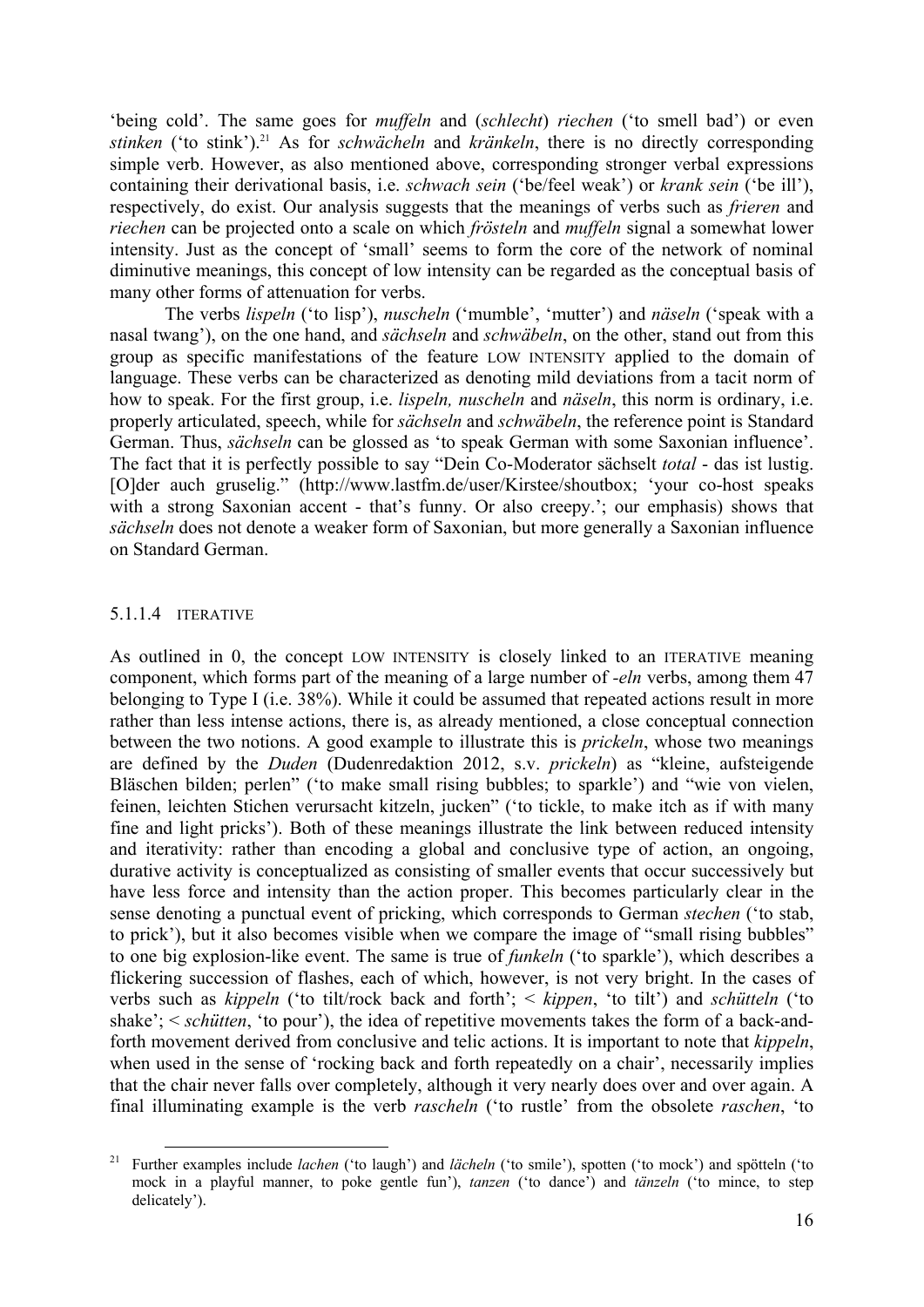rustle'), where the notions of the low intensity of the sound denoted by the verb and the repetition of the events causing the sound are particularly closely intertwined.

Interestingly, the verb *schütteln* ('to shake') just mentioned and credited with an iterative meaning, is also labelled as "intensivierend", i.e. 'intensifying' in the *Duden* (Dudenredaktion 2012, s.v. *schütteln*). While the combination of the features LOW INTENSITY and ITERATIVE is, as we have seen, quite frequent, the semantic complex ITERATIVE-INTENSIVE is less common, despite its obvious connection to the features ITERATIVE and DIMINUTIVE (cf. Section 2.2). Among the few other cases in point are the verbs *prasseln* ('to clatter, to drum') and *trampeln* ('to stamp repeatedly, to trample), both of which denote a repetitive action carried out with great force.

The meanings of these verbs suggest that it is precisely the iterative aspect which forges the link between the seemingly contrary meanings of low and high intensity. Our data suggest that the effect of the repetition has to do with the nature of the repeated action: if a conclusive action such as stabbing or exploding is conceptualized as a sequence of smaller, uncompleted actions, this results in a reduction of the intensity, reflected in the feature LOW INTENSITY; if, however, a durative action such as drumming or trampling is conceptualized as being repeated, the conceived intensity of the action increases. In this way, the notion of iterativity can emancipate itself, so to speak, from the concept of scalarity and be used for repeated actions without necessarily reducing their individual force.

This completes the semantic analysis of *-eln* verbs of Type I. We will now turn to pragmatic aspects related to attenuation, again using Jurafsky's account as a basis.

5.1.2 Pragmatic types of attenuation

5.1.2.1 Jurafsky's 'affection' and 'sympathy'

According to Jurafsky (1996: 563), "the use of the diminutive to mark affection and sympathy has been well documented". Note that while Jurafsky seems to be talking about a pragmatic dimension (cf. "the use of ...") rather than a semantic one here, the boundary is far from clear. Three subgroups of *-eln* verbs can be related to this wider field.

Firstly, more on the semantic side, we find a considerable number of *-eln* verbs of Type I which denote affectionate actions like *kuscheln* ('to cuddle'), *streicheln* ('to stroke', 'to fondle') or *tätscheln* ('to pat'). In all of these cases, the verbs' potential to denote an affectionate action seems to have something to do with the fact that they describe soft and repetitive movements, which suggests links to the features LOW INTENSITY and ITERATIVE.

Secondly, sympathy and affection, as well as low intensity, play a role in the marking of actions as being not very harmful. The verb *plänkeln* ('to skirmish') expresses the idea that a certain argument does not have to be taken all too seriously or did not cause any real damage. This idea of playing down what happened explains why some *-eln* verbs lend themselves to euphemistic uses. *Baumeln* ('to dangle', 'to swing'), for example, can be used to express the idea of being hanged; *schwindeln* ('to fib') connects the feature LOW INTENSITY to a euphemistic component, suggesting that it is not such a serious lie; *hänseln* ('to tease') combines associations with 'child' with LOW INTENSITY and a somewhat trivializing effect.

Thirdly, when looking at the usage labels found in the *Duden*, it is striking that as many as 40 Type I verbs (i.e. 32%) are characterized as "colloquial" and/or "dialectal" and as being typical of the spoken medium. These labels locate the use of these verbs squarely in the domain of the "language of proximity" (cf. Koch and Oesterreicher 1990: 5-12), which, of course, is also the main habitat of affective language use. Verbs of this type are used to signal interpersonal proximity, again usually in addition to including semantic aspects such as LOW INTENSITY. Jurafsky's idea that this element can be traced to the concept 'child' is certainly very plausible. *Busseln*, for example, is a word that is used colloquially and dialectically to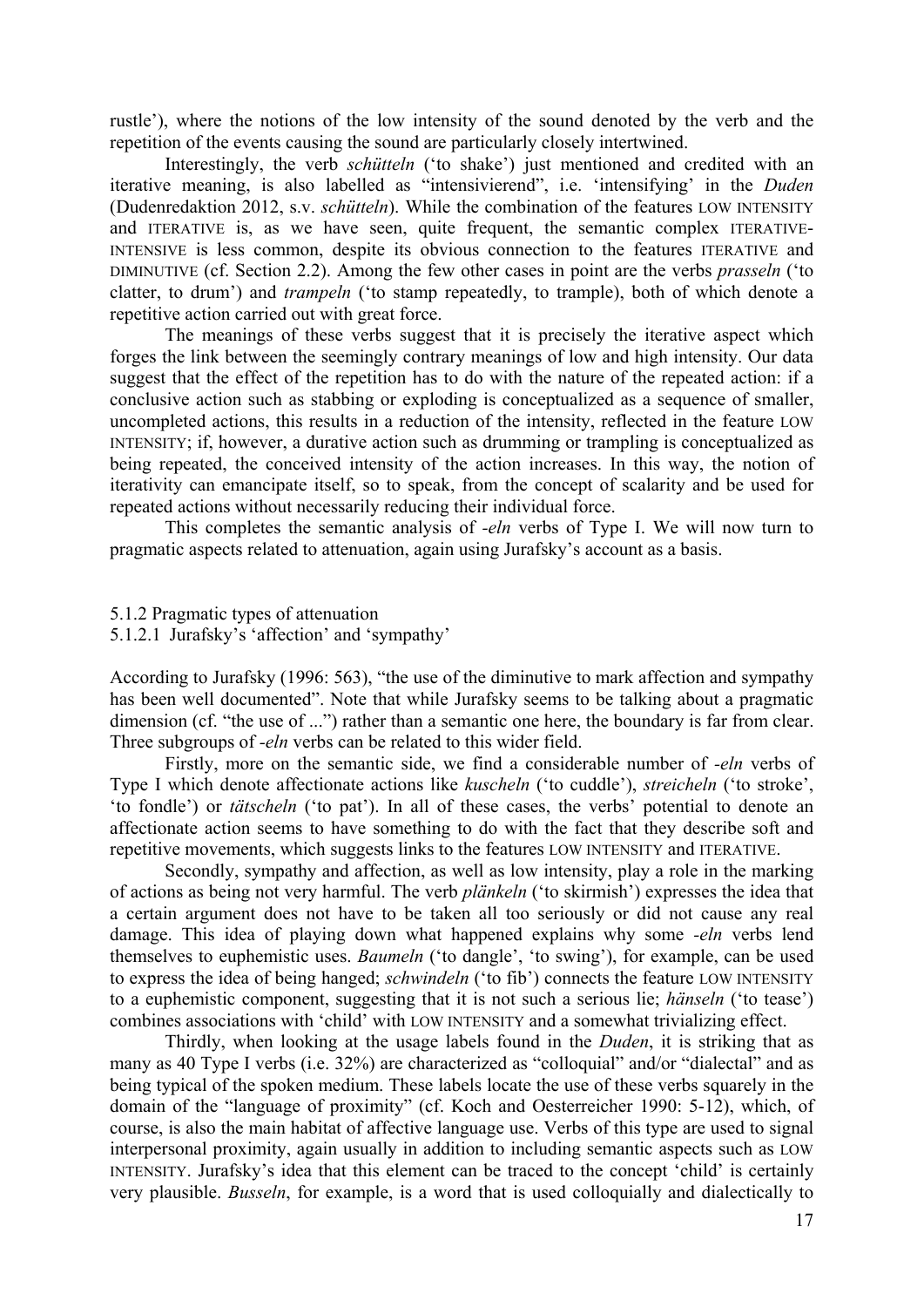denote a mild form of *küssen* ('to kiss'). Further examples include *grummeln* ('to mutter'), *kraxeln* ('to clamber') or *wursteln* ('to muddle', 'to fiddle'). By using a word from an informal register, speakers can talk about what happened in a more laid-back way, portraying themselves as taking the actions they refer to altogether not too seriously.

# 5.1.2.2 'Contempt'

'Contempt' is another concept associated with the diminutive by Jurafsky. As shown in Figure 1, this concept is treated as a metaphorical extension of 'small' by Jurafsky. While 'contempt' seems to be in polar opposition to 'affection', both concepts are united by the fact that they typically find expression in the emotional language of proximity and the trivialization mentioned in 5.1.2.1. The concept 'child' appears to be the crucial link that explains why 'affection' and 'contempt' can be linked so closely. In our database, *deuteln* ('to quibble', 'to niggle'), *hätscheln* ('fondle', 'pamper') and *quasseln* ('blather') can serve to illustrate this category. In its meaning description, the *Duden* mentions a stylistically neutral counterpart to each of these verbs: *hätscheln* is a derogatory equivalent to *liebkosen* ('to fondle'), *deuteln* to *deuten* ('to interpret', 'to explain') and *quasseln* to *reden* ('to talk, to speak'). As before with the component of 'affection', in all three cases semantic features, in addition to pragmatic ones, also resonate: *hätscheln* is strongly associated with 'child', and *deuteln* and *quasseln* with the feature LOW INTENSITY. Further Type I verbs which frequently combine semantic features of attenuation with 'contempt' are *frömmeln, klügeln, künsteln* and *lispeln*. However, as lies in the nature of pragmatic meanings, these verbs can perfectly well be used without any derogatory elements.

# 5.2 Interim summary

So far, we have demarcated the semantic complex associated with attenuation which is shared by *-eln* verbs of Type I and identified recurrent pragmatic aspects, trying throughout to tie our analysis to Jurafsky's (1996) model of the diminutive. The features and aspects that emerge from this endeavour are, now rendered in the order of their importance:

Semantic attenuation

- LOW INTENSITY (with its specific manifestation in the domain of language)
- ITERATIVE (with its composite variants iterative-low intensity and interative-intensive)
- small pieces
- PLAYFUL-TENTATIVE and PLAYFUL-PRETENTIVE (both closely connected to the concept 'child')

Pragmatic attenuation:

- language of proximity
- contempt
- affection and sympathy
- trivialization
- euphemism

As we have tried to show, these features are not unrelated, but rather form a semantically and conceptually coherent network. In addition, while the most prominent features LOW INTENSITY and ITERATIVE are not part of Jurafsky's terminology, his "universal system" can be transferred to the domain of verbs and dynamic concepts. The idea frequently found in the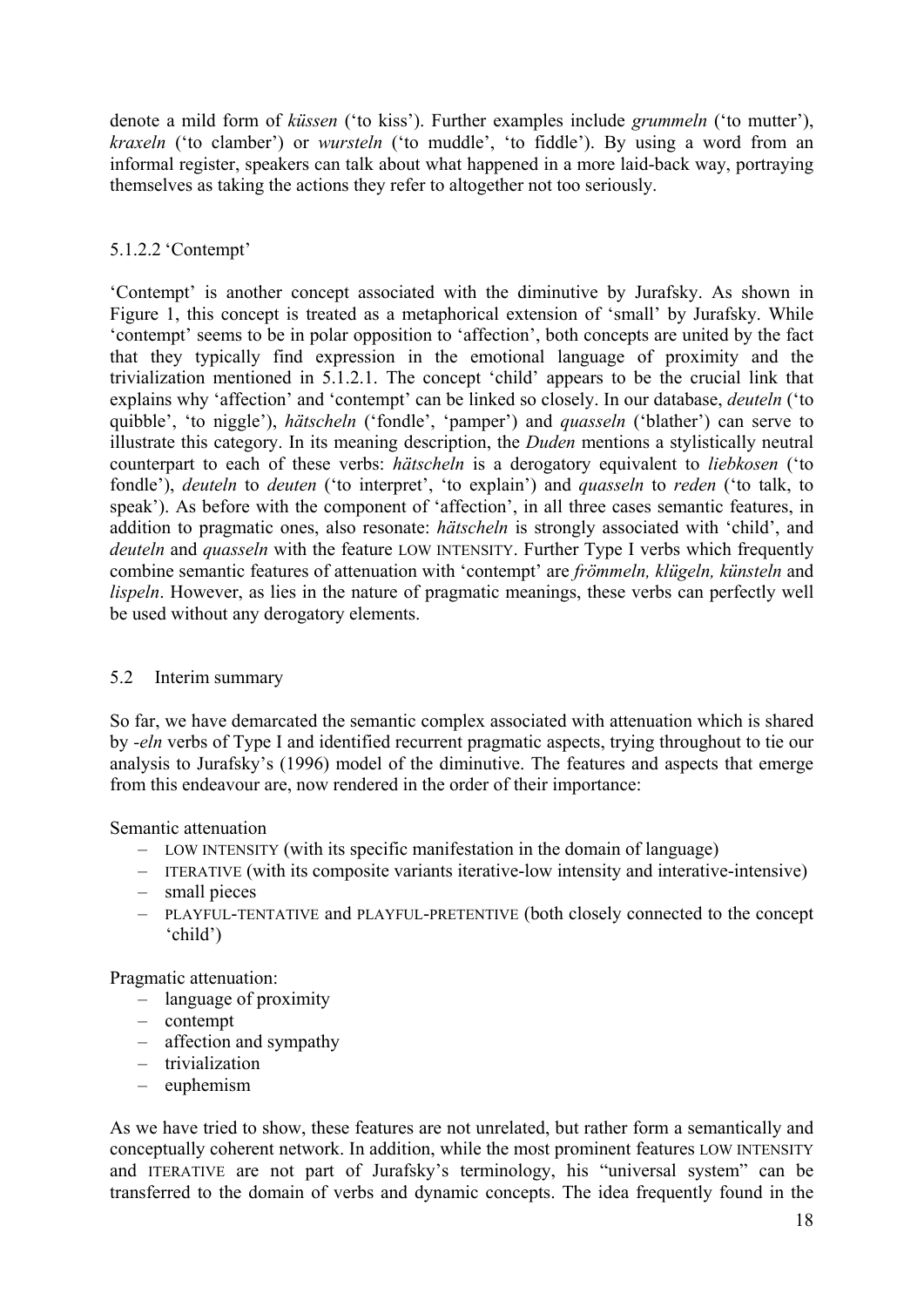literature that many verbs which are derived by means of the suffix *-el* have, at least in some sense of the term, 'diminutive' or 'attenuated' meanings, receives support from our analysis. The analysis of *-eln* verbs of Type I will serve as a backdrop for the investigation of Type II and Type III verbs.

# 5.3 Features associated with Type II and Type III verbs

Given the structural differences between Type I and Types II and III, it should be expected that the semantic and pragmatic types of attenuation identified for Type I verbs should not appear very prominently among Type II and Type III verbs. However, as Table 2 has shown, this is far from correct.

# 5.3.1 Type II verbs

Almost all types of semantic attenuation we observed in our discussion of Type I verbs are also attested for Type II verbs, although it must be admitted that their presence is much less pronounced in quantitative terms. As all details concerning the semantic features and pragmatic aspects have already been explained, we will only take up the features listed in Section 5.2 and provide examples and brief comments where necessary.

- LOW INTENSITY, n = 8: *fiedeln, gaukeln, knobeln, kribbeln, krickeln, nesteln, sudeln, torkeln*. That *kribbeln* ('to tickle') is a good example of low-intensity attenuation becomes clear when it is compared to the stronger *jucken* ('to itch'). The same goes for *mäkeln* ('to find fault with / to carp at sth.') with respect to *kritisieren* ('to criticize')
- ITERATIVE, n = 15: e.g. *hobeln*, *klöppeln*, *rammeln*, *schaukeln*, *schunkeln, wedeln*. In the cases of *pendeln* ('swing to and fro') and *kurbeln* ('to turn a crank'), the iterative meaning component is already part of the semantics of the derivational bases *Pendel* ('pendulum') and *Kurbel* ('crank'), respectively.
- SMALL PIECES, n = 8: *bröseln*, *krümeln*, *schnipseln*, *sprenkeln*, *würfeln*. Again, the meaning of 'small pieces' is taken from the bases of these verbs.<sup>22</sup>
- PLAYFUL-TENTATIVE, n = 2: *fiedeln, knobeln*. The verb *knobeln*, which has the meanings 'to roll dice' and 'to puzzle / rack one's brain' creates strong associations with the playing of children.

As for pragmatic attenuation, there are no Type II verbs that include the aspect of sympathy or affection. Neither are there examples of trivialization or euphemistic uses. Instead, Type II verbs have a tendency to express the opposite pole, namely that of contempt. This is what speakers convey when they use the verbs *buckeln*, *fiedeln, mäkeln, nesteln* and *dudeln*.

In as many as 38 Type II verbs (i.e. 30%), the pragmatic complex of COLLOQUIALITY and LANGUAGE OF PROXIMITY are represented. Examples illustrating colloquiality include *brutzeln*, *deichseln* and *gammeln*. Examples of Type II verbs that are marked as belonging to a particular dialect are *schunkeln*, *rodeln* and *klüngeln*. What is particularly striking about Type II verbs is the fact that no less than seven of them can be used for colloquial, often vulgar, reference to sexual intercourse, among them *hobeln*, *orgeln* and *rammeln*.

 <sup>22</sup> In the case of *achteln, dritteln* and *vierteln*, which rely on a pattern that can be productively applied to all numbers (e.g. *fünfteln*, *siebteln*, etc.), it seems more likely that these verbs are derived from the corresponding terms denoting fractions, e.g. *Viertel*<sub>N</sub> or *Achtel*<sub>N</sub> deriving in turn from *Vierteil* and *Achtteil* (lit. 'fourpart' and 'eightpart', respectively), which already contain the letter <l> as part of the noun *Teil* 'part', rather than directly from the cardinal numerals *acht* ('eight'), *vier* ('four'), etc.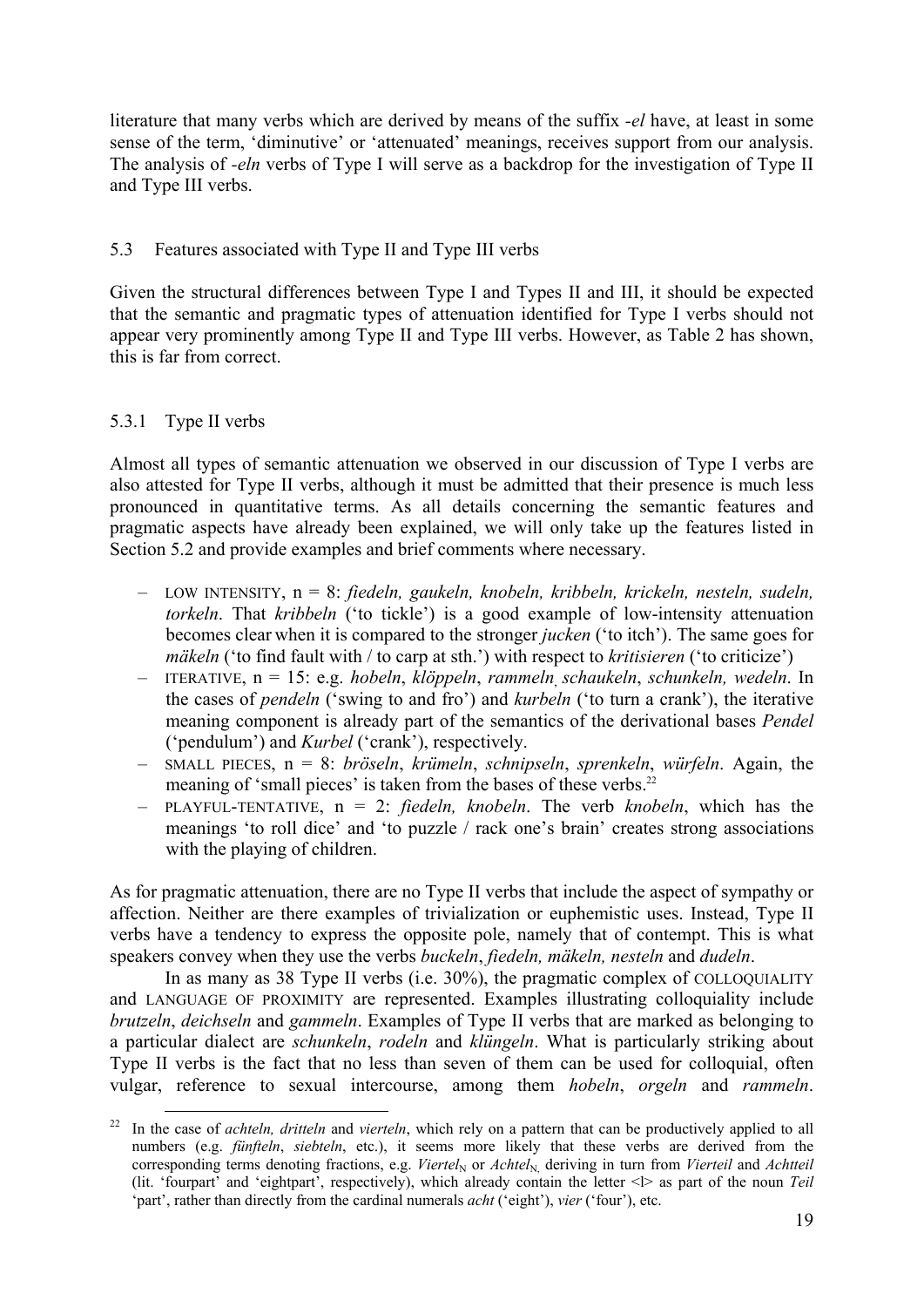Semantically, some of these verbs can also be connected to the feature ITERATIVE which seems to be the source of their metaphorical extensions. Interestingly, no such uses are attested for any of the Type I or Type III verbs.

Overall, in light of the fact that the Type II verbs are not derived by means of an overt suffixation using the suffix *-eln*, but instead are a result of a conversion from nouns or, much less frequently, from verbs, the extent of meanings that can be associated with attenuation is clearly amazing. This remains true even if we take into consideration that the features ITERATIVE and SMALL PIECES are frequently inherent in the nominal bases of the verbs. What we should also keep in mind is the finding that pragmatic attenuation as such is represented almost as strongly as in the group of *-eln* verbs of Type I, although the main form of pragmatic attenuation is the language of proximity.

# 5.3.2 Type III verbs

As the overall number of Type III verbs  $(n = 22)$  is much lower than in the case of Type I and Type II verbs, we will list all examples here:

Semantic attenuation:

- $-$  LOW INTENSITY,  $n = 9$ : bimmeln, buddeln, bummeln, fummeln, humpeln, murmeln, nörgeln, schnüffeln, trippeln. All nine verbs have non-attenuated semantic counterparts: bimmeln – läuten, buddeln – graben, bummeln – gehen, fummeln – berühren, humpeln – gehen, murmeln – sprechen, nörgeln – kritisieren, schnüffeln – riechen, trippeln – gehen.
- $-$  ITERATIVE,  $n = 14$ : bimmeln, buddeln, dümpeln, hecheln, kitzeln, mümmeln, nörgeln, nuckeln, schnüffeln, trippeln, tummeln, wabbeln, wuseln, zappeln.
- 'child', n = 8: buddeln, kitzeln, krabbeln, nörgeln, nuckeln, trippeln, tummeln, zappeln

Pragmatic attenuation:

- trivialization, n = 2: *bimmeln, krabbeln*
- $-$  language of proximity,  $n = 14$ : bimmeln, brabbeln, buddeln, bummeln, dümpeln, fummeln, hecheln, mümmeln, munkeln, nuckeln, schnüffeln, trödeln, tummeln, wabbeln, wuseln.
- $\alpha$  contempt,  $n = 3$ : brabbeln, nörgeln, trödeln

The extent of both semantic and pragmatic attenuation exhibited by the Type III verbs is clearly stunning. As pointed out above, all verbs in this group have semantically or pragmatically attenuated meanings, with a large proportion combining both types.

# 5.4 Summary of results

The summary of the results of our analysis will now be presented in the form of three diagrams taking up Jurafksy's universal structure, but adapting it to the situation at hand. The three figures render the semantic and pragmatic types of attenuation for the three types of verbs. In each figure, the thickness of the lines of bubbles gives a rough idea of the proportion of verbs exhibiting the specific type of attenuation. Features that pertain to more than 30% of the verbs in each group are marked by bold lines; features that are associated with lower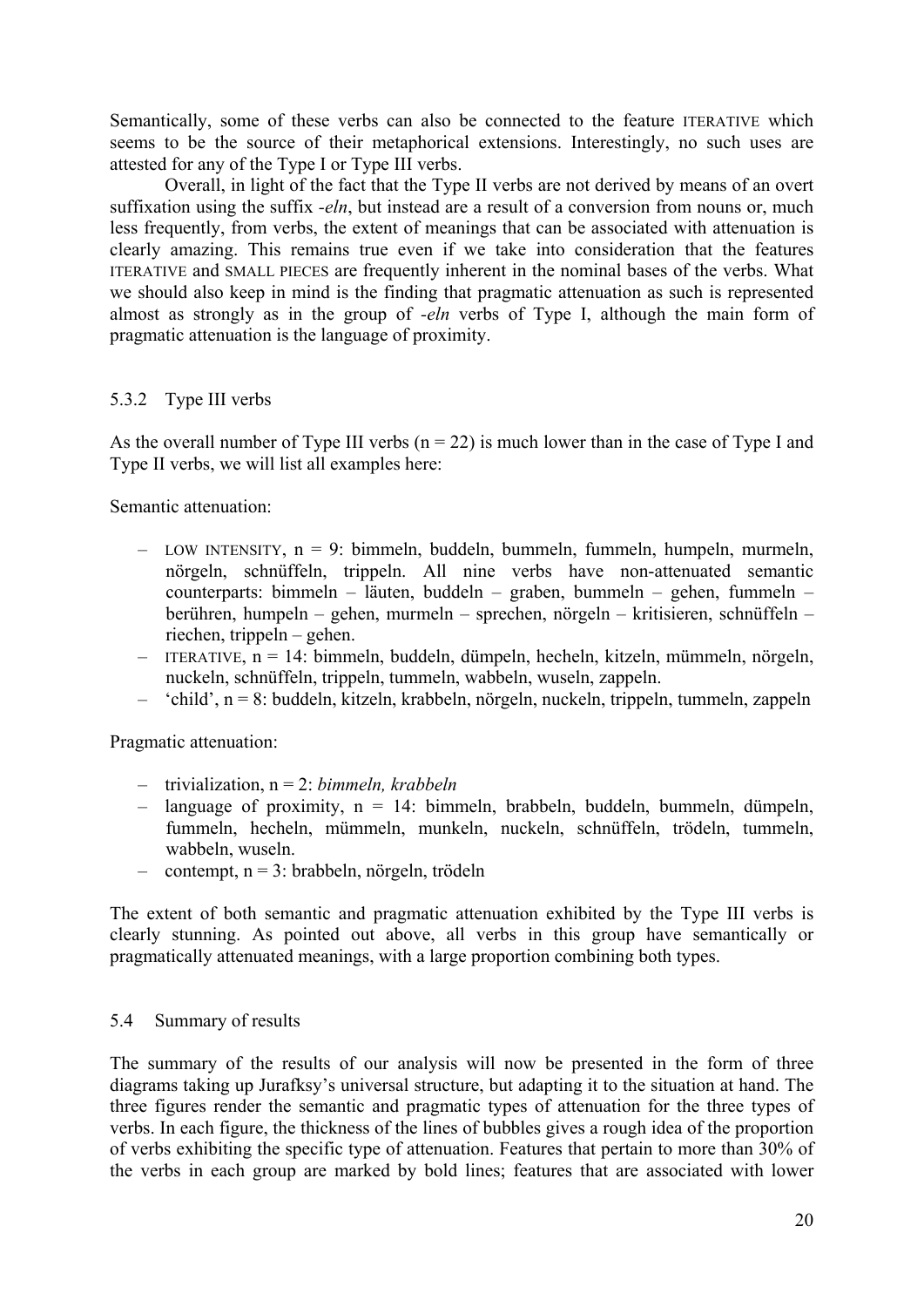proportions of verbs by normal lines; and features that are not attested for the verbs in a given group are omitted or marked by broken lines for the central features CHILD and SMALL.



**Figure 2.a** Type I Verbs



**Figure 2.b** Type II Verbs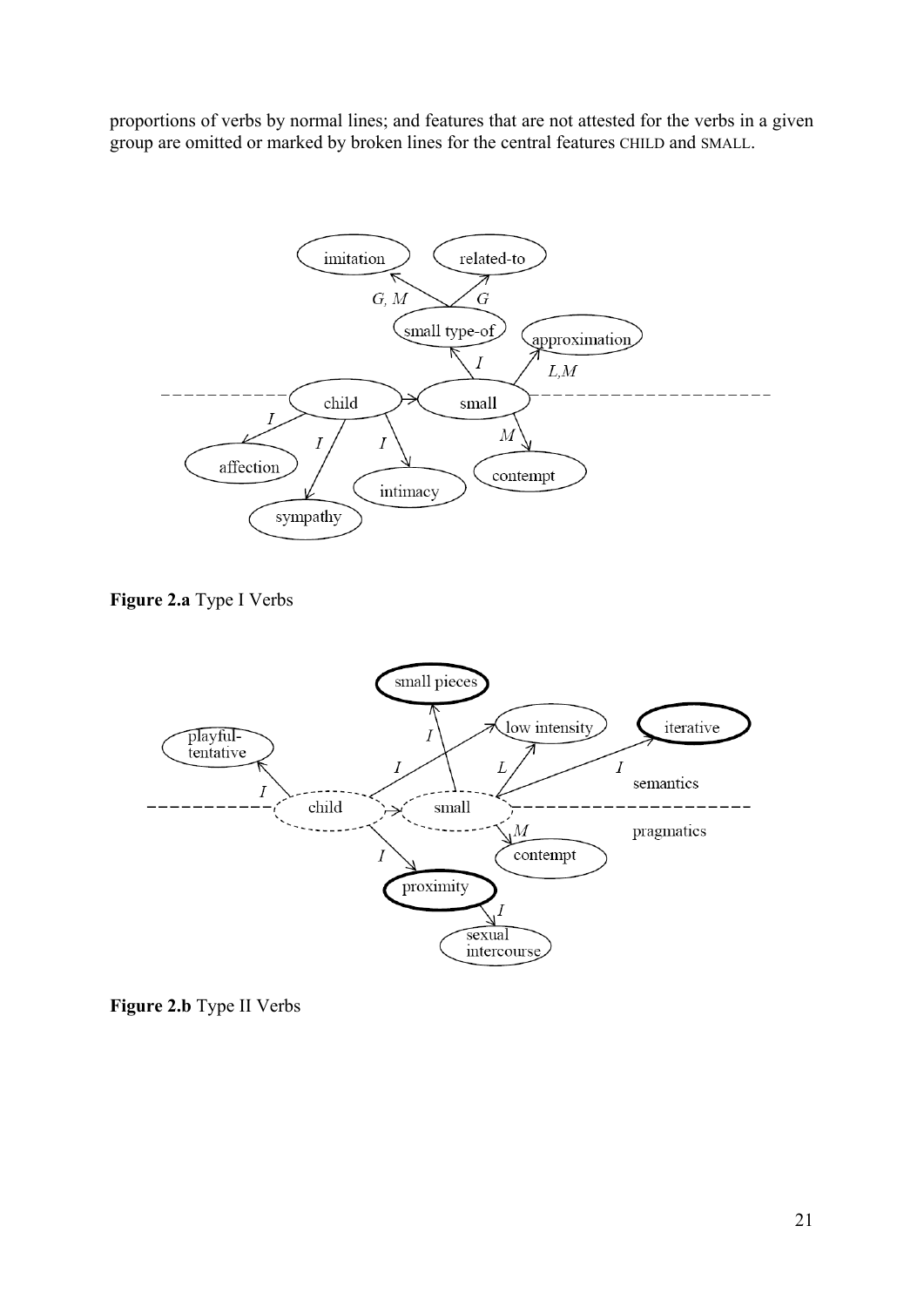

**Figure 2.c** Type III Verbs

A comparison of the three figures yields a number of interesting insights. Firstly, and most importantly, even though the individual ramifications and foci of the three networks differ, all three types of verbs participate in the same system of types of attenuation. Note that, just as in Jurafsky's model, the concept 'child' is the centre-stage link that explains how other concepts are interrelated. While it could be expected that Figure 2.a (Type I verbs) depicts the most complex and Figure 2.c (Type III verbs) the least complex network, the extent to which semantic and/or pragmatic attenuation is reflected in Figure 2.c comes as a surprise. This clearly runs counter to the assumption that the semantic complex of attenuation can be tied to the suffix-like element *-el*, since such an element is not part of the Type III verbs. For Type II verbs, both semantic and pragmatic attenuation are less prominent but still much more noticeable than would be expected in light of the fact that *-el* is part of the base of these verbs.

Secondly, the key features and aspects associated with attenuation are shared by all three types of verbs: the semantic features LOW INTENSITY and ITERATIVE, and the pragmatic aspects related to the language of proximity and the expression of contempt. If one wished to identify a core meaning for the notion of attenuation, it is this complex of semantic and pragmatic aspects.

Thirdly, Type I and Type III verbs have in common the fact that the features LOW INTENSITY and ITERATIVE are very prominent, and that many verbs including these features also belong to the language of proximity. While the latter aspect is also shared by Type II verbs, the former is not, at least not to the same extent.

#### **6. Implications for our research questions**

What do these findings mean in terms of the research questions formulated in Section 3, which are repeated here for readers' convenience:

- 1. What is the status of the *-el* element in *-eln* verbs? What kind of morphological unit is it?
- 2. Can meanings related to the wider notion of attenuation be identified for *-eln* verbs across all three types, i.e. also those that do not have an overt suffix?
- 3. To what extent can Jurafsky's notion of diminutives and our concept of attenuation be applied to the analysis of meanings of *-eln* verbs?
- 4. Which theoretical framework promises the most adequate explanation for these findings?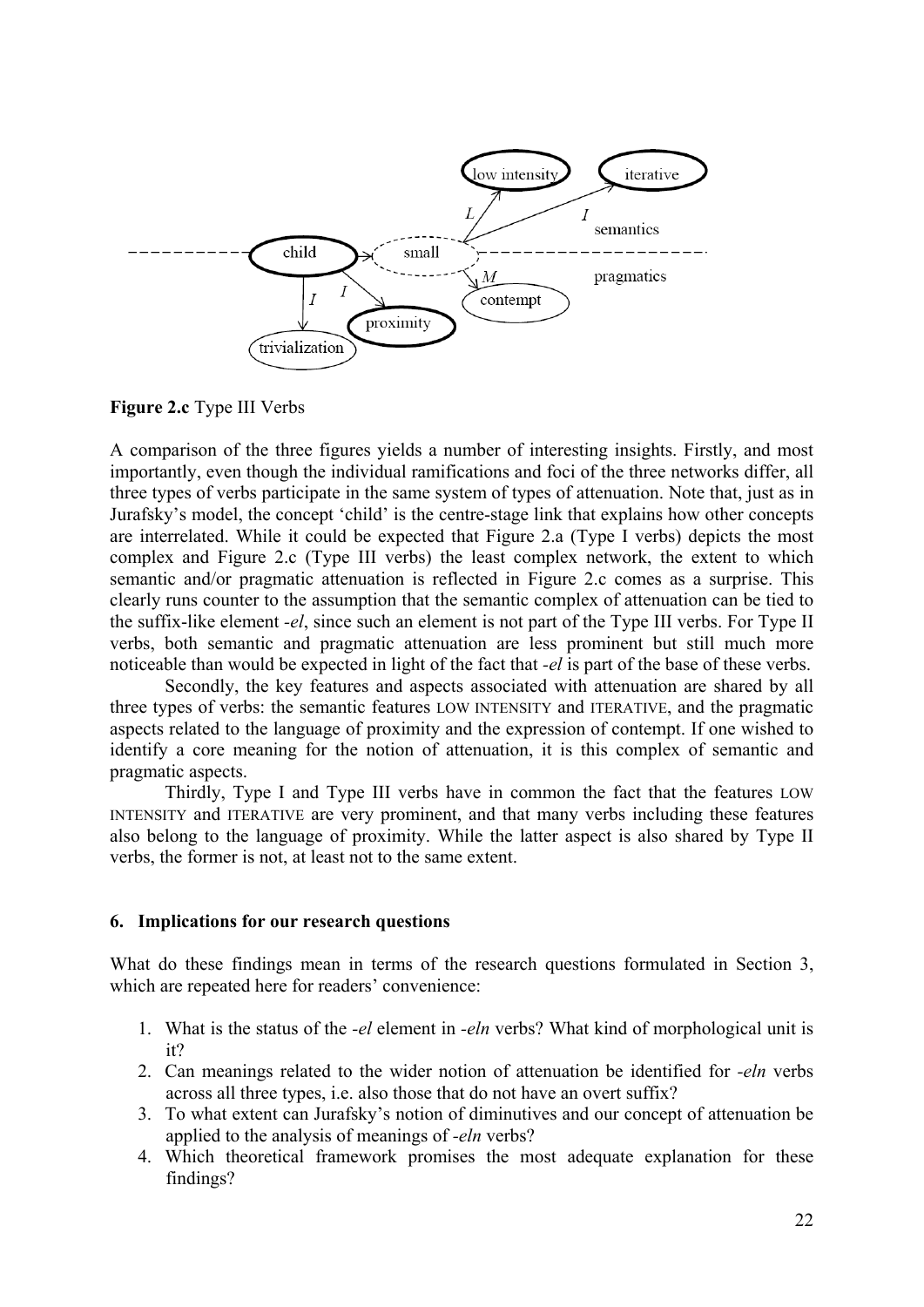With regard to the status of *-el* as a morphological unit, the evidence suggests that the insights gained from a formal and categorial analysis of *-eln* verbs, which underlies the division into verbs of Types I, II and III, is not fully matched by the semantic and pragmatic analysis.<sup>23</sup> The assumption that *-el* is a derivational morpheme which is only at work in Type I verbs but not in those of Types II and III must be rejected on both semantic and pragmatic grounds, since meanings and use specifications which would be associated with this morpheme are more prominent in verbs of Types II and especially III than would be predicted. As *-el* does not have the status of a meaning-carrying component in verbs of Types II and III, an account in terms of morphological homonymy has to be ruled out, too. A way of keeping up a morpheme-like status for *-el*, which seems plausible from both an intuitive and a historical point of view, would be to treat it as a phonaestheme associated with the meaning of attenuation. This would have the advantage that  $\text{-}el(n)$  could be regarded as a meaningbearing, or at least meaning-triggering, element, while leaving room for cases that do not carry elements associated with attenuation. Alternatively, one could shift the perspective on  *eln* verbs from the predominantly input-oriented and 'generative' perspective (in the wider sense of this term) to a result- or output-oriented one (cf. Plank 1981: 148–183; Neef 1996; Raffelsiefen 1999). From this fresh perspective, the question concerning the morphological status of -*el* and the nature of the input to potential morphological processes involved in the formation of -*eln* verbs loses in importance dramatically – a move strongly recommended, among others, by Plag (2004) for derivational morphology in general and by Bauer, Lieber and Plag (2013: 391) specifically for English diminutives. Instead, the phonological structure as well as the semantic and pragmatic properties of the word as such, no matter whether it is the product of a morphological process or exhibits a form that happens to look as if it could be, play a key role. We will pursue this avenue of reasoning in more detail in Section 7 below.

Concerning the second research question formulated in Section 3, it has emerged that meanings related to the wider notion of attenuation can indeed be identified for *-eln* verbs across all three types. To be fair and precise, it should be added that both the extent to which this meaning complex is manifested and the specific forms in which it is manifested vary from type to type. So, on the one hand, it could be shown that more *-eln* verbs than expected have meanings associated with attenuation. On the other hand, however, there can be no doubt that a sizable proportion of *-eln* verbs mainly of Type II show no such meanings. This supports the homonymy view to some extent, while the wide applicability of attenuation refutes it – a dilemma that has to be explained by models of derivational morphology (see again Section 7).

Regarding the third question, Jurafsky's notion of diminutives turns out to provide fully applicable descriptions for some of our cases (e.g. 'child') and at least good starting points for developing others, which explains the choice of this model despite the criticism brought up against it. The importance of concepts such as LOW INTENSITY for the analysis of *– eln* verbs, which does not feature in Jurafsky's original model, justifies the assumption of a concept of verbal attenuation.

Our fourth question, which addresses the wider theoretical implications of our research, requires a more elaborate response. We will therefore dedicate the following section to the discussion of how these findings can be explained most adequately. In doing so, we will highlight the basic differences between the three approaches outlined in Section 2.2.4 above. As the greater part of this paper had to be devoted to the descriptive analysis of -*eln-*verbs, implementations of fully-fledged models have to await a later publication.

 <sup>23</sup> A similar observation is made by Günther (1974: 256) with respect to German *be-* verbs: "Consider, for instance, the three verbs *beflügeln*, *beschwingen* und *beseligen*. They derivationally belong to three different types, but share the same grammatical and semantic properties." Neef (1996) makes a related point for formations of the type *Gehopse*.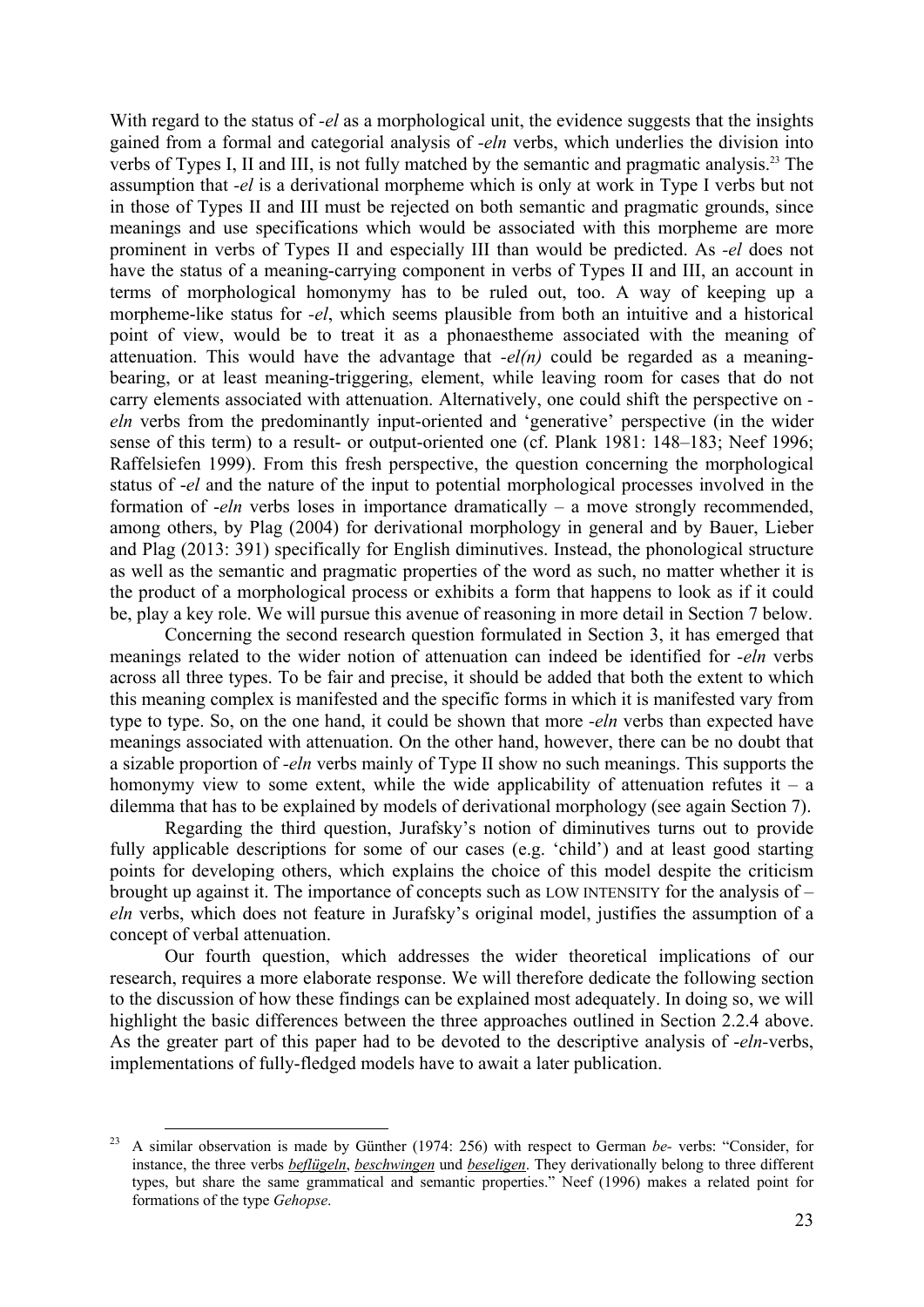### **7. Theoretical appraisal**

7.1 The rule-based approach

As suggested in Section 2.2.4, the rule-based approach would try to come up with a maximally general and at the same time maximally specific rule explaining the empirical findings. In rule-based models, the specification of the grammatical properties of the base and of the output of a morphological process plays a key role. Therefore, this approach would start out from the tripartite, form-based division into Types I, II and III and specify the word class of the base as well as that of the derivative. Given the aim to formulate a maximally parsimonious rule, the semantic description would rely on the core features identified in Section 6. As the rule-based model is generally not interested in pragmatic aspects, these would presumably be neglected. A possible account from a rule-based perspective is given in  $(6)$ :

(6) Rule for German verbs ending in *-(e)l* 

| a.             | Type I                                     |                                         |
|----------------|--------------------------------------------|-----------------------------------------|
|                | phonological representation: $/(a)$ l/     |                                         |
|                | semantic representation:                   | 'attenuation': low intensity, iterative |
|                | categories:                                | $\vert V, N, \text{Adj} \_\vert V$      |
|                | examples:                                  | $kippenv$ kippeln <sub>V</sub>          |
|                |                                            | $Kunst_N$ > künsteln <sub>V</sub>       |
| b.             | Type II                                    |                                         |
|                | phonological representation: $\varnothing$ |                                         |
|                | semantic representation:                   | 'act of N-ing'                          |
|                | categories:                                | $-eI$ <sub>N</sub> <sub>V</sub>         |
|                | examples:                                  | $Ekel_N$ > ekelny                       |
|                |                                            | $Handel_N>handeln_V$                    |
| $\mathbf{c}$ . | Type III                                   |                                         |
|                | n/a                                        |                                         |
|                |                                            |                                         |

Rule 6.a essentially accounts for Type I verbs as deverbal, denominal or deadjectival suffixderivations by means of the suffix *-(e)l* resulting in an addition of the features LOW INTENSITY and ITERATIVE. Rule 6.b explains Type II verbs as a conversion from nouns ending in *-el* to *eln* verbs which adds no extra semantic content. As Type III verbs are not derived, they are unsegmentable lexical items belonging to the lexicon and not explained by means of a wordformation rule.

Even if a more ambitious and differentiated rule-based explanation certainly seems possible, the general problems of this approach seem obvious. First, the rules fail to model the semantic and phonological similarities between verbs of Types I, II and III identified in the course of our analysis. Second, the fine semantic nuances of the domain of attenuation are not included in this account. Third, Rule 6.a, which explains Type I verbs, is too general, as it does not account for those derived *-eln* verbs which do **not** carry aspects related to attenuation, e.g. *mangeln < mangen* or *bördeln* < *Bord*. Fourth, in order to do justice to the empirical data, rule 6.a has to specify not only verbs and nouns but even adjectives as potential bases of *-eln* derivation; this, however, clearly violates the venerable Unitary Input Hypothesis (Aronoff 1976: 47-48, Scalise 1984:  $137-146$ <sup>24</sup>. Fifth, the strong pragmatic associations connected with verbs in all three groups are not captured. And sixth, the model does not provide information about the range of application of the two rules in terms of

<sup>&</sup>lt;sup>24</sup> Cf. Plag (2004) and Bauer, Lieber and Plag (2013:  $635-636$ ) for strong arguments in favour of abandoning this hypothesis.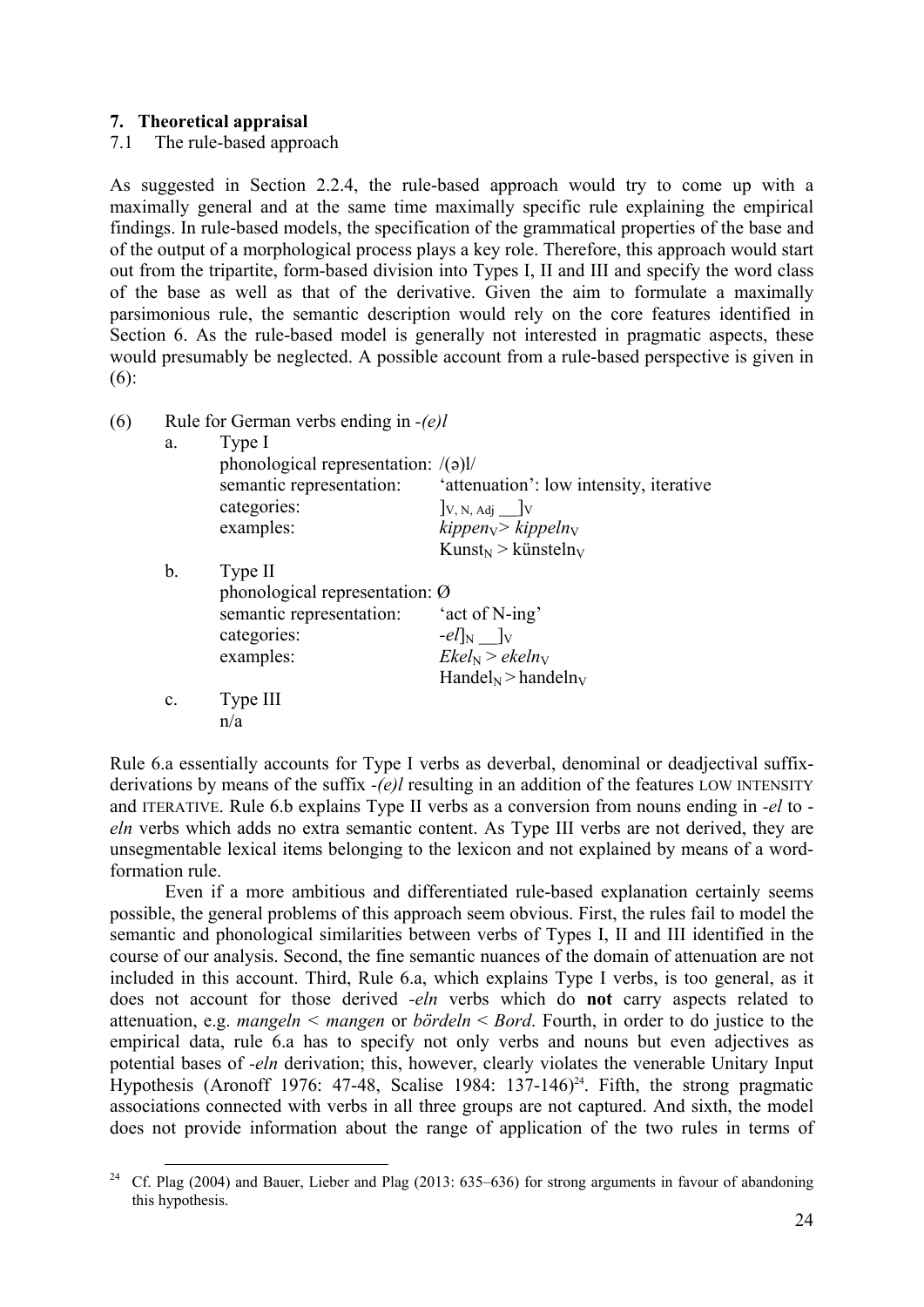numbers of lexical items formed according to them. Admittedly, the fifth and sixth point may not be regarded as shortcomings from the point of view of rule-based approaches, since these aspects are not considered to fall within the remit of morphological rules anyway.

Two ways of improving the rule-based account especially with regard to the morphological properties of Type II and Type III verbs come to mind.

For Type II verbs like *fiedeln* it could be argued that these verbs are indeed derived from their base (*Fiedel*) with the suffix *-eln*, if it is assumed that a general phonological degemination rule applies that reduces the sequence *-ll-* to *-l-*. However, under this assumption it would not be clear how to deal with Type II verbs like *ekeln* (< *Ekel*), which have no feature of attenuation. What makes this assumption even more questionable is the fact that Type II verbs often have additional metaphorical uses. Note that, for example, all *-eln* verbs denoting sexual intercourse, such as *hobeln* and *orgeln*, are Type II verbs.

As regards Type III verbs, one could bring into play the notions of bound root or quasi-root (cf. e.g. Kubrjakova 2000: 423), which allow to treat the residue after *-eln* is taken away as a submorphemic morphological component similar to the notorious *cranberry morpheme* or neoclassical word-components such as *demo-*, *bio-* or -*ology*. In this way, *nörg*and *fumm-* could be regarded as bound roots. We have serious doubts about the feasibility of this move, too, because it would result in a considerable ad-hoc-like extension of the notion of bound root, taking it far away from the typical cases of elements borrowed from the classical languages and very few cases of paradigm-forming quasi-morphemes such as *cran-* and *Tues-*.

In sum, although the rule-based model captures a number of important structural generalizations, the reduction in complexity comes at a heavy price, since the model is neither sufficiently specific nor sufficiently precise in its description of identifiable lexical, semantic and pragmatic properties of -*eln* verbs.

### 7.2 The schema-based approach

Figure 3 presents a highly idealized version of a network model of -*eln* verbs from a schemabased perspective.



**Figure 3**: Idealized version of a schema-based model of *-eln* verbs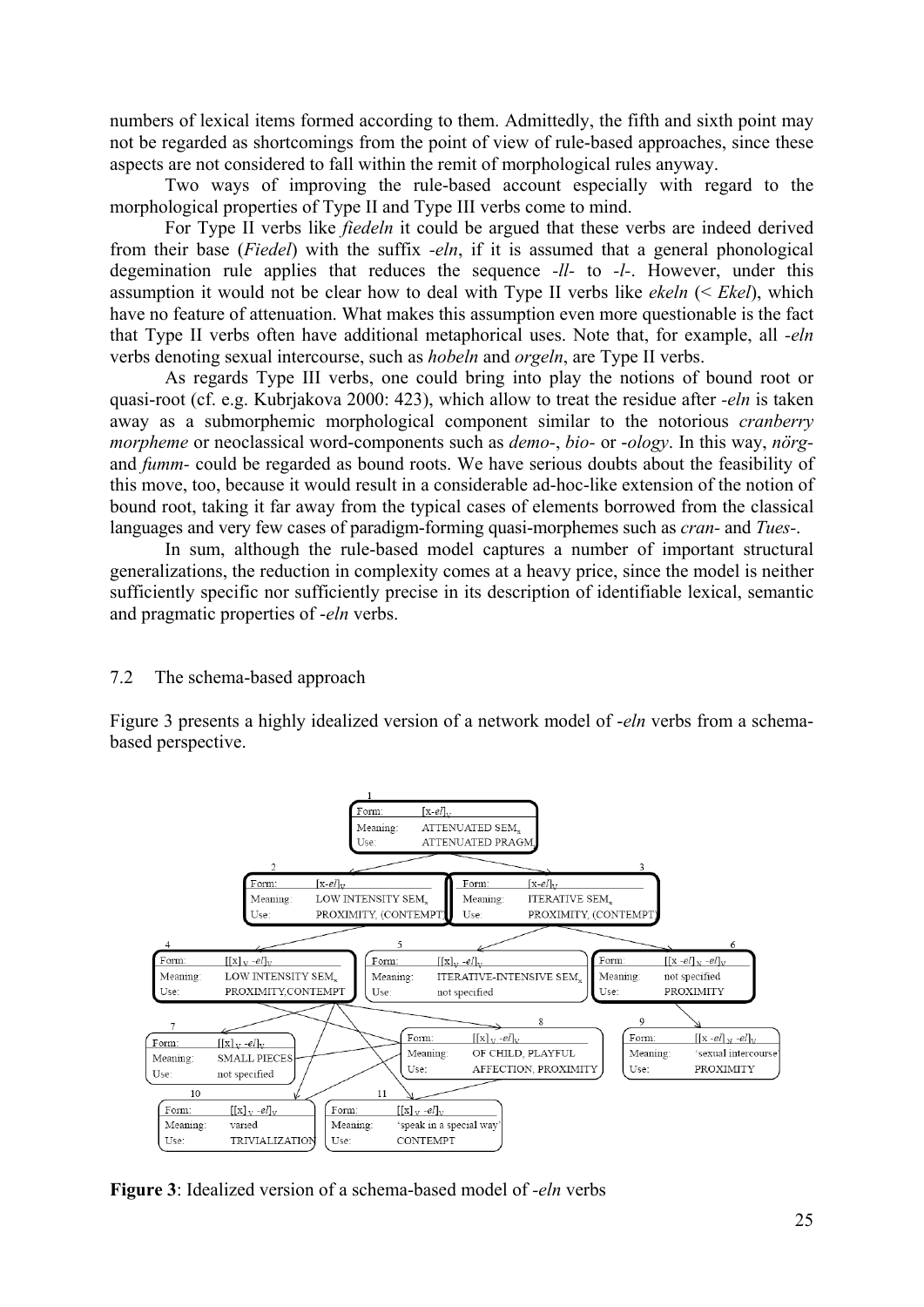While for the sake of transparency this model is not worked out in all details regarding possible nodes and links, it nevertheless gives a good idea of what such a model could look like. The nodes in the model are constructional schemas which are specified with regard to their form, meaning and use specifications. As in Figures 2a to 2c, bold lines indicate schemas that are prominent in terms of the proportion of verbs instantiating them in our database.<sup>25</sup> Numbers have only been added for ease of reference. Arrows indicate inheritance links, normal lines conceptual links.

The top node in the diagram (schema 1) captures the general finding that verbs ending in *-eln*, irrespective of their internal structure, show a tendency to include semantic and pragmatic elements associated with attenuation. This is the most general schema possible and must be left unspecified as to the structural morphological level. As we move downwards in the figure, this general schema is specified by further pieces of information. On the second level, represented by schemas 2 and 3, the formal information is not yet specified any further, but two partly overlapping, equally strong schemas representing the meanings of 'low intensity' and 'iterative' are distinguished. Each of these two then becomes specified with regard to formal, i.e. structural information on the next level. Schema 4, which is marked as being particularly salient by the boldest lines, represents deverbal -*eln* verbs of Type I instantiating the core semantic and pragmatic properties (e.g. *wursteln*). Schemas 5 and 6 elaborate the iterative schema 3. Schema 5 shares the formal specifications with schema 4, but is different with regard to the intensive semantic element and does not specify any pragmatic characteristics either (e.g. *trampeln*). Schema 6 represents denominal -*eln* verbs of Type II, which are mainly characterized by shared pragmatic rather than semantic properties (e.g. *radeln*). The yet more specific schemas 7 to 11, to which more could be added, specify further details on the semantic and/or pragmatic levels (in this order e.g. *häckseln*, *knobeln*, *hobeln*, *baumeln*, *werkeln*).

In our opinion, this model marks a substantial improvement over the rule-based approach. While the top-level schema 1 accounts for the finding that -*eln* verbs of all three types share basic semantic and pragmatic aspects, the intermediate schemas 2, 3 and especially 4 identify those patterns that seem to be particularly prominent and specify the formal, semantic and pragmatic properties that have emerged from the analysis. In addition, the arrows and lines indicating inheritance links and conceptual links respectively provide a good idea of the semantic coherence of the types of meanings of *-eln* verbs.

The model is not free from shortcomings, however. First, like the rule-based model, it does not provide any information on restrictions concerning the applicability of individual schemas, e.g. due to phonological aspects, and is thus prone to produce over-generalizations. This is particularly problematic for the top-level schema of the network, which would suggest that all verbs ending in *-eln* have the potential to include semantic and pragmatic aspects related to attenuation. This deficit could be remedied by two measures: information about the existing words formed according to the schema could be integrated into the model, and templates could be supplemented by information on phonological constraints on the output. These two moves would introduce the item-based and product-oriented components that mark the exemplar-based and output-oriented models discussed in Section 7.3. A second shortcoming is that the model, at least in its present impressionistic form, is unable to render multiple links on different levels of description. For example, while the specification added by schema 4 to schema 2 relates only to the formal side, further schemas elaborating the semantic or the pragmatic side exist as well, but are not reflected in the figure. While this could be remedied in a more sophisticated version of the model, it causes problems for balancing coherence, accuracy and redundancy on the different levels of description. In an ideal model, more specific elaborations of general schemas should inherit all the properties of

 $25$  Note that, strictly speaking, frequency of tokens would have to be considered as well.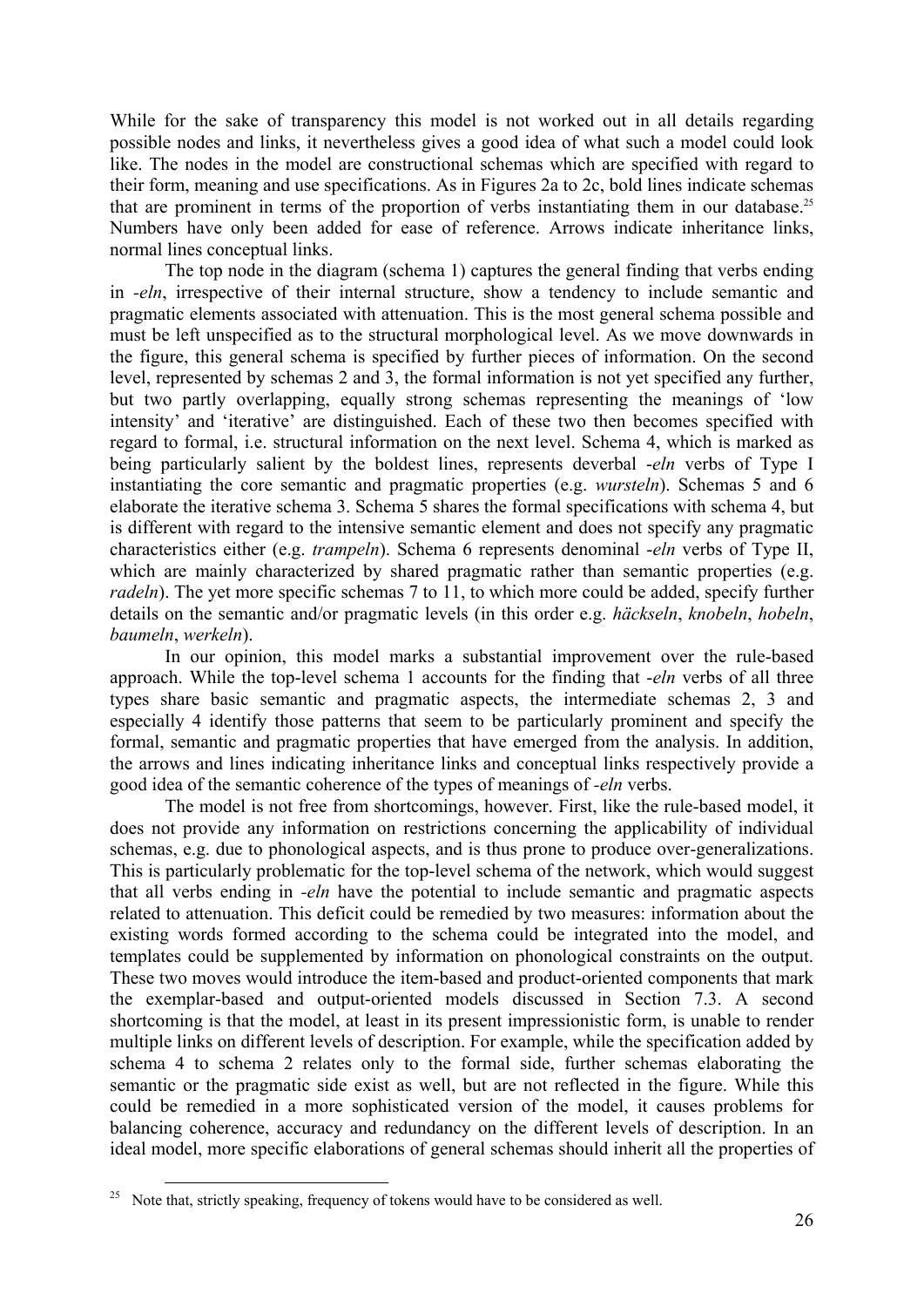the superordinate schema and only add further specifications, essentially making the upperlevel specification redundant on the lower levels. Such an avoidance of redundancy seems impossible, however, because more specific semantic elaborations sometimes differ with regard to their pragmatic properties and because the semantic properties of lower-level schemas are not always fully licensed by upper-level schemas. As a result, information about the language of proximity has to be added afresh each time it is relevant for a schema. This could be solved by allowing that some children in the network have two or more mothers instead of only one, as would be plausible for 6, which carries over the element of 'proximity' from both 3 and 2.

Overall, then, the schema model clearly has the potential to outperform the rule-based one, but appears to require a number of add-ons borrowed from exemplar models to do justice to the complexity of the data.

#### 7.3 The exemplar-based approach

Exemplar-based models go beyond schema-based models in assuming that a vast amount of knowledge about individual word exemplars is retained, even when schema-like representations may have been formed at some time. Multiple and redundant representations are explicitly allowed and considered to be likely. Furthermore, it is assumed that links in the network are established between similar word exemplars rather than schemas. In principle, these similarity relations can be of a range of different types: phonological, graphemic, morphological, structural, grammatical, semantic and pragmatic. Elements in the network can be interconnected to other elements on all these levels. The position of elements is determined by the strength and multiplicity of their connections. For example, the Type III verb *bimmeln* is semantically similar with regard to its core denotative meaning to *klingeln*, but in addition also to the large number of *-eln* verbs sharing the features LOW INTENSITY and ITERATIVE; it is pragmatically similar to the numerous *-eln* verbs sharing the pragmatic aspects of trivialization and the language of proximity; and, due to the rhyme /əln/ in its final syllable, it is phonologically similar to all *-eln* verbs and, more specifically, to a range of *-eln* verbs (among them *wimmeln, schimmeln, bummeln, fummeln, tummeln*) sharing the phonological pattern /Vməln/. *Brabbeln*, another Type III verb, is semantically linked to two groups of -*eln* verbs, those associated with the concept 'child' and those denoting specific ways of speaking; it is phonologically similar to *krabbeln, schwabbeln, wabbeln* and many others, and pragmatically linked to the language of proximity and to trivialization or contempt. These multiple interconnections make up, so to speak, for the fact that *bimmeln* and *brabbeln* are not derived, and they account for the impression that they are not fundamentally different from derived *-eln* verbs such as *hüsteln* or *tänzeln*. In contrast, those Type II verbs for which the homonymy approach seems most convincing, for instance *adeln, gipfeln, handeln, hebeln* or *kegeln*, show no similarity links to other *-eln* verbs except for the phonological one. As a result, they are isolated and marginal members of the network.

It is generally assumed that clusters of elements connected by multiple links can function as attractors licensing new formations very much like schemas. However, a small number of similar exemplars, in extreme cases maybe even a single one, can suffice to serve as a basis for new analogical formations. For example, since *sächseln* and *schwäbeln* already exist and show phonological, morphological, semantic as well as pragmatic similarities, a very similar formation such as *fränkeln* seems highly acceptable. Due to phonological differences, *hesseln* or *bayerln*, for example, appear less acceptable, and in fact, (admittedly unsystematic) Internet searches indicate that *fränkeln* exists, while *hesseln* and *bayerln* do not.

Due to the large number of nodes in the network and the large number of potential types and levels of similarity links, two-dimensional representations are unable to do justice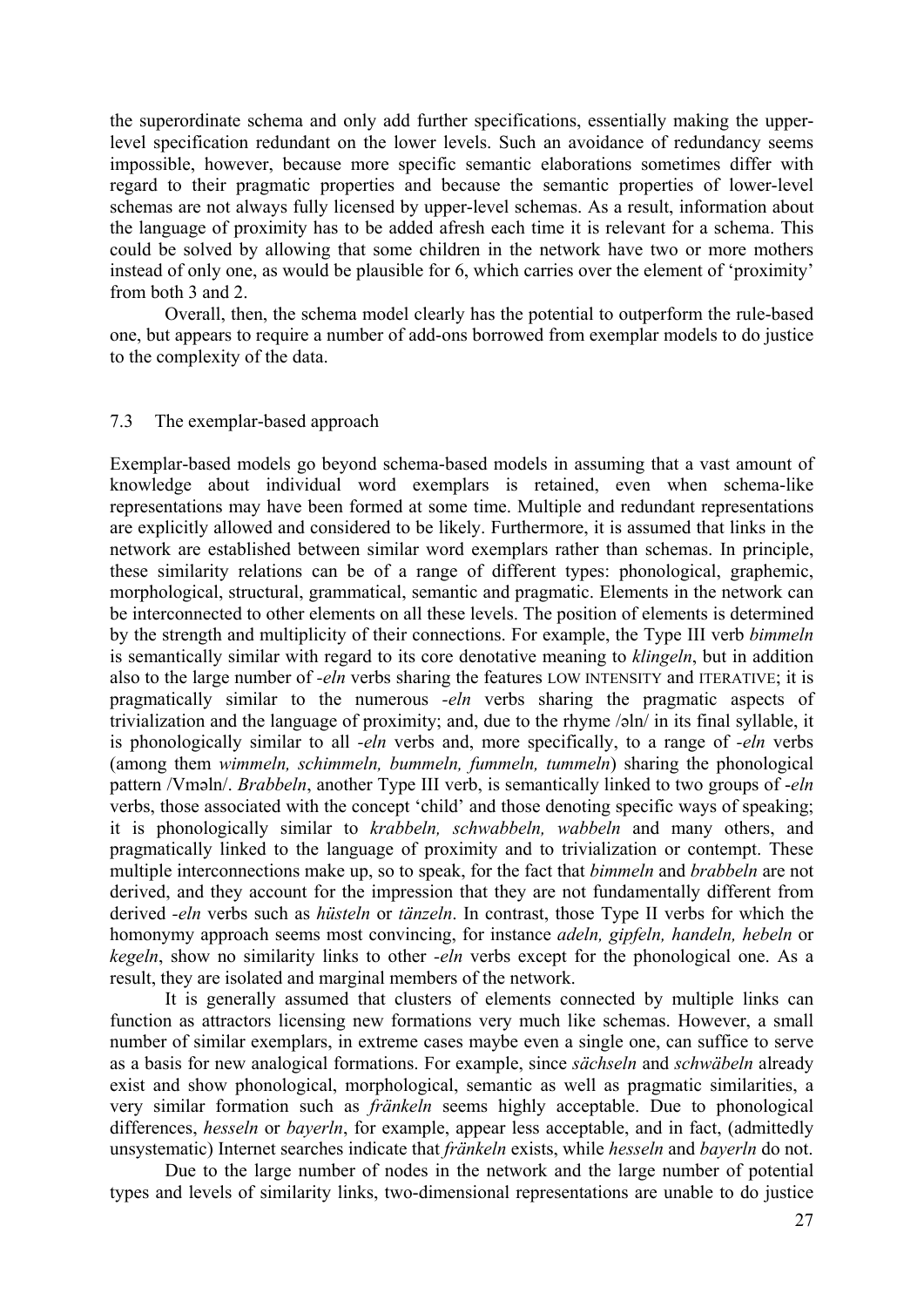to the complexity of exemplar-based networks. In order to partly overcome this limitation, we will give two selective illustrations of what an exemplar-based network would look like: one which focusses on the one dimension of semantic similarity and can thus include a large number of verbs (Figure 4), and one which includes several dimensions and must therefore be limited to a smaller sample of verbs to remain transparent (Figure 5).

The idealized network representation given in Figure 4 was worked out on the basis of our introspective assessment of semantic similarities. The distances between verbs in the graph reflect our intuitions concerning their distance in semantic space. Circles and ellipses indicate similarity-based clusters sharing semantic features associated with attenuation and other semantic features that are common to the denotations of several verbs. As this representation is based on semantic similarity links, it is vaguely reminiscent of the figures we provided in Section 4. In the present figure, however, the semantic map is fleshed out in much greater detail by taking into account the full denotative meanings of -*eln* verbs. For the sake of transparency, only very few multiple cluster-memberships of exemplars are rendered. As many as 176 *-eln* verbs are represented in this network, 115 Type I verbs, 39 Type II verbs and all 22 Type III verbs. Type II verbs are marked by small capitals, Type III verbs by italics. The figure shows that all eight clusters contain verbs of all three types of -*eln* verbs. The largest clusters are united by the major semantic features associated with *-eln* verbs, namely 'iterative', 'child', 'low intensity' and 'small pieces'. The semantically more specific clusters labelled 'locomotion', 'craftsmanship', 'language-related meanings' and 'meanings associated with mouth and nose' may well come across as being collected in an ad-hoc manner and relying on somewhat coincidental similarities. Why, for example, should verbs denoting types of craftsmanship be marked by a shared ending? While we are unable to answer this question, the data collected in Figure 4 certainly testify to the fact that such semantico-phonologically motivated clusters of verbs exist. Further inspection of the figure shows that other smaller semantic clusters are united by phonological similarities in addition to semantic ones, e.g. the clusters *raspeln, ribbeln, rubbeln* and the neighbouring group *rappeln, rascheln, rasseln*. In general, many verbs in the iterative cluster and some verbs in the locomotion cluster and the language-related cluster tend to share the onomatopoetic motivation mentioned by a number of authors referred to in Section 2.1.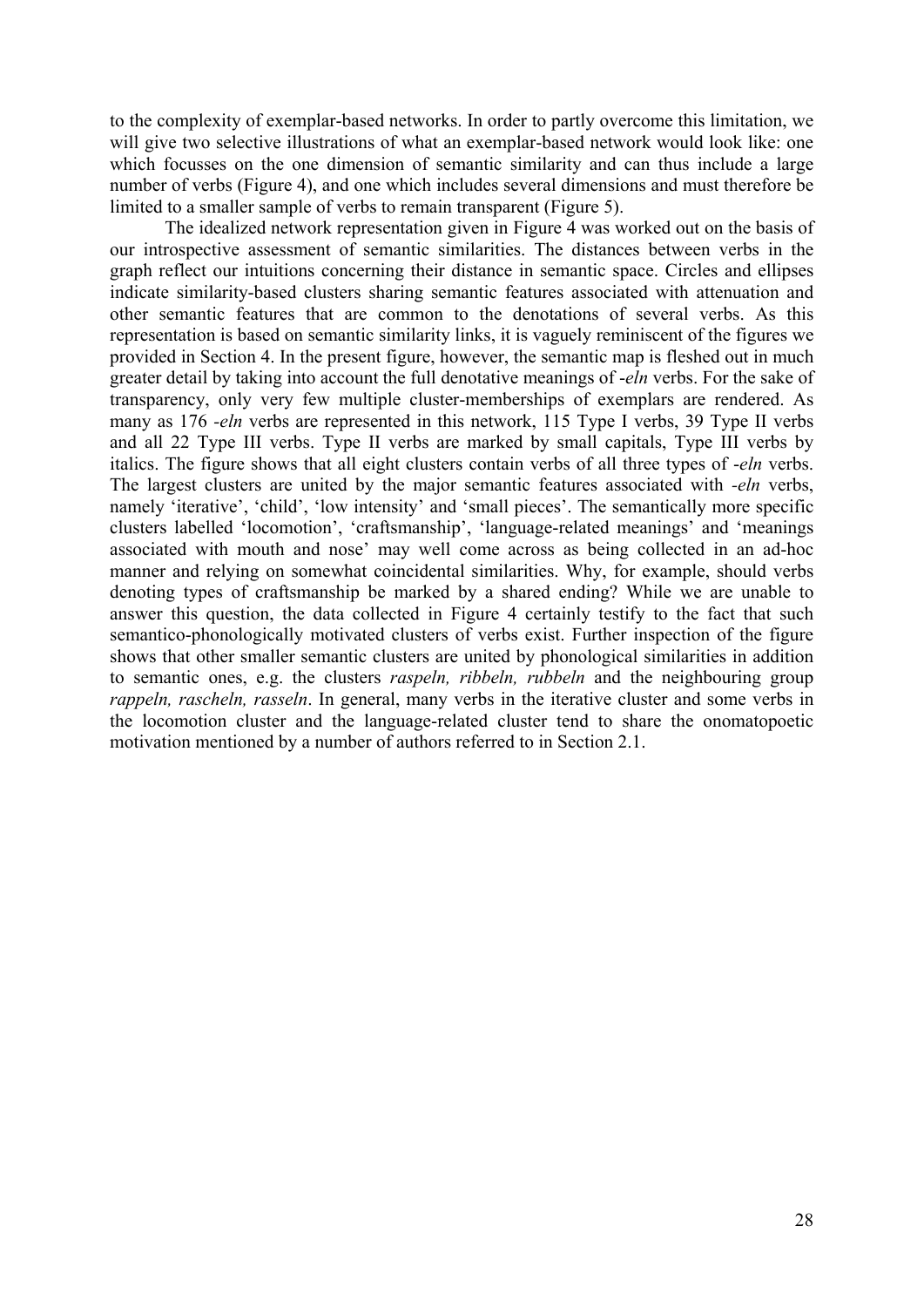

**Figure 4**: Idealized exemplar-based network representation of semantic similarities between *eln* verbs of all three groups

The theoretical assumption behind such an exemplar-based network representation is that speakers store experience of former exposure to these verbs as well as the similarities between them and can decide on the basis of this detailed knowledge whether a new formation they come across seems acceptable and how the meaning of such a formation can be worked out.

The second representation aims to give an idea of the complexity of the similarity links on different levels while preserving transparency. To this end, a systematic sample of 10%, i.e. 27 verbs was selected from the database.<sup>26</sup> Figure 5 shows a network representation produced on the basis of a manual analysis of the semantic and pragmatic properties of these 27 verbs. The network was constructed by mapping similarities with regard to these parameters (type I-III, semantic features and pragmatic features) onto two-dimensional space. Clusters of similar verbs, i.e. verbs that have one or more features in common, are collected in boxes with rounded corners. The features shared by these verbs are provided in smaller rectangular boxes functioning as labels for the clusters. For example, the largest cluster carries the label "-eln" because this is the only feature all verbs share. To give a second example, the cluster containing the verbs *lümmeln, orakeln, vögeln* and *rodeln* is labelled as "0 / prox" indicating that these verbs have no semantic feature of attenuation (indicated by "0" *before* the slash) but share the pragmatic feature 'proximity' (indicated by "prox" *after* the slash). Additionally, features of attenuation are also indicated for each individual verb (semantic features before the slash, pragmatic properties following the slash). *Schnipseln*, e.g., is marked as "small p / prox" because it has the semantic feature 'small pieces' and the

<sup>&</sup>lt;sup>26</sup> Our list of 273 *-eln* verbs was ordered first according to verb type and then according to alphabetical order within each of these three sections. Every tenth entry from this list was then selected for our sample, starting with the third item. This procedure allows for a random selection and at the same time preserves the quantitative relevance of the three types with respect to each other.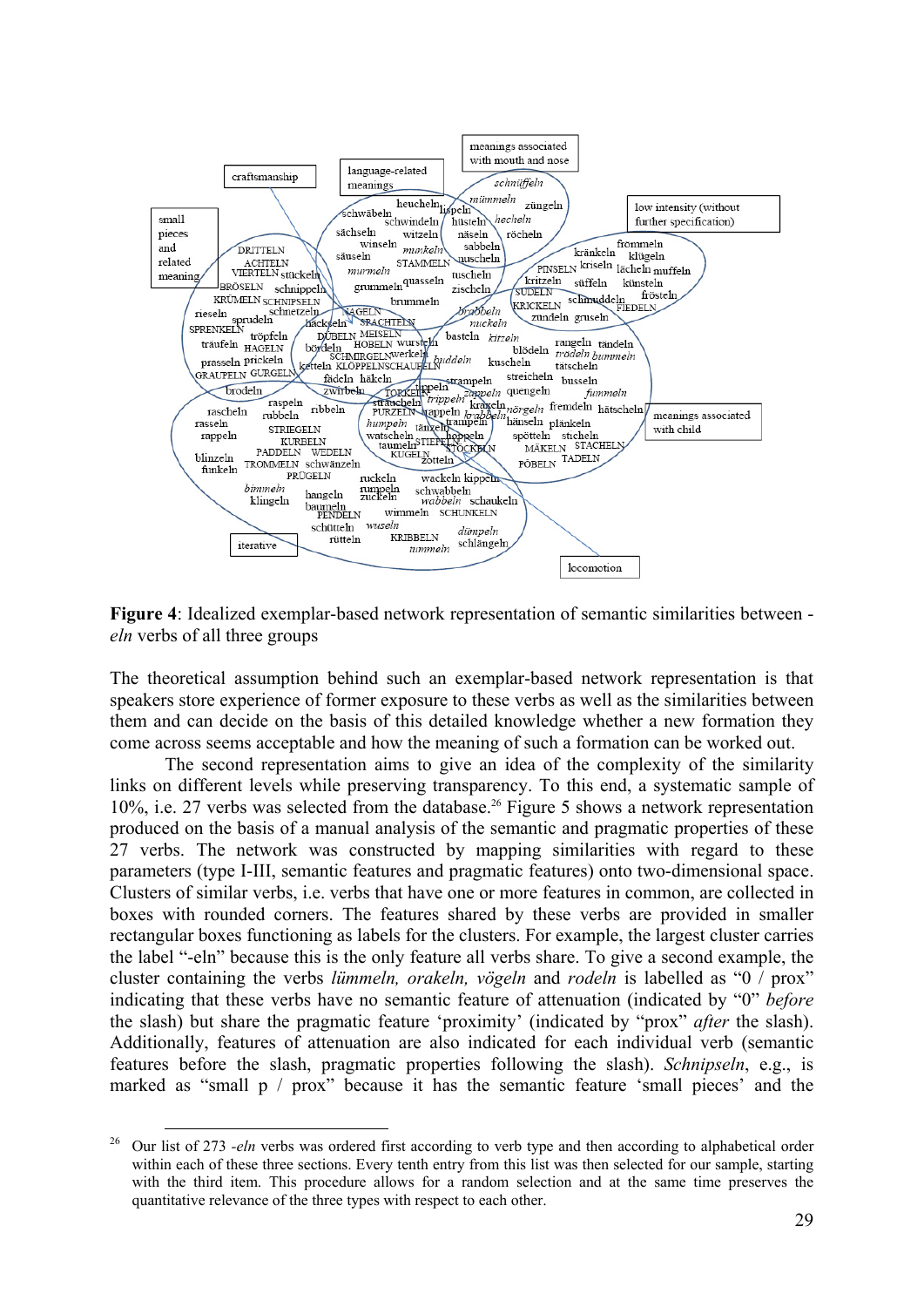pragmatic feature 'proximity'. *Tuscheln* has the semantic feature 'low intensity' ("low I") and the pragmatic feature 'contempt ("cont"). Each verb is also marked with regard to its type, i.e. as I, II or III.

As the figure shows, the two Type II verbs *ekeln* ('to be disgusted') and *handeln* ('to take action') stand out as the only ones which share only the feature *-eln* with all other verbs. The most prominent similarity relation in this sample is the language of proximity, which is supported by other commonalities in a complex but coherent pattern.



**Figure 5**: Multiple-link exemplar-based network based on a systematic selection of 27 *-eln* verbs (semantic types of attenuation are indicated before the slashes, pragmatic types after them)

What are the advantages of the exemplar-based account of *-eln* verbs? First, the model provides rich information about existing *-eln* verbs and their phonological, morphological, semantic and pragmatic similarities. This information, second, reflects speakers' experience of what is out there and, importantly, equips them with the knowledge required to coin new verbs, to judge whether a new verb makes sense and to assess the positions of potential formations in the network. Third, the model shows that even those *-eln* verbs which do not exhibit aspects associated with attenuation are also parts of the network on the basis of their phonological properties, but at the same time the model treats them as peripheral nodes in all other respects. As a consequence, it is not necessary to assume, as the rule-based and the schema-based models do, that speakers are actually aware of the morphological bases of all these verbs and able to analyze their morphological structures. If it is claimed that speakers have indeed transferred meanings from derived -*eln* verbs to non-derived ones, it is certainly necessary to assume that they recognize phonological similarities between the verbs despite their structural differences. This plausible assumption receives support from previous pleas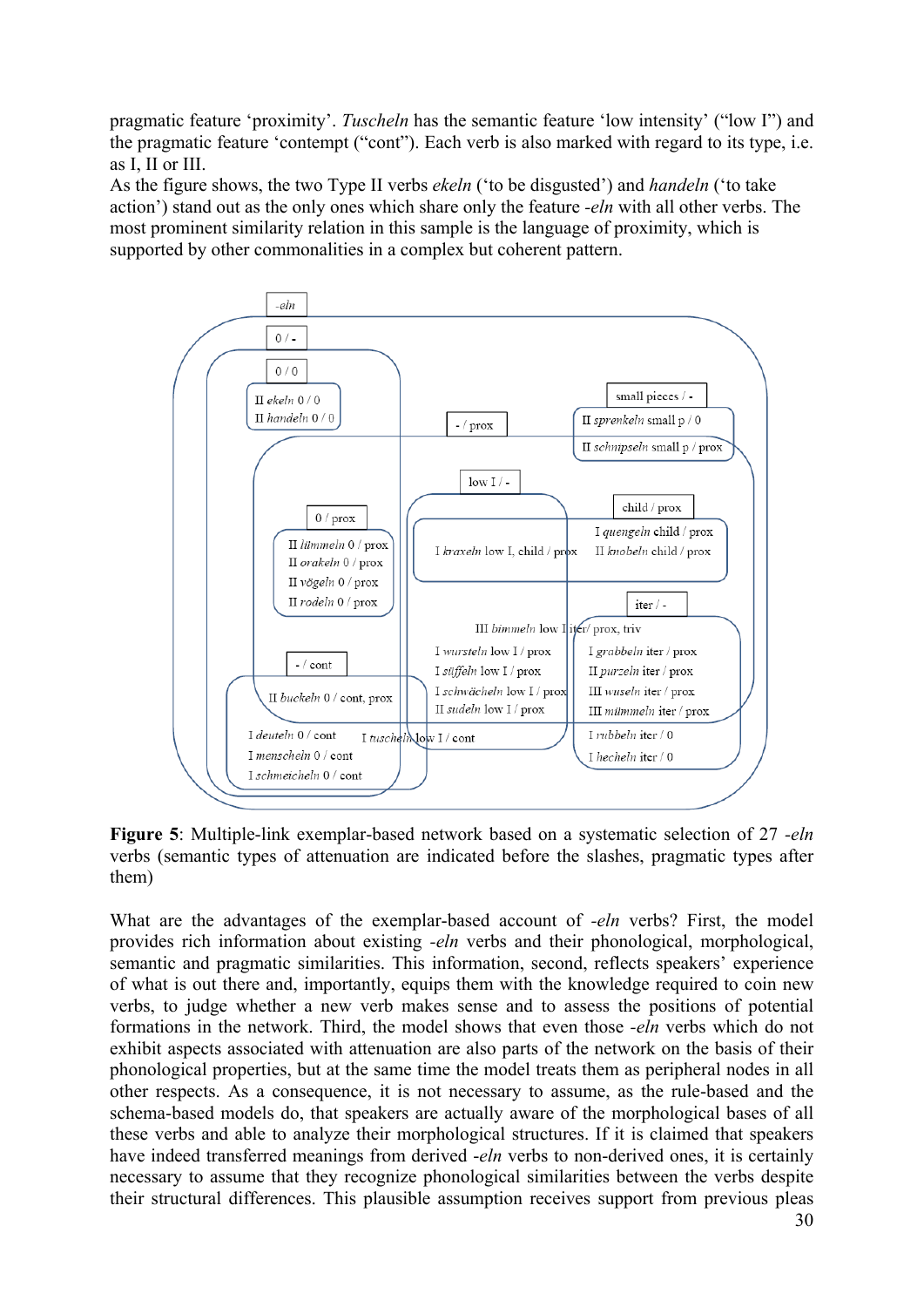for a stronger output-orientation in morphology, especially prosodic morphology and morphonology (e.g. Plag 1999, Raffelsiefen 1999, Pater 2004, Lappe 2007), which are in turn supported by the current findings on *-eln* verbs. A fourth advantage of the model is that it unites semantic and phonological aspects, which actually seem to work hand-in-hand at least in the case of iterative verbs and some verbs denoting locomotion and speaking.<sup>27</sup> Finally, exemplar-based models are by definition usage-based models, and therefore do not assume that there is a clear-cut boundary between semantic and pragmatic meaning components. The exemplar-based model thus inherently caters for the possibility that recurrent pragmatic meanings can motivate analogical formations and eventually become semanticized along the lines of changes explained in terms of "context-induced re-interpretation" (Heine, Claudi and Hünnemeyer 1991: Ch. 3), "invited inference" (Traugott and Dasher 2004: 34-41) and "context-absorption" (Kuteva 2001: 150).

It goes without saying that the exemplar-based theory produces anything but a parsimonious model of *-eln* verbs. On the contrary, as it assumes a very detailed and highly redundant memory of previous exposure to *-eln* verbs, one may well argue that it does not really deserve to be referred to as a 'model' in the first place. However, we trust that in order to represent speakers' knowledge of the meanings and uses of *-eln* verbs and to explain their capacity to form new -*eln* words and judge the acceptability of newly formed ones, all the information provided by the model is required. We would therefore consider it realistic in spite of its high demands on memory capacity. A second criticism that could be levelled at the model is that it unduly downgrades the structural information that has taken centre stage in derivational morphology over the past decades. While it is true that morphological structure ends up being just one of many dimensions that can give rise to similarity relations in the exemplar-based model, the distribution of the verbs of Types I, II and III in Figure 5 indicates that it remains an important organizing principle. Whether everyday 'lay' speakers actually have tacit knowledge of the different morphological structures of *tänzeln, mäkeln* and *nörgeln* is, of course, another question. In fact, it is much more likely that the semantic and phonological similarities which lie at the heart of the output-oriented approaches mentioned above are (unconsciously) noticed by speakers and play a role in giving coherence to the full set of -*eln* verbs. Finally, we have to emphasize again that our account of the exemplar-based approach remains quite sketchy, since it neither offers a metric for a multivariate measurement of similarity on the different levels of phonological and morphological structure and semantic and pragmatic meaning nor does it apply any of the algorithms that have been developed so far to capture this complexity (cf. Arndt-Lappe 2014: 520 for a recent survey).

### **8. Conclusion**

The goal of this study was to examine the meaning and use of 273 non-prefixed German verbs ending in *-eln*, as well as the theoretical appraisal of the outcome of this examination.<sup>28</sup> Among these verbs, three subtypes can be distinguished according to the morphological process from which they result. In the 125 verbs of the first type (e.g. *tänzeln* < *tanzen*), the presence of -*l*- is the result of an (apparently semantically motivated) derivational process of suffixation or infixation. In Type II verbs (e.g. *fiedeln*; n =126), the presence of *-l-* is somewhat coincidental, since it is taken over directly from their derivational base (< *Fiedel*). Finally, Type III verbs like *nörgeln* (n=22) are monomorphemic, so no derivational process is involved at all. However, while this morphological examination suggests a homonymic

<sup>&</sup>lt;sup>27</sup> By underlining the importance of phonological similarities, this model also allows for the possibility of conceptual links to diminutive nouns like *Städtl* ('small town') or *Bergl* ('small mountain').

<sup>&</sup>lt;sup>28</sup> Prefixed verbs were excluded from this study. See 4.1 for more details on the method of data acquisition.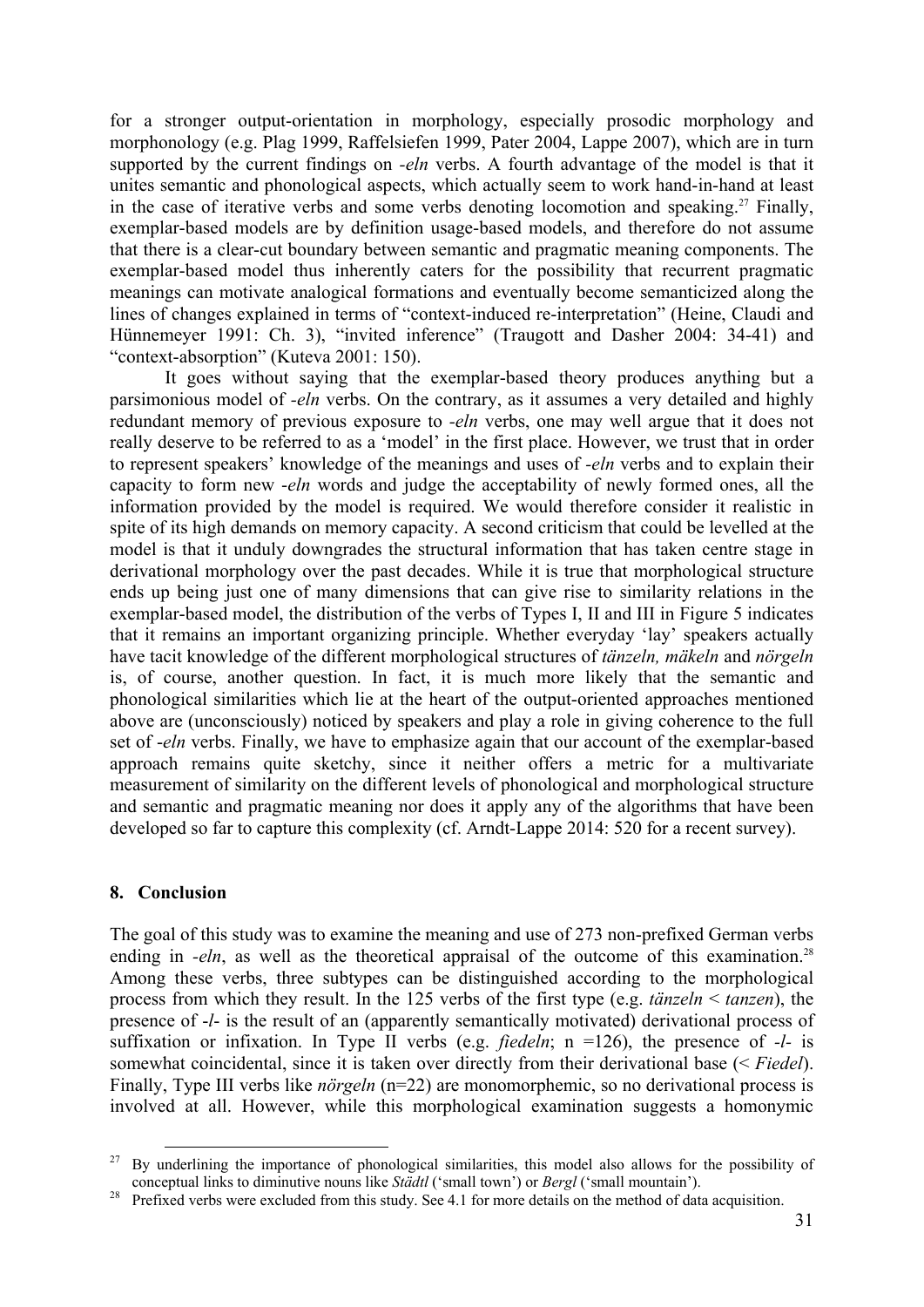relationship between these different types, this is contradicted by the observation that there are striking semantic and pragmatic similarities between verbs of all three types.

What is shared by the verbs of all three types can be subsumed under the term *attenuation*. Based on Jurafsky's model of (nominal) diminutives, the notion of *attenuation* developed in this paper not only comprises concepts from his original model, such as CHILD or AFFECTION, but also concepts like LOW INTENSITY and ITERATIVE, which turn out to be particularly relevant in the verbal domain. As suggested by a distinction in Jurafsky's model, attenuation has both a semantic and a pragmatic dimension. The various aspects associated with semantic and pragmatic attenuation are closely interconnected, a fact which becomes particularly clear when they are arranged in a semantic map (cf. Figure 2.a). Our corpus has also enabled us to identify the conceptual core of verbal attenuation in *-eln* verbs as being constituted by the features LOW INTENSITY, ITERATIVE and CONTEMPT.

We have shown that verbs of all three types feature elements of both semantic and pragmatic attenuation. Most surprisingly, the group boasting the largest proportion of both types of attenuation is the one constituted by Type III verbs. This outcome contradicts a strictly homonymic interpretation, which would trace back aspects related to attenuation to the addition of the suffix-like element *-l-* and would not predict attenuation to play a role in nonderived, monomorphemic verbs. As a consequence, rule-based approaches in morphology have great difficulties providing a coherent description of the heterogeneous group of *-eln* verbs, since they can only explain a common feature of ATTENUATION for Type I verbs. We have argued that schema-models do much better than rule-based ones, but are in fact surpassed by exemplar-based models, which are capable of explaining similarities between the three types of verbs on the levels of morphology, phonology, semantics and pragmatics. In addition, the exemplar-based model is able to explain why some *-eln* verbs are less typical, i.e. more peripheral members of the network than others. While this is true of verbs like *ekeln* or *handeln*, which are only phonologically similar to other *-eln* verbs, verbs like *kraxeln* or *bimmeln*, which intuitively deserve a place at the very centre of this network, can actually be shown to belong there, as their simultaneous membership in various overlapping subgroups demonstrates (cf. Figure 5). Our discussion of the way in which different models of morphology handle our data has also indicated that including an output-oriented component improves the explanatory power of schema-based and exemplar-based approaches.

 Overall, what these findings suggest is that the production and comprehension of new formations such as the example of *optimisteln* in the introductory quote may benefit more from associations with the general schema of attenuation and from phonological, semantic and pragmatic analogies to existing *-eln* verbs than from linguistic knowledge that would lend itself to description in terms of a formal rule. This supports recent findings on the flexibility and variability of word-formation processes in general (cf. e.g. Schmid 2011: 87, 119; Bauer, Lieber and Plag 2013: 640–641).

#### References

- Altmann, H. (2011): *Prüfungswissen Wortbildung*. 3rd ed., Göttingen et al.: Vandenhoeck & Ruprecht.
- Arndt-Lappe, S. (2011): Towards an exemplar-based model of stress in English noun-noun compounds*. Journal of Linguistics* 11, 549–585.
- Arndt-Lappe, S. (2014): Analogy in suffix rivalry: the case of English *-ity* and *-ness*. *English Language and Linguistics* 18.3, 497-548.
- Arndt-Lappe, S. (forthcoming), Word-formation and analogy. In: P.O. Müller, I. Ohnheiser, S. Olsen and F. Rainer (Eds.), *Word-Formation. An International Handbook of the Languages of Europe, Volume 1*.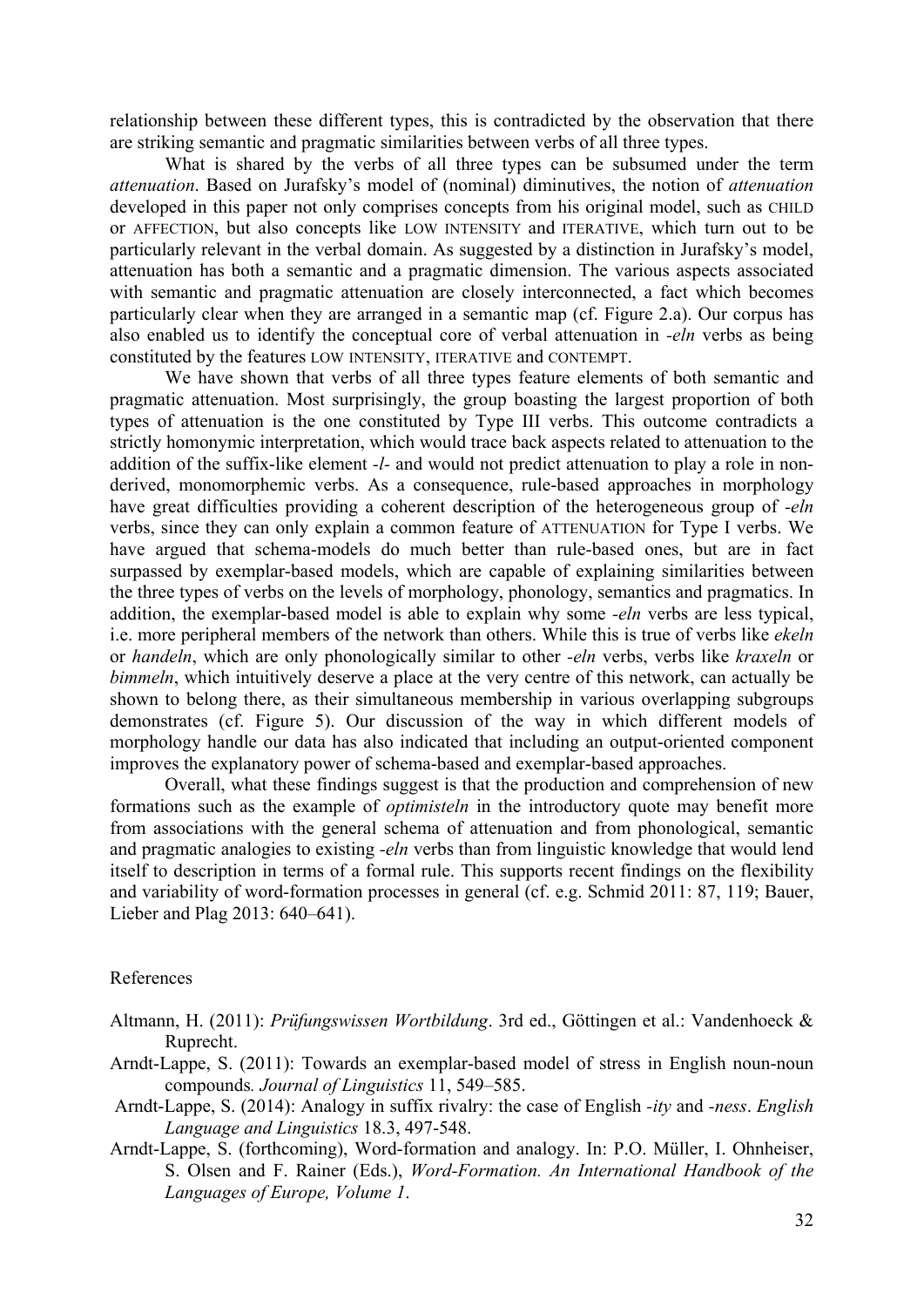Aronoff, M. (1976): *Word Formation in Generative Grammar*. Cambridge, USA: MIT Press.

- Bauer, L., Lieber, R., Plag, I. (2013): *The Oxford Reference Guide to English Morphology*. Oxford: Oxford University Press.
- Böttger, W. (1982): Deutsche Verben mit der Endung "-eln". *Sprachpflege. Zeitschrift für gutes Deutsch*, 8-9.
- Booij, G. (2010): *Construction Morphology*. Oxford: Oxford University Press.
- Bußmann, H. (Ed.) (2008): *Lexikon der Sprachwissenschaft*. 4th ed., Stuttgart: Kröner.
- Bybee, J. (1985): *Morphology. A Study of the Relation between Meaning and Form.*  Amsterdam/Philadelphia: John Benjamins.
- Bybee, J. (2010): *Language, Usage and Cognition*. Cambridge/New York: Cambridge University Press.
- Bybee, J. & Beckner, C. (2010): Usage-based theory. In B. Heine & H. Narrog (Eds.), *The Oxford Handbook of Linguistic Analysis*. Oxford: Oxford University Press.
- Bybee, J. L. & McClelland, J. L. (2005): Alternatives to the combinatorial paradigm of linguistic theory based on domain general principles of human cognition. *The Linguistic Review* 22, 381–410.
- Donalies, E. (2005): *Die Wortbildung des Deutschen: Ein Überblick*. 2nd ed., Tübingen: Narr.
- Dressler, W. U. & Merlini Barbaresi, L. (1994): *Morphopragmatics. Diminutives and Intensifiers in Italian, German, and Other Languages.* Berlin/New York: Mouton de Gruyter.
- Dressler, W. U. & Merlini Barbaresi, L. (2001): Morphopragmatics of diminutives and augmentatives: On the priority of pragmatics over semantics. In: I. Kenesei & R. M. Harnish (Eds.), *Perspectives on Semantics, Pragmatics and Discourse*. Amsterdam / Philadelphia: Benjamins, 43-58.
- Dudenreaktion (2005): *Duden. Die Grammatik. Unentbehrlich für richtiges Deutsch* (= Band 4). 7th ed., Mannheim u.a.: Dudenverlag.
- Dudenredaktion (2012): *Das große Wörterbuch der deutschen Sprache*. 4th ed. CD-ROM, Mannheim: Bibliographisches Institut GmbH.
- Eichinger, L. (2000): *Deutsche Wortbildung: Eine Einführung*. Tübingen: Narr.
- Eddington, D. (2004): *Spanish Phonology and Morphology: Experimental and Quantitative Perspectives*. Amsterdam/Philadelphia: John Benjamins.
- Erben, J. (2006): *Einführung in die deutsche Wortbildungslehre*. 5th ed., Berlin: Schmidt.
- Fleischer, W. & Barz, I. (<sup>4</sup>2012): *Wortbildung der deutschen Gegenwartssprache*. 4th ed., Berlin u.a.: de Gruyter.
- Fortin, A. (2011): The morphology and semantics of expressive affixes. PhD thesis, University of Oxford. http://ora.ouls.ox.ac.uk/objects/uuid:88a23d7c-c229-49af-9fc9-; 2cb35fce9d54. Accessed 13 August 2014.
- Grandi, N. & L. Kortvelyessy (Eds.) (2015), *Edinburgh Handbook of Evaluative Morphology*. Edinburgh: Edinburgh University Press.
- Günther, H. (1974): *Das System der Verben mit BE- in der deutschen Sprache der Gegenwart.* Tübingen: Niemeyer
- Heine, B., Claudi, U., Hünnemeyer, F. (1991): *Grammaticalization. A conceptual framework*. Chicago, London: University of Chicago Press.
- Henzen, W. (1957): *Deutsche Wortbildung*. Tübingen: Niemeyer.
- Jurafsky, D. (1996): Universal tendencies in the Semantics of the Diminutive. *Language* 72 (3), 533-578.
- Kemmer, S. (2003): Schemas and lexical blends. In: H. Cuyckens, T. Berg, R. Dirven, K.-U. Panther (Eds.), *Motivation in language: Studies in honor of Günter Radden* (pp. 69– 97). Amsterdam: Benjamins.
- Koch, P. & Oesterreicher, W. (1990): Gesprochene Sprache in der Romania: Französisch, Italienisch, Spanisch. Tübingen: Niemeyer.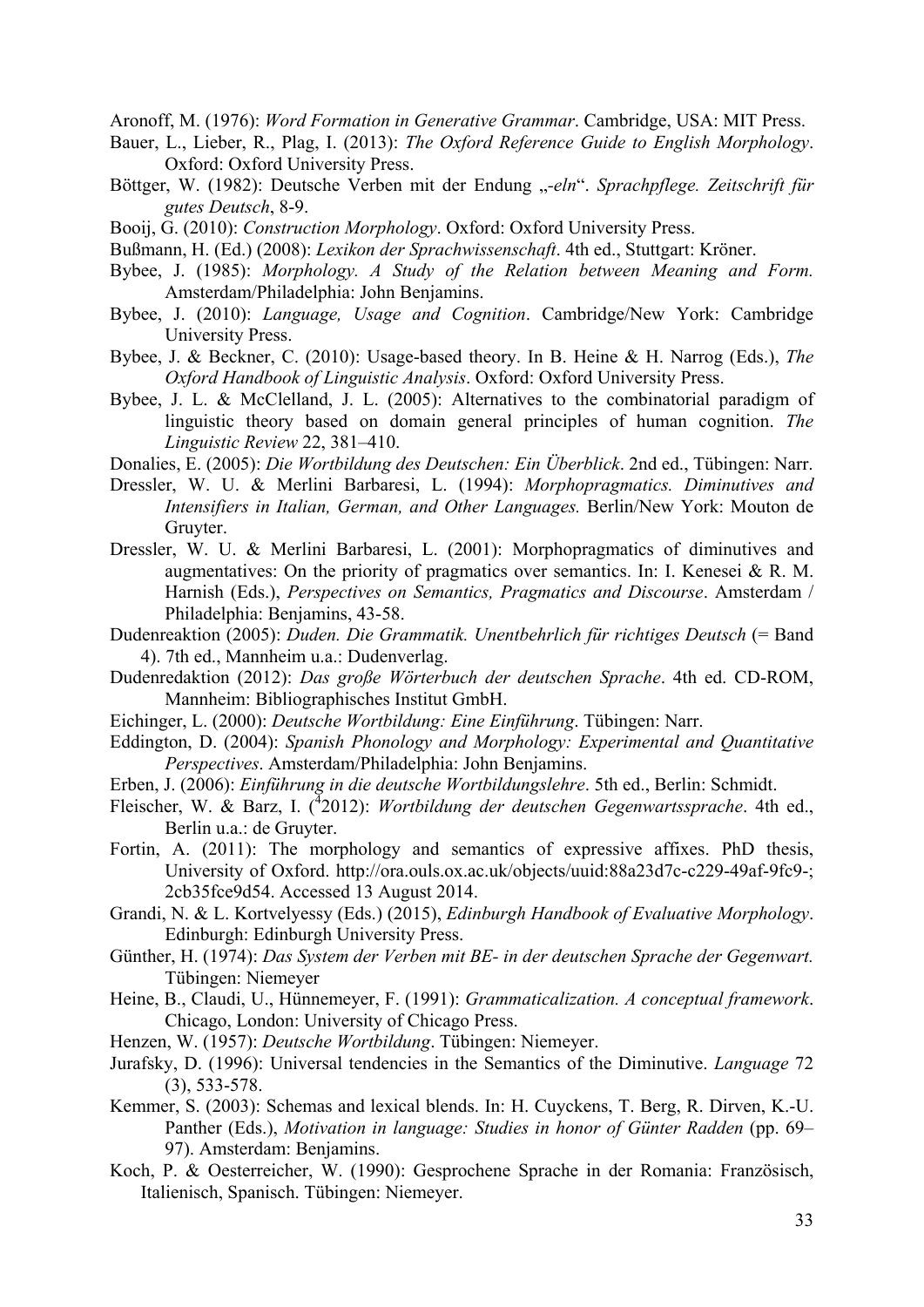- Köpcke, Klaus-Michael (1993): *Schemata bei der Pluralbildung im Deutschen*: *Versuch einer kognitiven Morphologie*, Tübingen: Narr.
- Kubrjakova, E. S. (2000): Submorphemische Einheiten. In: G. Booij, C. Lehmann, J. Mugdan, (Eds.). *Morphology: An International Handbook on Inflection and Word-Formation, Vol. I*. Berlin – New York: Walter de Gruyter, 417–426.
- Kühnhold, I. & Wellmann, H. (1973): Deutsche Wortbildung. Typen und Tendenzen in der Gegenwartssprache. Eine Bestandsaufnahme des Instituts für deutsche Sprache Forschungsstelle Innsbruck. Erster Hauptteil: Das Verb. Düsseldorf: Pädagogischer Verlag Schwann.
- Kuteva, T. (2001): *Auxiliation: An Enquiry into the Nature of Grammaticalization*. Oxford: Oxford University Press.
- Lakoff, G. (1987): *Women, Fire, and Dangerous Things: What Categories Reveal about the Mind.* Chicago u.a.: University of Chicago Press.
- Lappe, S. (2007): *English Prosodic Morphology*, Dordrecht: Springer.
- Lewis, C. (Ed.) (1991): *A Latin Dictionary: Founded on Andrew's Edition of Freund's Latin Dictionary*. Oxford: Clarendon Press.
- Lieber, R. (1980): *On the organization of the lexicon*. Cambridge, MA: MIT dissertation.
- Mater, E. (Ed.) (2001): *Rückläufiges Wörterbuch der Deutschen Gegenwart*
- *ssprache*. Straelen: Straelener Manuskripte Verlag.
- Motsch, W. (2004): *Deutsche Wortbildung in Grundzügen*. 2nd ed., Berlin u. New York: de Gruyter.
- Mutz, K. (2015): Evaluative Morphology in a Diachronic Perspective. In: N. Grandi & L. Kortvelyessy (Eds.), *Edinburgh Handbook of Evaluative Morphology*. Edinburgh: Edinburgh University Press.
- Neef, M. (1996): Wortdesign: Das Lexembildungsmuster Gehopse und die Kopflosigkeit von 'Ableitungen'. In: *Zeitschrift für Sprachwissenschaft* 15.1, 61-91.
- Pater, J. (2004): Bridging the gap between receptive and productive development with minimally violable constraints. In: R. Kager, J. Pater, W. Zonneveld (Eds.), *Constraints in phonological acquisition*, Cambridge: Cambridge University Press, 219-244.
- Plag, I. (1999): *Morphological Productivity. Structural Constraints in English Derivation*. Berlin etc.: Mouton de Gruyter.
- Plag, I. (2004): Syntactic category information and the semantics of derivational morphological rules. In: *Folia Linguistica* 38, 3-4, 193-225.
- Plank, F. (1981): *Morphologische (Ir-)Regularitäten.* Tübingen: Narr.
- Raffelsiefen, R. (1999): Phonological constraints on English word-formation. In: G. E. Booij & J. van Marle (Eds.), *Yearbook of Morphology 1998*, Dordrecht: Kluwer, 225-287.
- Ryder, M. E. (1994): *Ordered Chaos. The Interpretation of English Noun-Noun Compounds*. Berkeley: University of California Press.
- Scalise, S. (1984): *Generative Morphology*. Dordrecht et al.: Foris Publications.
- Schmid, H.-J. (2011): *English Morphology and Word-formation. An Introduction*. Berlin: Erich Schmidt.
- Schmid, H.-J. (forthcoming): The scope of word-formation research. In: P.O. Müller, I. Ohnheiser, S. Olsen and F. Rainer (Eds.), *Word-Formation. An International Handbook of the Languages of Europe, Volume 1*. Chapter 1.
- Schwarz, M. & Chur, J. (1993): *Semantik. Ein Arbeitsbuch*. Tübingen: Narr.
- Selkirk, E. (1982): *The Syntax of Words*. Cambridge/MA.: MIT Press.
- Skousen, R. (1992): *Analogy and Structure*. Dordrecht: Kluwer.
- Skousen, R., Lonsdale, D., Parkinson, D. B. (Eds.) (2002): *Analogical Modeling*. Amsterdam/Philadelphia: Benjamins.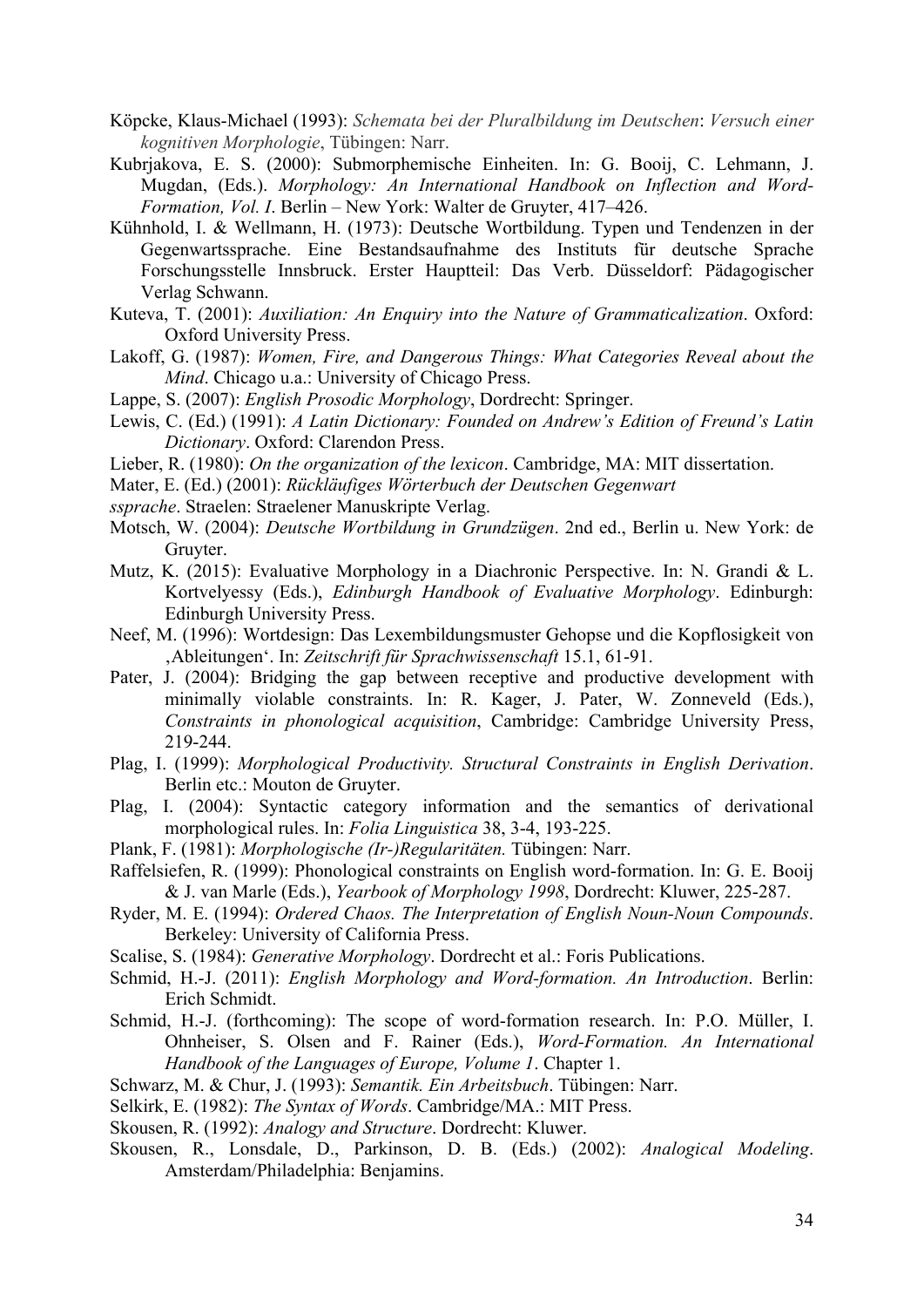- Stump, G. T. (1993): How Peculiar is Evaluative Morphology? *Journal of Linguistics* 29(1): 1–36.
- Traugott, E. C. & Dasher, R. B. (2004): *Regularity in Semantic Change*. Cambridge: Cambridge University Press.
- Tuggy, D. (2005): Cognitive approach to word-formation. In: P. Štekauer & R. Lieber (Eds.), *Handbook of Word-Formation* (pp. 233-265). Dordrecht: Springer.

Weinrich, H. (1993): *Textgrammatik der deutschen Sprache*. Mannheim et. al.: Dudenverlag.

Williams, E. (1981): On the notions of 'lexically related' and 'head of a word'. *Linguistic Inquiry* 12: 245–274.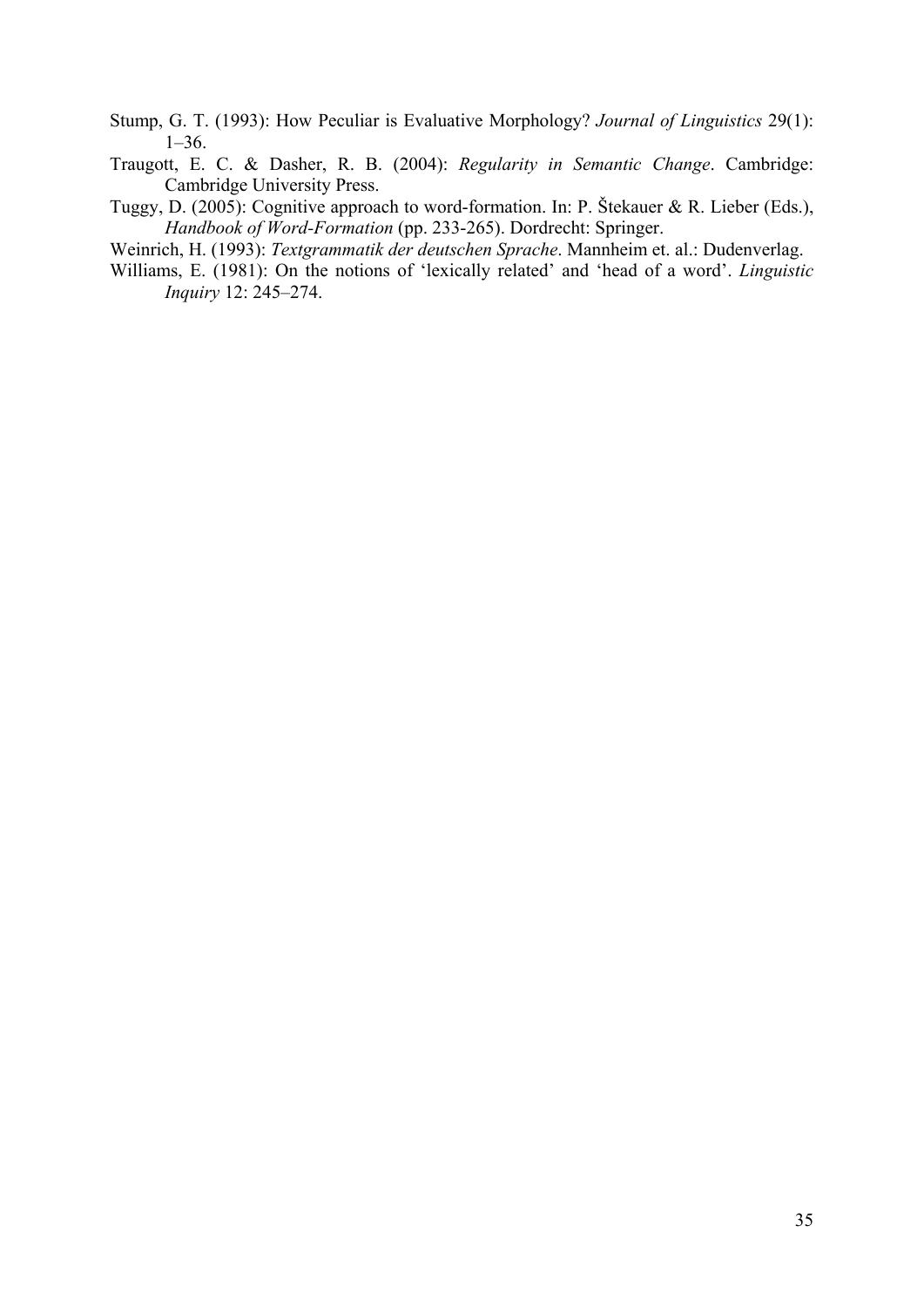### Appendix

The appendix supplies all verbs included in the study listed in alphabetical order. Column 1 specifies the Type of verb, column 2 the lemma, column 3 the base and column 4 the word class of the base, both as listed in the *Duden*. Column 5 gives English translation equivalents taken from bilingual dictionaries checked by a bilingual speaker of English and German.

| 1              | $\mathbf{2}$ | 3                | 4                     | 5                                            |
|----------------|--------------|------------------|-----------------------|----------------------------------------------|
| type           | verb         | base             | word class of<br>base | English translation equivalent(s)            |
| 1              | achteln      | acht             | numeral               | divide into eight parts                      |
| 2              | adeln        | Adel             | noun                  | bestow a peerage, enoble                     |
| 1              | basteln      | <b>Bast</b>      | noun                  | practise handicraft, create with one's hands |
| 1              | baumeln      | Baum / bammeln   | noun / verb           | dangle, swing                                |
| 3              | bimmeln      | n/a              | n/a                   | ring with a light and soft tone              |
| 1              | blinzeln     | blinzen          | verb                  | blink                                        |
| 1              | blödeln      | blöd             | adjective             | fool about                                   |
| 1              | bördeln      | <b>Bord</b>      | noun                  | flange                                       |
| 3              | brabbeln     | n/a              | n/a                   | mumble, mutter, babble                       |
| 1              | bröckeln     | <b>Brocken</b>   | noun                  | crumble                                      |
| 1              | brodeln      | Brot / Brühe     | noun                  | bubble, seethe                               |
| 2              | bröseln      | <b>Brösel</b>    | noun                  | crumble, make crumbs                         |
| 1              | brummeln     | brummen          | verb                  | mumble, mutter                               |
| $\overline{c}$ | brutzeln     | brodeln          | verb                  | sizzle                                       |
| $\overline{c}$ | buckeln      | <b>Buckel</b>    | noun                  | bow and scrape, kowtow                       |
| 3              | buddeln      | n/a              | n/a                   | dig                                          |
| 1              | büffeln      | buffen           | verb                  | swot, cram                                   |
| $\overline{c}$ | bügeln       | Bügel            | noun                  | iron                                         |
| 3              | bummeln      | n/a              | n/a                   | stroll                                       |
| 2              | bündeln      | <b>Bündel</b>    | noun                  | bundle, tie into bunches, concentrate        |
| 1              | busseln      | bussen           | verb                  | kiss                                         |
| $\overline{c}$ | deichseln    | Deichsel         | noun                  | wangle                                       |
| 1              | deuteln      | deuten           | verb                  | quibbeln, niggle                             |
| 2              | doppeln      | Doppel / doppelt | noun / adjective      | double                                       |
| $\overline{c}$ | doubeln      | Double           | noun                  | stand in for, double for                     |
| 1              | drängeln     | drängen          | verb                  | jostle                                       |
| 2              | drechseln    | Dræhsel          | noun                  | turn (wood)                                  |
| 1              | dritteln     | drei             | numeral               | divide into three parts                      |
| $\overline{c}$ | drosseln     | Drossel          | noun                  | throttle, choke, turn down, reduce           |
| $\overline{c}$ | dübeln       | Dübel            | noun                  | plug                                         |
| $\overline{c}$ | dudeln       | Dudel(sack)      | noun                  | tootle, hum                                  |
| 3              | dümpeln      | n/a              | n/a                   | hover, bob up and down                       |
| 2              | ekeln        | Ekel             | noun                  | be disgusted                                 |
| 1              | fädeln       | Faden            | noun                  | thread                                       |
| $\overline{c}$ | fesseln      | Fessel           | noun                  | tie up, fetter, shackle                      |
| $\overline{c}$ | fiedeln      | Fiedel           | noun                  | fiddle, scrape on the fiddle                 |
| 1              | fremdeln     | fremd            | adjective             | be scared of strangers                       |
| 1              | frömmeln     | fromm            | adjective             | act piously, affect piety                    |
| 1              | frösteln     | Frost            | noun                  | shiver                                       |
| 3              | fummeln      | n/a              | n/a                   | fiddle, fumble                               |
| 1              | funkeln      | funken           | verb                  | sparkle                                      |
| 1              | füßeln       | $Fu\beta$        | verb                  | play footsie                                 |
| $\overline{c}$ | gammeln      | gammal           | adjective             | laze about, loaf about                       |
| 1              | gängeln      | gengen           | verb                  | spoon-feed, keep tied to apron strings       |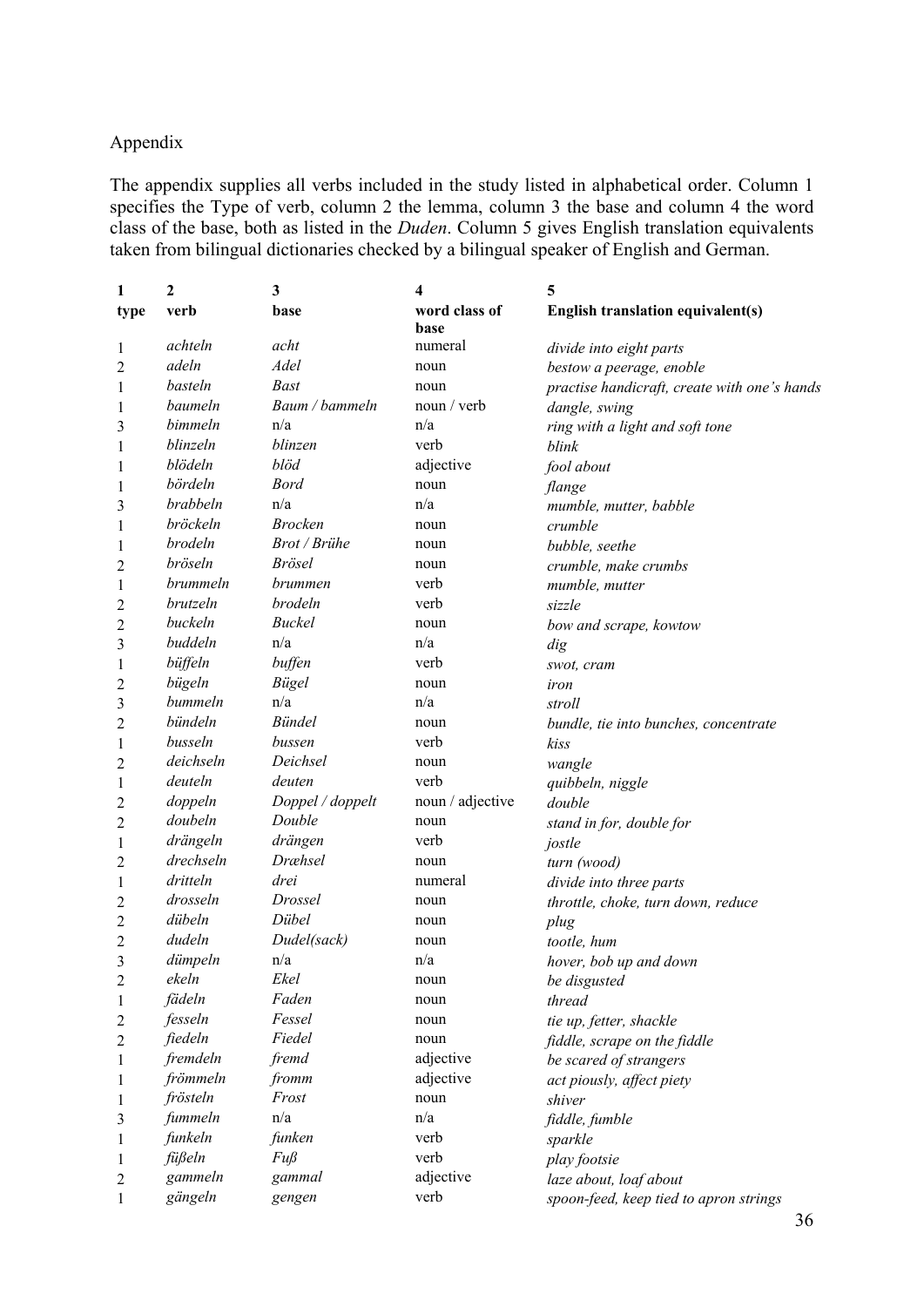| $\sqrt{2}$          | gaukeln             | Goukel          | noun             | trick, flutter, flit                                      |
|---------------------|---------------------|-----------------|------------------|-----------------------------------------------------------|
| $\overline{c}$      | geißeln             | Geißel          | noun             | whip, flagellate, scourge                                 |
| $\overline{c}$      | gipfeln             | Gipfel          | noun             | culminate in                                              |
| 1                   | grabbeln            | grabben         | verb             | grope around, rummage                                     |
| 2                   | graupeln            | Graupel         | noun             | hail (shower of hailstones)                               |
| 1                   | grummeln            | grummen         | verb             | mutter                                                    |
| 1                   | gründeln            | Grund           | noun             | feed under water, on bottom of lake                       |
| 1                   | gruseln             | grausen         | verb             | give s.o. the creeps                                      |
| $\overline{c}$      | gurgeln             | Gurgel          | noun             | gargle                                                    |
| 1                   | häckseln            | hacken          | verb             | hack into smaller pieces                                  |
| 2                   | hageln              | Hagel           | noun             | hail, rain down on                                        |
| 1                   | hakeln              | haken           | verb             | finger-wrestle                                            |
| 1                   | häkeln              | haken           | verb             | crochet                                                   |
| $\overline{c}$      | handeln             | E. handle       | borrowed         | take action                                               |
| 1                   | hangeln             | Hang            | verb             | move hand over hand                                       |
| 1                   | hänseln             | Hanse           | verb             | tease                                                     |
| 1                   | hätscheln           | hatschen        | verb             | fondle, pamper                                            |
| $\overline{c}$      | hebeln              | Hebel           | noun             | lever                                                     |
| 1                   | hecheln             | hechen          | verb             | gossip, heckle, pant                                      |
| 3                   | hecheln             | n/a             | n/a              | pant, hatchet, heckle                                     |
| 1                   | heucheln            | huchen          | verb             | be a hypocrite, simulate                                  |
| $\overline{c}$      | hobeln              | Hobel           | noun             | plane                                                     |
| 1                   | hoppeln             | hoppen          | verb             | lollop, scamper                                           |
| 3                   | humpeln             | n/a             | n/a              | limp, hobble                                              |
| 1                   | hüsteln             | husten          | verb             | cough slightly and repetitively                           |
| $\overline{c}$      | jubeln              | Jubel           | noun             | cheer, rejoice                                            |
| $\overline{c}$      | kacheln             | Kachel          | noun             | tile                                                      |
| $\overline{c}$      | kapseln             | Kapsel          | noun             | place into a capsule                                      |
| 2                   | kegeln              | Kegel           | noun             | play skittles or ninepins                                 |
| $\mathbf{1}$        | ketteln             | ketten          | verb             | link, loop                                                |
| 1                   | kippeln             | kippen          | verb             | tilt back and forth                                       |
| 3                   | kitzeln             | n/a             | n/a              | tickle                                                    |
| 1                   | klingeln            | klingen         | verb             | ring a bell                                               |
| 2                   | klöppeln            | Klöppel         | noun             | make lace                                                 |
| 1                   | klügeln             | klug            | adjective        | puzzle                                                    |
| $\overline{c}$      | klüngeln            | Klüngel         | noun             |                                                           |
| $\overline{c}$      | knebeln             | Knebel          | noun             | form a clique                                             |
| $\overline{c}$      | knobeln             | Knobel          | noun             | gag<br>roll dice, puzzle/rack one's brain                 |
|                     | knüppeln            | Knüppel         | noun             | club, beat with a club or stick                           |
| 2<br>$\overline{c}$ | koppeln             | Koppel          | noun             |                                                           |
| 3                   | krabbeln            | n/a             | n/a              | tie together, couple, join<br>crawl, tickle               |
| 1                   | kränkeln            | krank / kranken | adjective / verb |                                                           |
|                     | kräuseln            | krausen         | verb             | be ailing<br>make frizzy, crimp, screw up, pucker, ruffle |
| 1                   | kraxeln             | Kraxe           | noun             | clamber                                                   |
| 1                   | krempeln            | krempen         | verb             |                                                           |
| 1                   | kribbeln            | krabbeln        | verb             | card, turn, roll up<br>tickle                             |
| $\overline{c}$      | krickeln            | kritzeln        | verb             |                                                           |
| $\overline{c}$      | kriseln             | Krise           |                  | scrawl, scribble                                          |
| 1                   | kritzeln            | kritzen         | noun             | be in a state of impending crisis, trouble                |
| 1                   |                     | Krümel          | verb             | scribble, scrawl                                          |
| 2                   | krümeln             |                 | noun             | crumble, make crumbs                                      |
| 2                   | kugeln              | Kugel           | noun             | roll                                                      |
| 2                   | kungeln             | Kunkel          | noun             | scheme                                                    |
| 1                   | künsteln<br>kurbeln | Kunst<br>Kurbel | noun             | feign, behave in an affected manner                       |
| 2                   |                     |                 | noun             | turn a crank                                              |
| 1                   | kuscheln            | kuschen         | verb             | cuddle                                                    |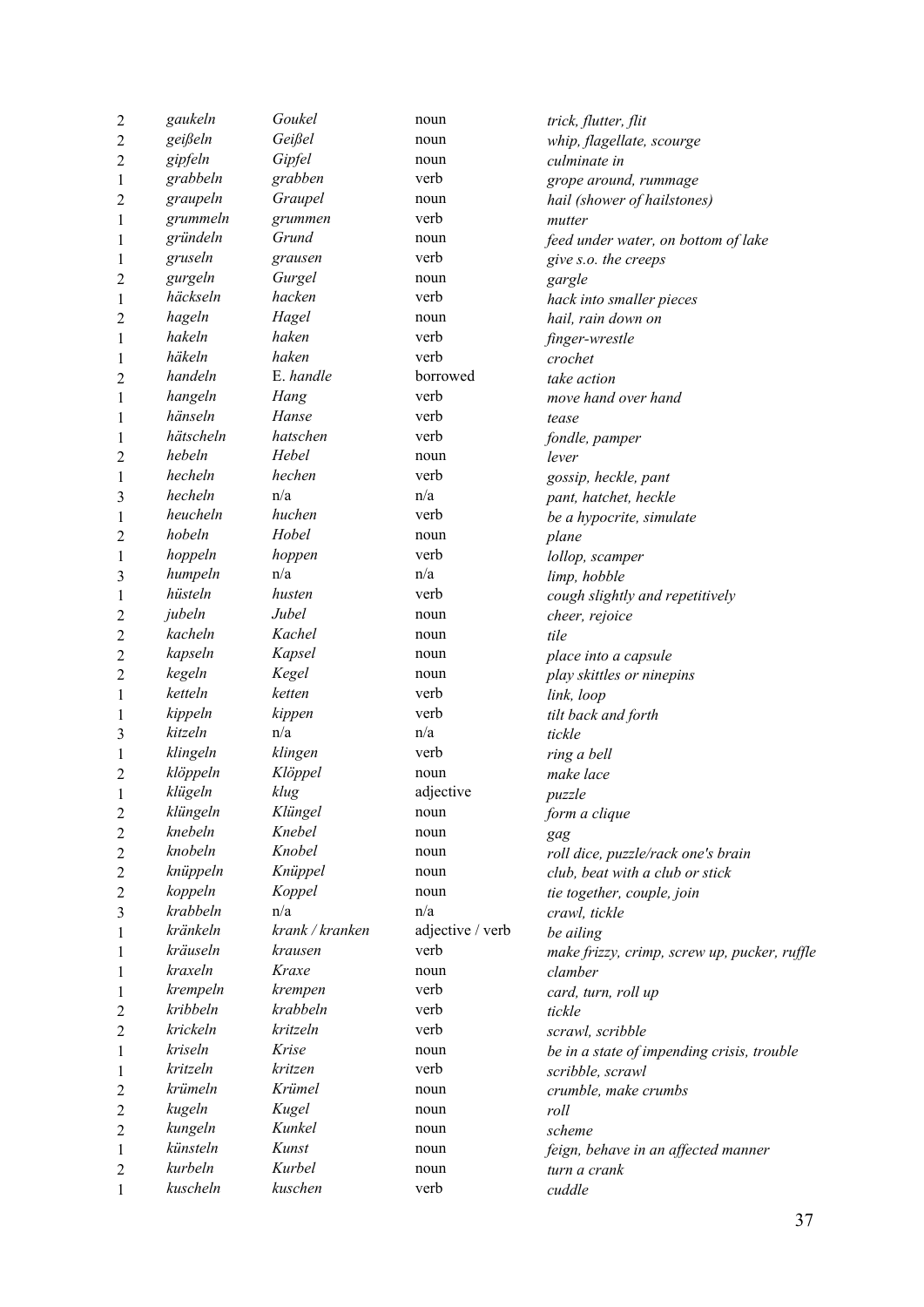| 1              | lächeln            | lachen            | verb         | smile                               |
|----------------|--------------------|-------------------|--------------|-------------------------------------|
| 1              | lispeln            | lispen            | verb         | lisp                                |
| $\overline{c}$ | löffeln            | Löffel            | noun         | spoon, ladle                        |
| $\overline{2}$ | lümmeln            | Lümmel            | noun         | sprawl, flop down                   |
| 1              | makeln             | maken             | verb         | act as a broker                     |
| 2              | mäkeln             | Makel             | noun         | carp, be finicky                    |
| 1              | mangeln            | mangen            | verb         | press, iron, be lacking             |
| $\overline{c}$ | mangeln            | Mangel            | noun         | mangle, iron, be lacking            |
| $\overline{c}$ | meißeln            | Meißel            | noun         | chisel                              |
| $\overline{c}$ | mendeln            | Mendel            | proper name  | mendelize, conform to Mendel's laws |
| 1              | menscheln          | Mensch            | verb         | showing humanity                    |
| 2              | metzeln            | Lat. macellare    | borrowed     | slaughter, butcher                  |
| 1              | meucheln           | muchen            | verb         | assassinate                         |
| 1              | muffeln            | moppen            | verb         | smell musty                         |
| 3              | mümmeln            | n/a               | n/a          | nibble                              |
| 3              | munkeln            | n/a               | n/a          | be rumoured that                    |
| $\overline{c}$ | murmeln            | Murmel            | noun         | murmer, mumble, mutter              |
| 3              | murmeln            | n/a               | n/a          | murmer, mumble, mutter              |
| $\overline{c}$ | nageln             | Nagel             | noun         | nail                                |
| 1              | näseln             | <b>Nase</b>       | noun         | speak with a nasal twang            |
| 2              | nebeln             | Nebel             | noun         | be misty, be foggy                  |
| $\overline{c}$ | nesteln            | <b>Nestel</b>     | noun         | fumble or fiddle with sthg.         |
| 3              | nörgeln            | n/a               | n/a          |                                     |
| 3              | nuckeln            | n/a               | n/a          | moan, carp<br>suck, suckle          |
|                | nuscheln           | <b>Nase</b>       | noun         |                                     |
| 1              | orakeln            | Orakel            |              | mumble, mutter                      |
| $\overline{c}$ | orgeln             | Orgel             | noun<br>noun | prophesy, prognosticate             |
| $\overline{c}$ |                    |                   | borrowed     | play the organ                      |
| 2              | paddeln            | E. paddle<br>Papp |              | paddle                              |
| 1              | päppeln<br>pendeln | Pendeln           | noun         | nourish                             |
| $\overline{c}$ |                    | Pegel             | noun         | swing, oscillate, commute           |
| $\overline{c}$ | picheln<br>pinseln | Pinsel            | noun         | booze, knock back alcohol           |
| $\overline{2}$ |                    |                   | noun         | paint, daub                         |
| 1              | plänkeln           | blenken<br>Pöbel  | verb         | skirmish                            |
| 2              | pöbeln             |                   | noun         | use bad language                    |
| 2              | pökeln             | pekeln            | verb         | pickle, salt                        |
| $\sqrt{2}$     | popeln             | Popel             | noun         | pick one's nose                     |
| 1              | prasseln           | brasten           | verb         | clatter, drum                       |
| 1              | prickeln           | pricken           | verb         | make small rising bubbles, sparkle  |
| 2              | prügeln            | Prügel            | noun         | beat                                |
| $\overline{c}$ | purzeln            | <b>Burzel</b>     | noun         | tumble, trip                        |
| $\overline{c}$ | puzzeln            | Puzzle            | noun         | do a jigsaw puzzle                  |
| 1              | quasseln           | quassen           | verb         | blather                             |
| 1              | quengeln           | twengen           | verb         | whine                               |
| 1              | radeln             | (Fahr)Rad         | noun         | cycle                               |
| 2              | rammeln            | Ramme             | noun         | mate                                |
| 1              | rangeln            | rangen            | verb         | tussle, wrangle, scrap              |
| 1              | rappeln            | rapen             | verb         | rattle, shake                       |
| 1              | rascheln           | raschen           | verb         | rustle                              |
| 1              | raspeln            | raspen            | verb         | grate, rasp                         |
| 1              | rasseln            | raen              | verb         | rattle                              |
| 2              | rätseln            | Rätsel            | noun         | puzzle, rack one's brain            |
| $\overline{c}$ | recyceln           | E. cycle          | borrowed     | recycle                             |
| $\overline{c}$ | regeln             | Regel             | noun         | settle, resolve, control            |
| 2              | rempeln            | Rämpel            | noun         | barge into s.o., jostle, elbow      |
| 1              | ribbeln            | ribben            | verb         | rub                                 |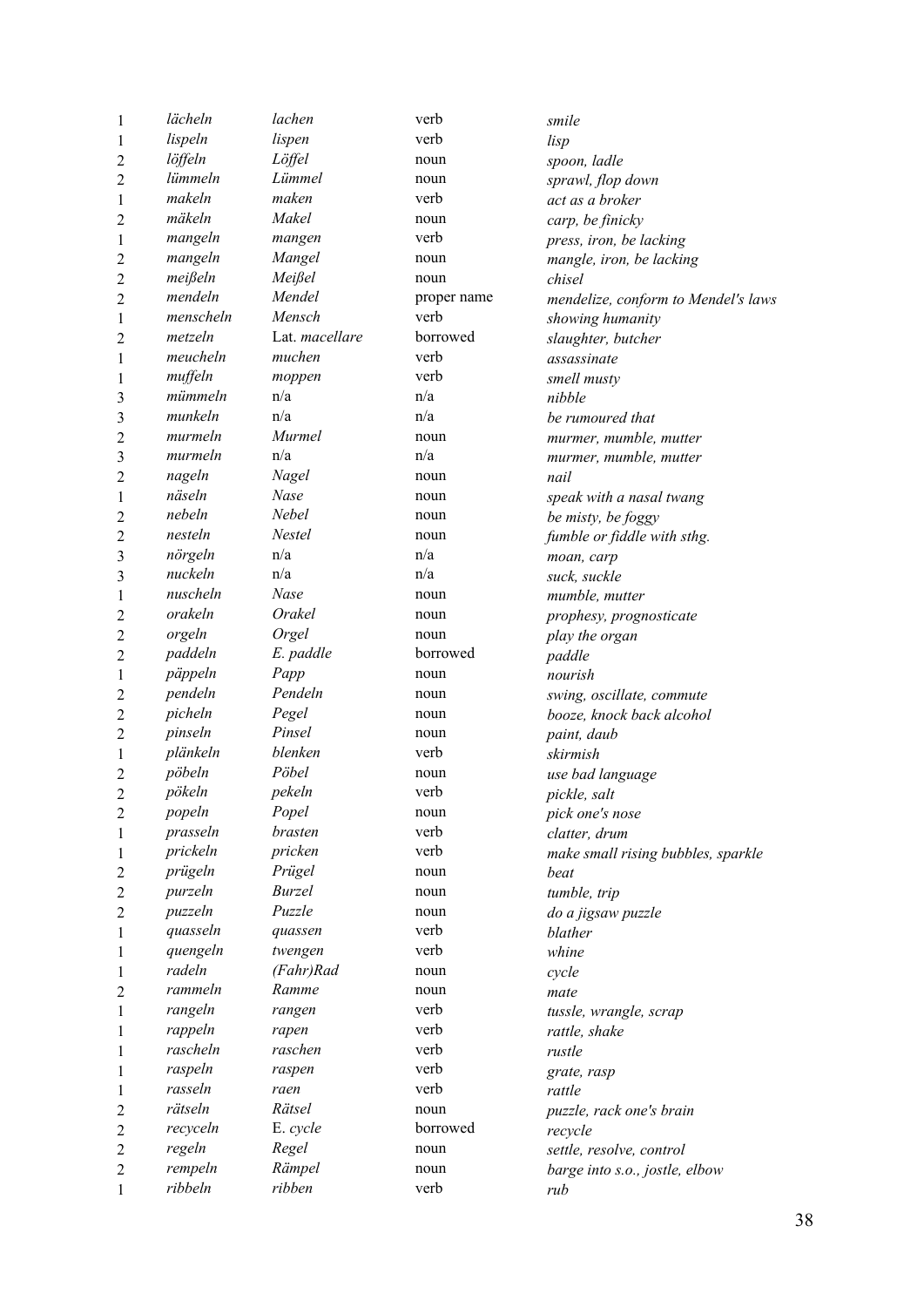| $\overline{2}$ | riegeln                  | Riegel     | noun         | bolt (door)                              |
|----------------|--------------------------|------------|--------------|------------------------------------------|
| 1              | rieseln                  | risen      | verb         | trickle                                  |
| $\overline{c}$ | riffeln                  | Riffel     | noun         | comb, groove, channel, flute             |
| 2              | ringeln                  | Ringel     | noun         | (en)twine, curl                          |
| 1              | röcheln                  | rohen      | verb         | breathe with rasping sound               |
| 2              | rodeln                   | Rodel      | noun         | toboggan, sledge                         |
| 1              | rubbeln                  | rubben     | verb         | rub, scratch                             |
| 1              | ruckeln                  | Ruck       | noun         | jerk                                     |
| 1              | rumpeln                  | rimpen     | verb         | rumble                                   |
| 2              | runzeln                  | Runzel     | noun         | wrinkle, crease                          |
| 1              | rütteln                  | rütten     | verb         | shake, rattle                            |
| 1              | sabbeln                  | sabbern    | verb         | slobber, slaver                          |
| 2              | säbeln                   | Säbel      | noun         | saw away (at)                            |
| 1              | sächseln                 | sächsisch  | adjective    | speak a little bit like a Saxon          |
| 1              | sammeln                  | samenen    | adjective    | collect                                  |
| 2              | satteln                  | Sattel     | noun         | saddle                                   |
| 1              | säuseln                  | sausen     | verb         | rustle, sigh, murmer                     |
| 2              | schachteln               | Schachtel  | noun         | put into a box                           |
| 2              | schaufeln                | Schaufel   | noun         | shovel, dig                              |
| 1              | schaukeln                | schucken   | verb         | swing, rock                              |
| 2              | scheiteln                | Scheitel   | noun         | part, divide                             |
| $\overline{c}$ | schimmeln                | Schimmel   | noun         |                                          |
|                | schlängeln               | Schlange   | verb         | go mouldy                                |
| 1              | schlüsseln               | Schlüssel  | noun         | wind, snake, wriggle                     |
| 2              | schmeicheln              | smeichen   | verb         | code/calculate according to given data   |
| 1              |                          | Schmirgel  |              | flatter                                  |
| 2              | schmirgeln<br>schmuddeln | smudden    | noun<br>verb | sand, rub down                           |
| 1              | schmunzeln               |            |              | make dirty, make messy                   |
| 1              |                          | smunzen    | verb         | smile                                    |
| 1              | schnetzeln               | schnitzen  | verb         | slice                                    |
| 1              | schniegeln               | Schnecke   | noun         | spruce up                                |
| 1              | schnippeln               | schnippen  | verb         | snip                                     |
| 2              | schnipseln               | schnippeln | verb         | snip, hack                               |
| 2              | schnorcheln              | Schnorchel | noun         | snorkel, go snorkelling                  |
| 3              | schnüffeln               | n/a        | n/a          | sniff, nose around                       |
| 1              | schrumpeln               | schrumpen  | verb         | go/get wrinkled                          |
| $\overline{2}$ | schunkeln                | schuckeln  | verb         | link arms and sway from side to side     |
| 1              | schütteln                | schütten   | verb         | shake                                    |
| 1              | schwabbeln               | schwabben  | verb         | wobble (about)                           |
| 1              | schwäbeln                | schwäbisch | adjective    | talk with a Swabian accent               |
| 1              | schwächeln               | schwach    | adjective    | become weaker, not perform properly      |
| 1              | schwänzeln               | schwanz    | noun         | wag tail                                 |
| $\overline{2}$ | schwefeln                | Schwefel   | noun         | sulphurize                               |
| 1              | schwindeln               | schwinden  | verb         | fib                                      |
| 2              | segeln                   | Segel      | noun         | sail                                     |
| $\overline{c}$ | siedeln                  | Sedel      | noun         | settle                                   |
| $\overline{c}$ | siegeln                  | Siegel     | noun         | seal                                     |
| $\overline{2}$ | spachteln                | Spachtel   | noun         | fill in, smooth over                     |
| 2              | spiegeln                 | Spiegel    | noun         | reflect, mirror                          |
| 2              | spitzeln                 | Spitzel    | noun         | spy, act as an informer                  |
| 1              | spötteln                 | spotten    | verb         | to mock, in a playful, light-hearted way |
| 2              | sprenkeln                | Sprenkel   | noun         | sprinkle                                 |
| 1              | sprudeln                 | sprühen    | verb         | bubble, fizz, effervesce, pour out       |
| 2              | stacheln                 | Stachel    | noun         | spur on, goad                            |
| $\overline{c}$ | staffeln                 | Staffel    | noun         | grade, graduate, stagger                 |
| 2              | stammeln                 | stammal    | adjective    | stammer                                  |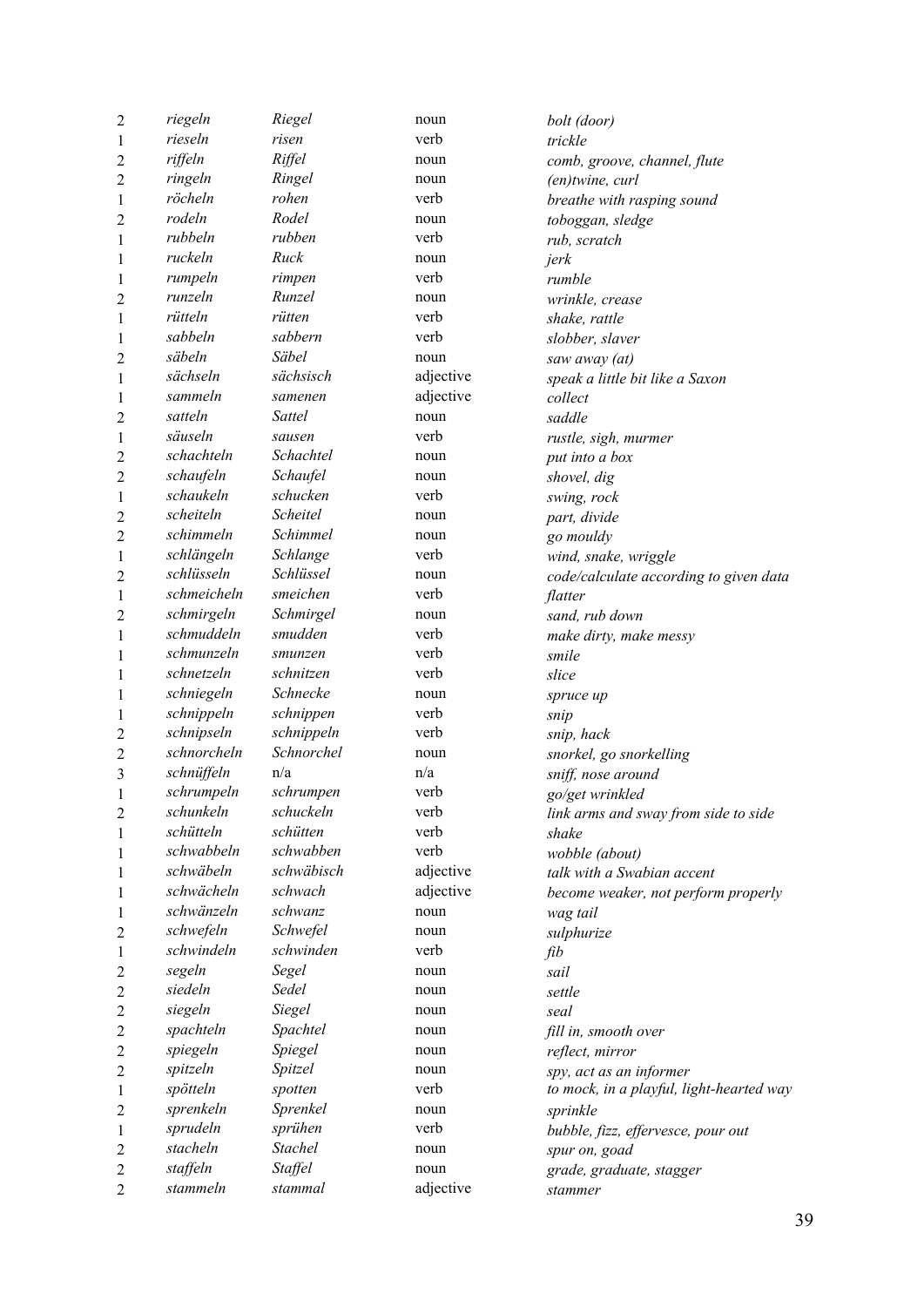| $\overline{2}$ | stapeln    | <b>Stapel</b>    | noun        | stack, pile up                           |
|----------------|------------|------------------|-------------|------------------------------------------|
| 2              | stempeln   | Stempel          | noun        | stamp                                    |
| 1              | sticheln   | stechen          | verb        | sew, embroider, make snide comments      |
| 2              | stiefeln   | Stiefel          | noun        | hoof it, leg it                          |
| 2              | stöckeln   | Stöckel(absatz)  | noun        | trip, mince                              |
| 2              | stöpseln   | Stöpsel          | noun        | connect                                  |
| 1              | strampeln  | strampen         | verb        | thrash about, kick your feet             |
| 1              | straucheln | struchen         | verb        | stumble, trip, come to grief             |
| 1              | streicheln | streichen        | verb        | stroke, fondle                           |
| 2              | striegeln  | Striegel         | noun        | curry/comb, spruce oneself up            |
| 1              | stückeln   | <b>Stück</b>     | noun        | patch (together)                         |
| 2              | sudeln     | sieden / Sudel   | verb / noun | scrawl, daub                             |
| 1              | süffeln    | Suff / saufen    | noun / verb | tipple                                   |
| 2              | tadeln     | Tadel            | noun        | rebuke, reprimand                        |
| 2              | tafeln     | Tafel            | noun        | feast, dine with s.o.                    |
| 2              | täfeln     | Tafel            | noun        | wainscot, panel, line with wooden panels |
| 2              | takeln     | Takelage         | noun        | rig                                      |
| 1              | tändeln    | tenten           | verb        | play about, dally                        |
| 1              | tänzeln    | tanzen           | verb        | mince, step delicately                   |
| 1              | tätscheln  | teschen          | verb        | pat                                      |
| 1              | taumeln    | tumen            | verb        | stagger, sway                            |
| 2              | tingeln    | Tingeltangel     | noun        | appear in small nightclubs/theatres      |
| 1              | tippeln    | tippen           | verb        | tiptoe, trip, patter                     |
| 2              | titeln     | Titel            | noun        | give as headline                         |
| 2              | torkeln    | Med.L. torculare | borrowed    | stagger, reel                            |
| 1              | trampeln   | trampen          | verb        | stamp repeatedly, trample                |
| 1              | trappeln   | trappen          | verb        | clatter, clip-clop                       |
| 1              | träufeln   | träufen          | verb        | dribble, trickle                         |
| 2              | treideln   | ME. trailen      | borrowed    | tow                                      |
| 3              | trippeln   | n/a              | n/a         | trip, skip, toddle, mince                |
| 3              | trödeln    | n/a              | n/a         | dawdle                                   |
| 2              | trommeln   | Trommel          | noun        | drum                                     |
| 1              | tröpfeln   | tropfen          | verb        | drip                                     |
| 3              | tummeln    | n/a              | n/a         | romp about                               |
| 1              | tuscheln   | tuschen          | verb        | whisper, talk behind somebody's back     |
| $\mathbf{1}$   | vierteln   | vier             | numeral     | divide into quarters                     |
| $\overline{2}$ | vögeln     | Vogel            | noun        | screw                                    |
| 3              | wabbeln    | n/a              | n/a         | wobble                                   |
| 1              | wackeln    | wacken           | verb        | wobble, shake, wriggle                   |
| 1              | wandeln    | wanton           | verb        | change, walk, stroll                     |
| 1              | watscheln  | wakzen           | verb        | waddle                                   |
| 2              | wechseln   | Wechsel          | noun        | change                                   |
| 2              | wedeln     | Wedel            | noun        | wag                                      |
| 1              | werkeln    | werken           | verb        | potter about                             |
| 2              | wichteln   | Wichtel          | noun        | play Secret Santa                        |
| 2              | wickeln    | Wickel           | noun        | wrap, bind, roll up                      |
| 1              | wiegeln    | wegen            | verb        | rock gently                              |
| 1              | wimmeln    | wimmen           | verb        | be teeming/swarming/riddled with sthg.   |
| 1              | winseln    | winsen           | verb        | whimper                                  |
| 2              | wirbeln    | Wirbel           | noun        | whirl, swirl                             |
| 1              | witzeln    | Witz             | noun        | joke, crack silly jokes                  |
| 2              | würfeln    | Würfel           | noun        | dice, cut into cubes, roll the dice      |
| 1              | wursteln   | wursten          | verb        | muddle, fiddle                           |
| 2              | wurzeln    | Wurzel           | noun        | take root, be rooted in sthg.            |
| 3              | wuseln     | n/a              | n/a         | scurry, be teeming                       |
|                |            |                  |             |                                          |